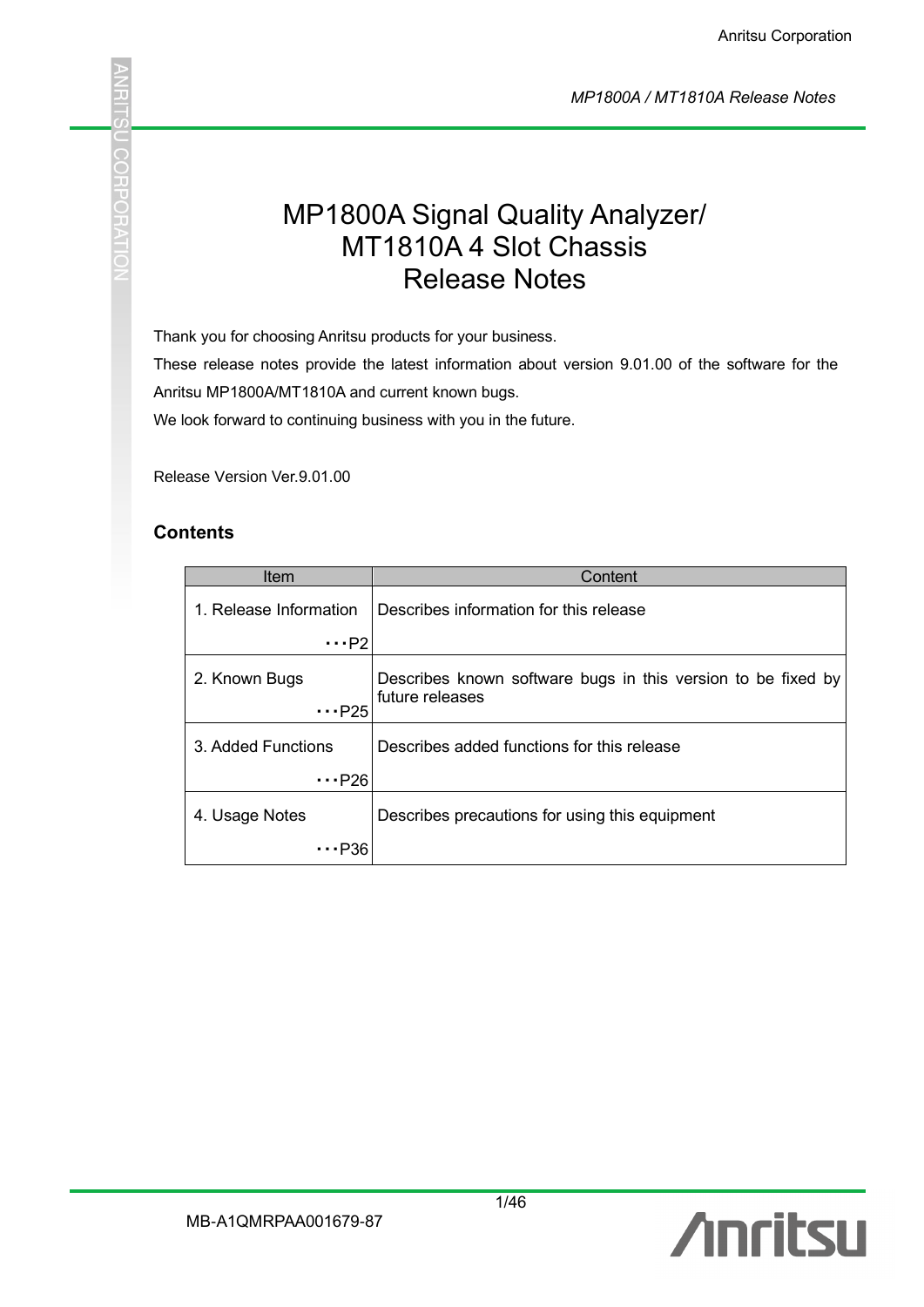# **1 Release Information**

**RITS** 

**U CORPORATIO** 

The time required to upgrade from the old version to the new firmware version is listed below:

New version: 9.01.00

Old version: 9.00.04

Time required for version upgrade: 20 to 30 minutes

The required time is the total of the download time using Setup Utility and the install time.

The actual upgrade time depends on the number and type of installed modules.

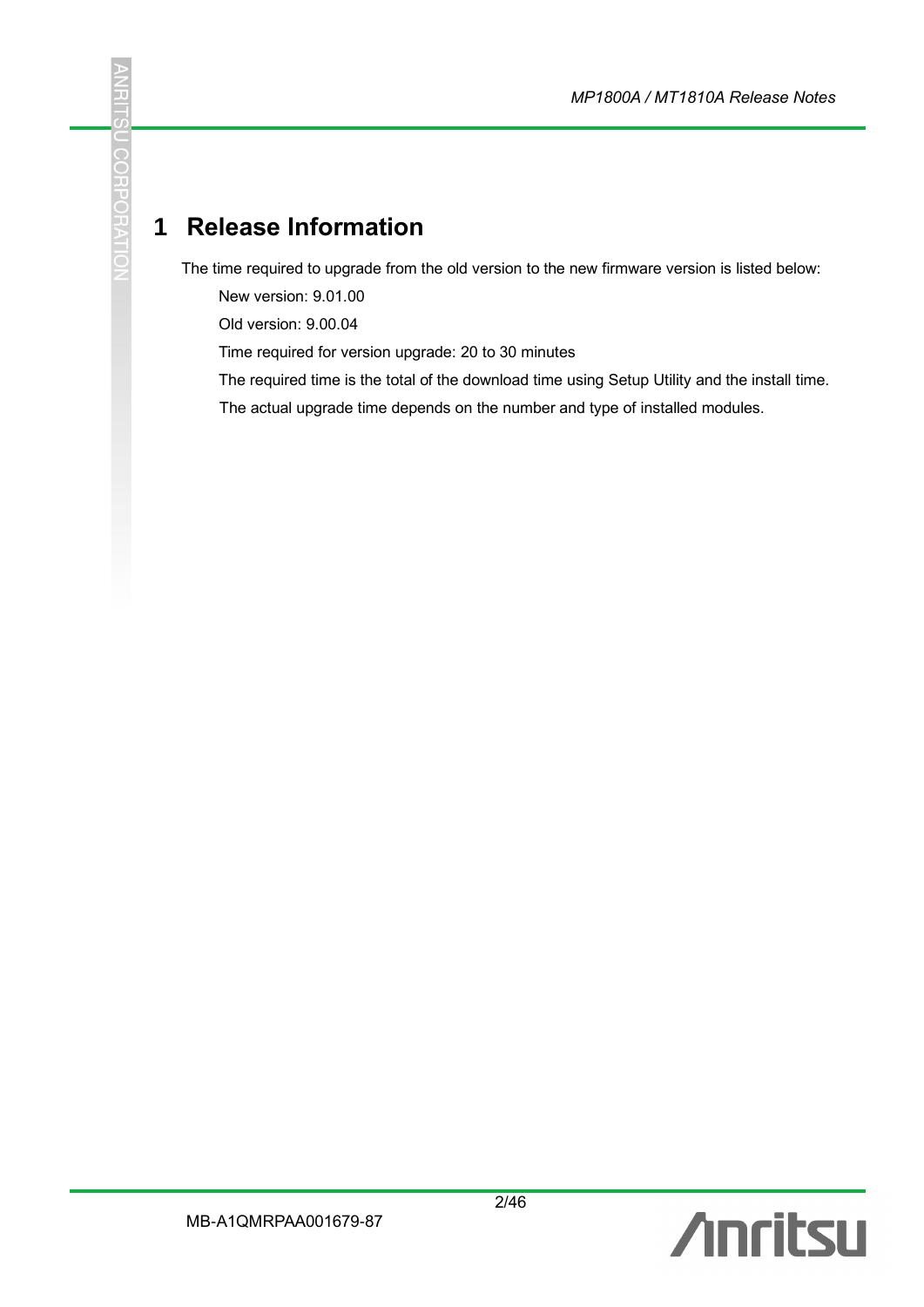# CONFORTATIO

**ANRITS** 

#### **1.1 Supported Modules 1.1.1Plug-in Modules**

The following table shows the modules that can be installed in the MP1800A and MT1810A.

| <b>Module Code</b> | <b>Module Name</b>                    |
|--------------------|---------------------------------------|
| MU181000A          | 12.5 GHz Synthesizer                  |
| MU181000B          | 12.5 GHz 4 port Synthesizer           |
| MU181020A          | 12.5 Gbit/s PPG                       |
| MU181020B          | 14 Gbit/s PPG                         |
| MU181040A          | 12.5 Gbit/s ED                        |
| MU181040B          | 14 Gbit/s ED                          |
| MU181600A          | Optical Transceiver (XFP)             |
| MU181601A          | Optical Transceiver (SFP)             |
| MU181620A          | <b>Stressed Eye Transmitter</b>       |
| MU181640A          | <b>Optical Receiver</b>               |
| MU181800A          | 12.5 GHz Clock Distributor            |
| MU181800B          | 14 GHz Clock Distributor              |
| MU182020A          | 25 Gbit/s 1ch MUX                     |
| MU182021A          | 25 Gbit/s 2ch DEMUX                   |
| <b>MU182040A</b>   | 25 Gbit/s 1ch MUX                     |
| MU182041A          | 25 Gbit/s 2ch DEMUX                   |
| MU181500B          | <b>Jitter Modulation Source</b>       |
| MU183020A          | 28G/32G bit/s PPG                     |
| MU183040A          | 28G/32G bit/s ED                      |
| MU183021A          | 28G/32G bit/s 4ch PPG                 |
| MU183041A          | 28G/32G bit/s 4ch ED                  |
| MU183040B          | 28G/32G bit/s High Sensitivity ED     |
| MU183041B          | 28G/32G bit/s 4ch High Sensitivity ED |

#### **1.1.2Connecting USB Equipment**

Units that can be controlled by connecting to the MP1800A using a USB cable are listed below.

| Model     | Name                |
|-----------|---------------------|
| MP1825B   | 4Tap Emphasis       |
| l MP1861A | 56G/64G bit/s MUX   |
| MP1862A   | 56G/64G bit/s DEMUX |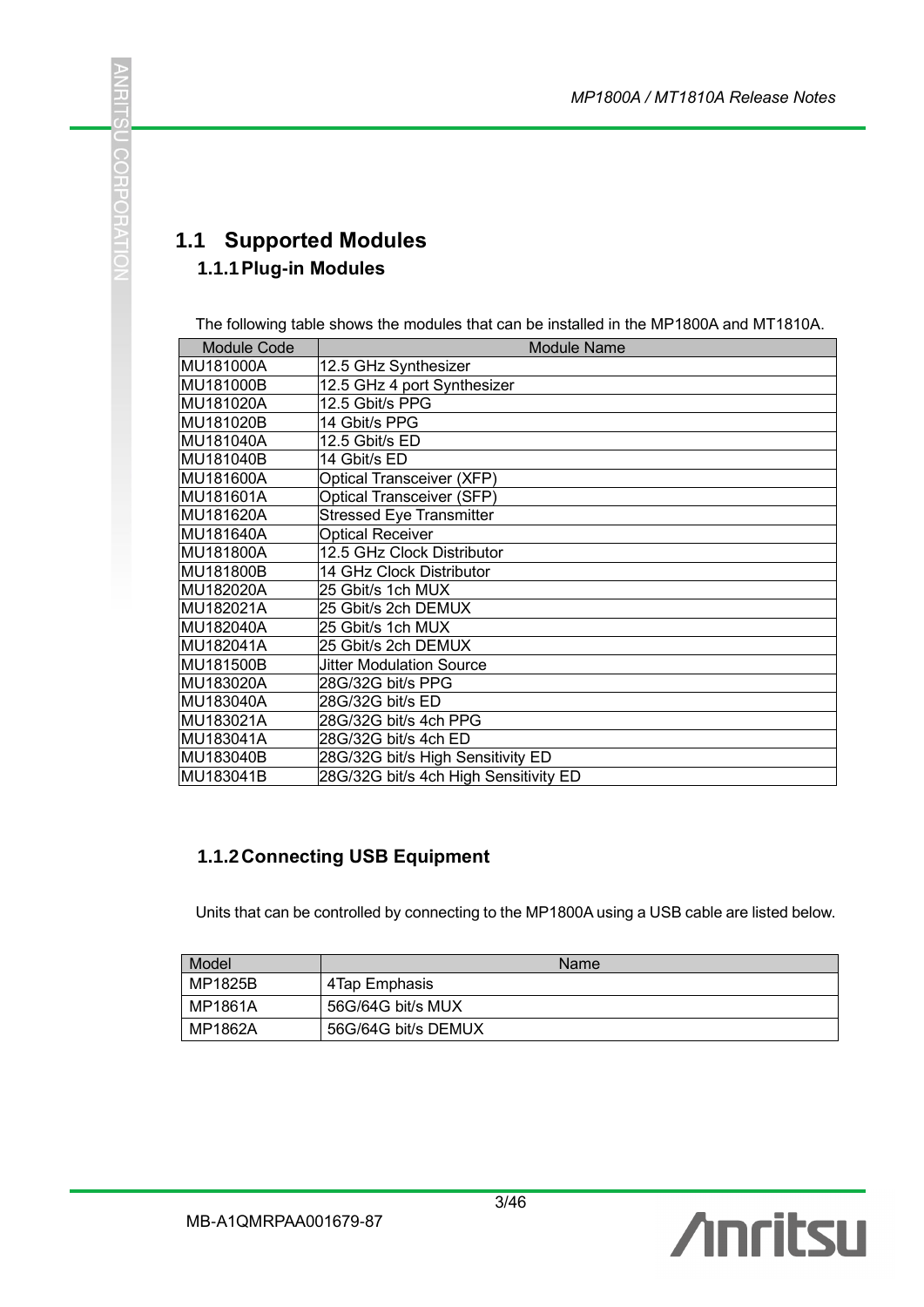#### **1.2 Slot Installation Position**

J.

n CCT

てつエン

This section explains the position for installing each module in the MP1800A and MT1810A slots.

#### **1.2.1Restrictions on PPG and ED Installation Slots**

The optional MU181020A/B PPG and MU181040A/B ED modules are installed in different slots in the MP1800A or MT1810A-014/015 main frame as shown in the following tables 1.2.1-1, 1.2.1-2, and 1.2.1-3.

| Slot No |            | B  |            |            |
|---------|------------|----|------------|------------|
| Slot 1  |            |    |            |            |
| Slot 2  |            |    |            |            |
| Slot 3  | <b>PPG</b> |    | <b>PPG</b> | <b>PPG</b> |
| Slot 4  |            | ED | <b>ED</b>  | PPG        |
| Slot 5  |            |    |            |            |
| Slot 6  |            |    |            |            |

Table 1.2.1-1 PPG/ED Installation Slots for MP1800A/MT1810A-014

Table 1.2.1-2 PPG/ED Installation Slots for MP1800A/MT1810A-015

|                               | Slot No | A          | B  | C          | D          | E          | F          | G         | н         |     | J          | K          |            |
|-------------------------------|---------|------------|----|------------|------------|------------|------------|-----------|-----------|-----|------------|------------|------------|
|                               | Slot 1  |            |    |            | <b>PPG</b> | <b>PPG</b> | <b>PPG</b> | <b>ED</b> | <b>ED</b> | ED  | <b>PPG</b> | <b>PPG</b> | <b>PPG</b> |
| Sync                          | Slot 2  |            |    |            | <b>PPG</b> | <b>PPG</b> | <b>PPG</b> | ED        | <b>ED</b> | ED  | <b>PPG</b> | <b>PPG</b> | <b>PPG</b> |
|                               | Slot 3  | <b>PPG</b> |    | <b>PPG</b> |            | <b>PPG</b> | <b>PPG</b> |           | <b>ED</b> | ED  |            | <b>PPG</b> | <b>ED</b>  |
| Independent<br>공              | Slot 4  |            | ED | <b>ED</b>  |            |            | <b>PPG</b> |           |           | ED  | ED         | <b>ED</b>  | ED         |
|                               | Slot 5  |            |    |            |            |            |            |           |           |     |            |            |            |
|                               | Slot 6  |            |    |            |            |            |            |           |           |     |            |            |            |
|                               | Slot 1  |            |    |            |            |            | 4ch        |           |           | 4ch |            |            |            |
|                               | Slot 2  |            |    |            |            |            | <b>PPG</b> |           |           | ED  |            |            |            |
| Combination<br>4 <sub>0</sub> | Slot 3  |            |    |            |            |            |            |           |           |     |            |            |            |
|                               | Slot 4  |            |    |            |            |            |            |           |           |     |            |            |            |
|                               | Slot 5  |            |    |            |            |            |            |           |           |     |            |            |            |
|                               | Slot 6  |            |    |            |            |            |            |           |           |     |            |            |            |
|                               | Slot 1  |            |    |            | 2ch        | 2ch        | 2ch        | 2ch       | 2ch       | 2ch | 2ch        | 2ch        | 2ch        |
|                               | Slot 2  |            |    |            | <b>PPG</b> | <b>PPG</b> | <b>PPG</b> | ED        | ED        | ED  | <b>PPG</b> | <b>PPG</b> | <b>PPG</b> |
|                               | Slot 3  |            |    |            |            | PPG        | 2ch        |           | ED        | 2ch | —          | PPG        | 2ch        |
| 2 <sub>ch</sub>               | Slot 4  |            |    |            |            |            | <b>PPG</b> |           |           | ED  | EĐ         | EĐ         | <b>ED</b>  |
| Combination                   | Slot 5  |            |    |            |            |            |            |           |           |     |            |            |            |
|                               | Slot 6  |            |    |            |            |            |            |           |           |     |            |            |            |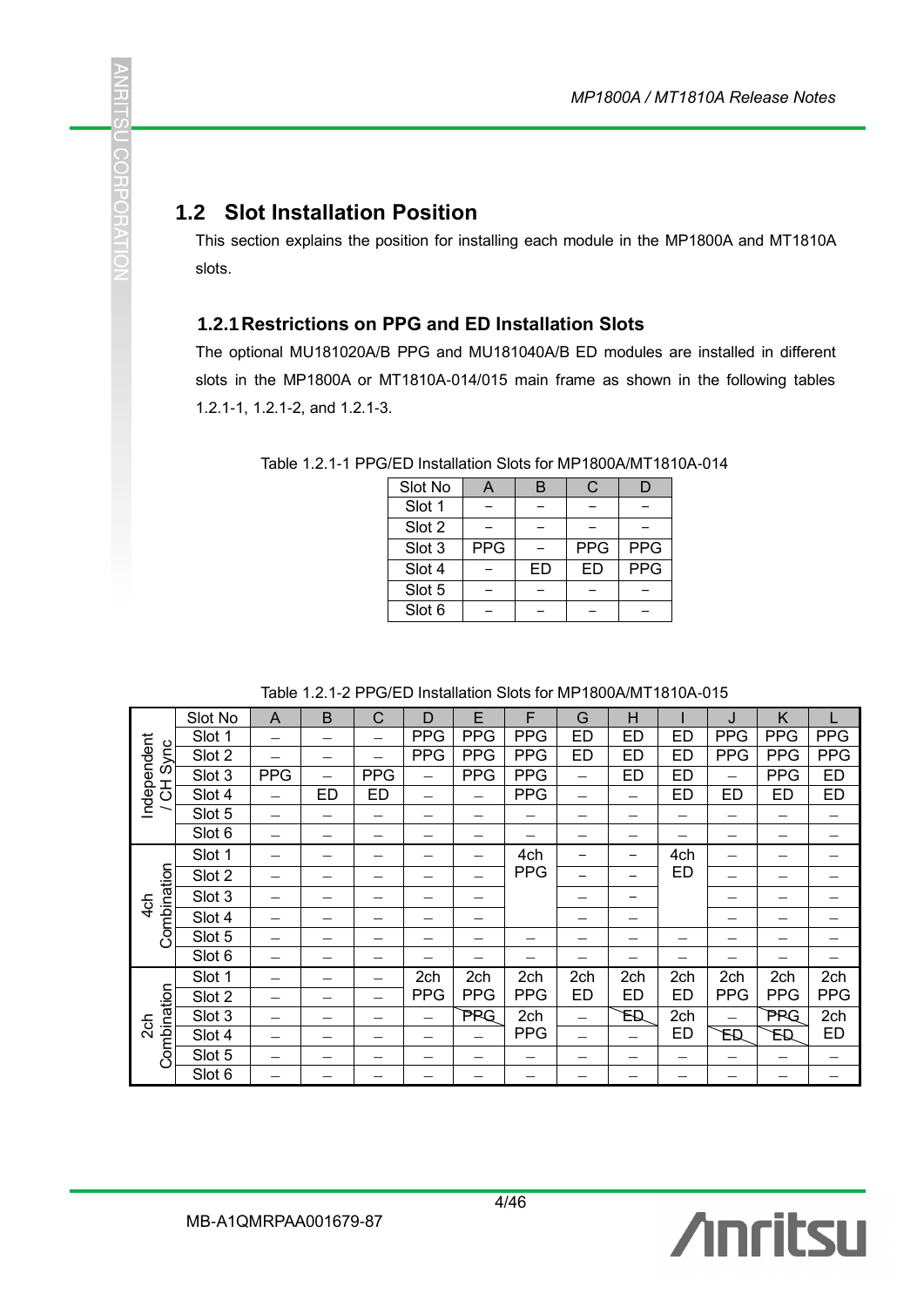|                          | Slot No | A          | B         | С          | D          | Е          | F          | G         | H         |           | J          | K          |
|--------------------------|---------|------------|-----------|------------|------------|------------|------------|-----------|-----------|-----------|------------|------------|
|                          | Slot 1  | <b>PPG</b> |           |            | <b>PPG</b> | <b>PPG</b> | <b>PPG</b> |           |           |           | <b>PPG</b> | <b>PPG</b> |
| Sync                     | Slot 2  |            |           |            | <b>PPG</b> | <b>PPG</b> | <b>PPG</b> |           |           |           | <b>PPG</b> | <b>PPG</b> |
|                          | Slot 3  |            |           | <b>PPG</b> |            | <b>PPG</b> | <b>PPG</b> |           |           | <b>ED</b> |            | <b>PPG</b> |
| Independent<br>공         | Slot 4  |            | <b>ED</b> | <b>ED</b>  |            |            | <b>PPG</b> |           | <b>ED</b> | <b>ED</b> |            |            |
| $\overline{\phantom{0}}$ | Slot 5  |            |           |            |            |            |            | ED        | <b>ED</b> | <b>ED</b> |            |            |
|                          | Slot 6  |            |           |            |            |            |            | <b>ED</b> | ED        | <b>ED</b> | <b>ED</b>  | <b>ED</b>  |
|                          | Slot 1  |            |           |            |            |            | 4ch        |           |           |           |            |            |
|                          | Slot 2  |            |           |            |            |            | <b>PPG</b> |           |           |           |            |            |
| Combination              | Slot 3  |            |           |            |            |            |            |           |           | 4ch       |            |            |
| $4$ ch                   | Slot 4  |            |           |            |            |            |            |           |           | ED        |            |            |
|                          | Slot 5  |            |           |            |            |            |            |           |           |           |            |            |
|                          | Slot 6  |            |           |            |            |            |            |           |           |           |            |            |
|                          | Slot 1  |            |           |            | 2ch        | 2ch        | 2ch        |           |           |           | 2ch        | 2ch        |
|                          | Slot 2  |            |           |            | <b>PPG</b> | <b>PPG</b> | <b>PPG</b> |           |           |           | <b>PPG</b> | <b>PPG</b> |
|                          | Slot 3  |            |           |            |            | PPG        | 2ch        |           |           | 2ch       |            | PPG        |
| 2ch                      | Slot 4  |            |           |            |            |            | <b>PPG</b> |           | ΈĐ        | <b>ED</b> |            |            |
| Combination              | Slot 5  |            |           |            |            |            |            | 2ch       | 2ch       | 2ch       |            |            |
|                          | Slot 6  |            |           |            |            |            |            | ED        | <b>ED</b> | <b>ED</b> | EĐ         | EĐ         |

Table 1.2.1-3 PPG/ED Installation Slots for MP1800A-016

|                    | Slot No |            | М          | N          | O          | P          | Q          |
|--------------------|---------|------------|------------|------------|------------|------------|------------|
|                    | Slot 1  | PPG        | <b>PPG</b> | <b>PPG</b> | <b>PPG</b> | <b>PPG</b> | PPG        |
| Sync               | Slot 2  | PPG        | <b>PPG</b> | PPG        | <b>PPG</b> | <b>PPG</b> | PPG        |
|                    | Slot 3  | PPG        |            | PPG        | <b>PPG</b> |            | ED         |
| ndependent<br>공    | Slot 4  | <b>PPG</b> |            |            | <b>PPG</b> | <b>ED</b>  | <b>ED</b>  |
|                    | Slot 5  |            | ED         | ED         | ED         | ED         | <b>ED</b>  |
|                    | Slot 6  | ED         | ED         | ED         | ED         | ED         | ED         |
|                    | Slot 1  | 4ch        |            |            | 4ch        |            | PPG        |
|                    | Slot 2  | PPG        |            |            | <b>PPG</b> |            | PPG        |
| Combination        | Slot 3  |            |            |            |            |            | 4ch        |
| $4$ ch             | Slot 4  |            |            |            |            |            | <b>ED</b>  |
|                    | Slot 5  |            |            |            | ED         |            |            |
|                    | Slot 6  | ED         |            |            | ED         |            |            |
|                    | Slot 1  | 2ch        | 2ch        | 2ch        | 2ch        | 2ch        | 2ch        |
|                    | Slot 2  | PPG        | PPG        | PPG        | PPG        | PPG        | <b>PPG</b> |
|                    | Slot 3  | 2ch        |            | PRG        | 2ch        |            | 2ch        |
| Combination<br>2ch | Slot 4  | PPG        |            |            | <b>PPG</b> | FЮ         | <b>ED</b>  |
|                    | Slot 5  |            | 2ch        | 2ch        | 2ch        | 2ch        | 2ch        |
|                    | Slot 6  | ЕĐ         | ED         | ED         | ED         | ED         | ED         |

**ANRITS** 

CONFORMIC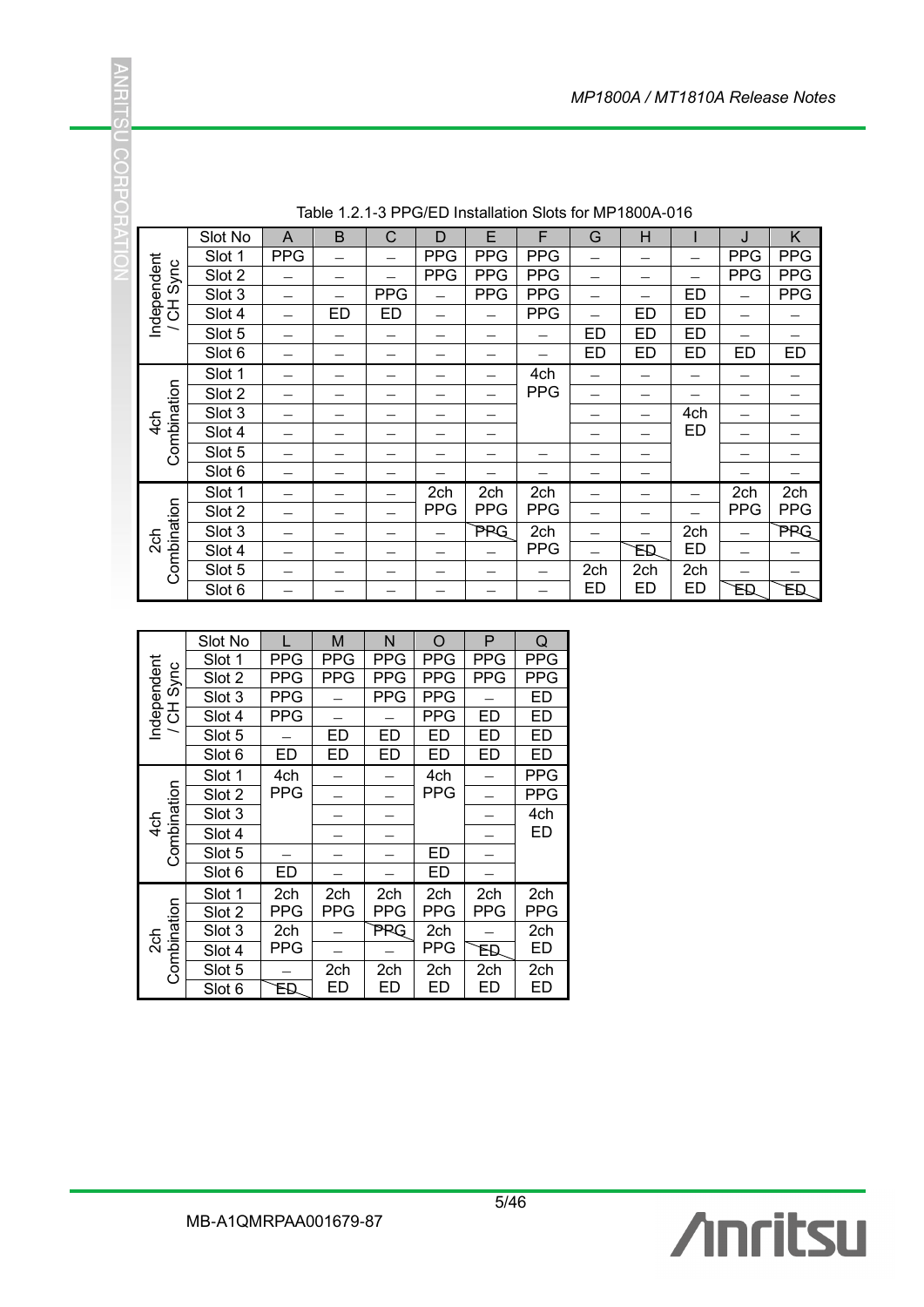|             | : Slots where PPG and ED cannot be installed   |
|-------------|------------------------------------------------|
| <b>PPG</b>  | : Slots where MU181020A/B PPG can be installed |
| FD.         | : Slots where MU181040A/B ED can be installed  |
| Dashed Line | :Slots where PPG/ED disabled at Combination    |

For the installation position of the main frame, refer to the Anritsu homepage [\(https://www.anritsu.com\)](https://www.anritsu.com/).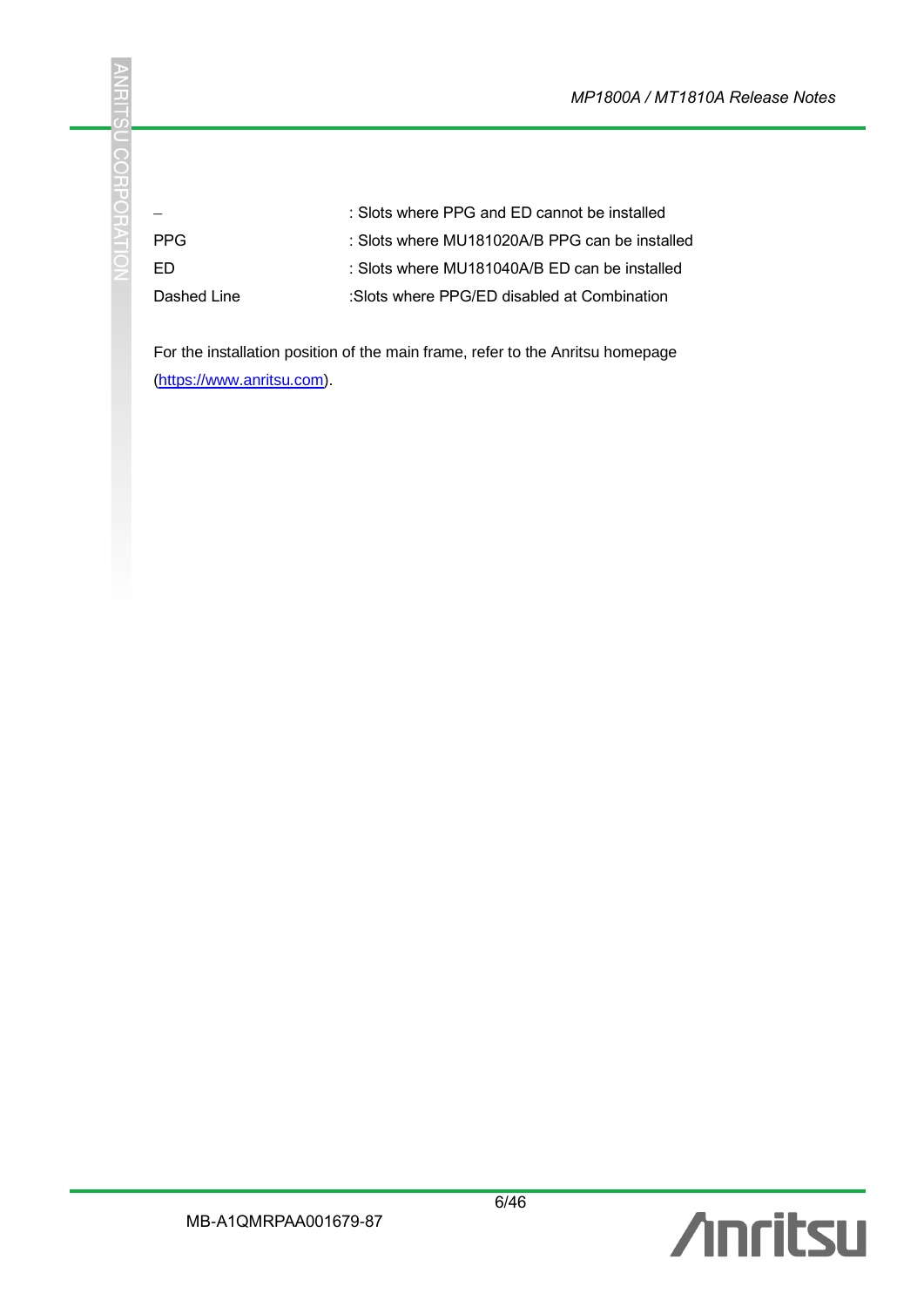#### **1.2.2Restrictions on MUX and DEMUX Installation Slots**

U COHUNA

There are no restrictions when installing the MU182020A/21A (hereafter MUX) and MU182040A/41A (hereafter DEMUX) as single units in the main frame when the PPG and ED cannot be used together.

However, when installing the PPG and MUX in the main frame, in addition to restrictions on the number of PPG slots and positions (section 1.2.1), there are restrictions on the MUX installation slots as well. Tables 1.2.2-1 and 1.2.2-2 show the permutations for installing the PPG and MUX using the supplied accessory cables. The functions are only guaranteed for the PPG and MUX installation locations at shipment and using the supplied accessory cables so stickers are affixed to show that calibration has been completed and to prevent screws becoming loose. Note that the performance is not guaranteed if the position of the PPG and MUX with stickers are changed.

When installing the ED and DEMUX, follow the restrictions on the number of EDs installed and positions (section 1.2.1) and install the DEMUX in an empty slot.

| Slot No |            |            |            |           |           |
|---------|------------|------------|------------|-----------|-----------|
| Slot 1  | <b>PPG</b> | <b>PPG</b> | <b>PPG</b> | ED        | ED        |
| Slot 2  | <b>PPG</b> | <b>PPG</b> | <b>PPG</b> | ED        | ED        |
| Slot 3  | <b>PPG</b> | <b>PPG</b> | 1ch MUX    | ED        | ED        |
| Slot 4  | <b>PPG</b> | <b>PPG</b> |            | ED        | ED        |
| Slot 5  | 2ch MUX    | 1ch MUX    |            | 2ch DEMUX | 1ch DEMUX |
| Slot 6  | 2ch MUX    | 1ch MUX    |            | 2ch DEMUX | 1ch DEMUX |

Table 1.2.2-1 MUX/DEMUX Installation Slots for MP1800A/MT1810A-015

| Slot No |           | G          |
|---------|-----------|------------|
| Slot 1  | FD        | <b>PPG</b> |
| Slot 2  | FD        | PPG        |
| Slot 3  | 1ch DEMUX | FD         |
| Slot 4  |           | FD         |
| Slot 5  |           | 1ch MUX    |
| Slot 6  |           | 1ch DEMUX  |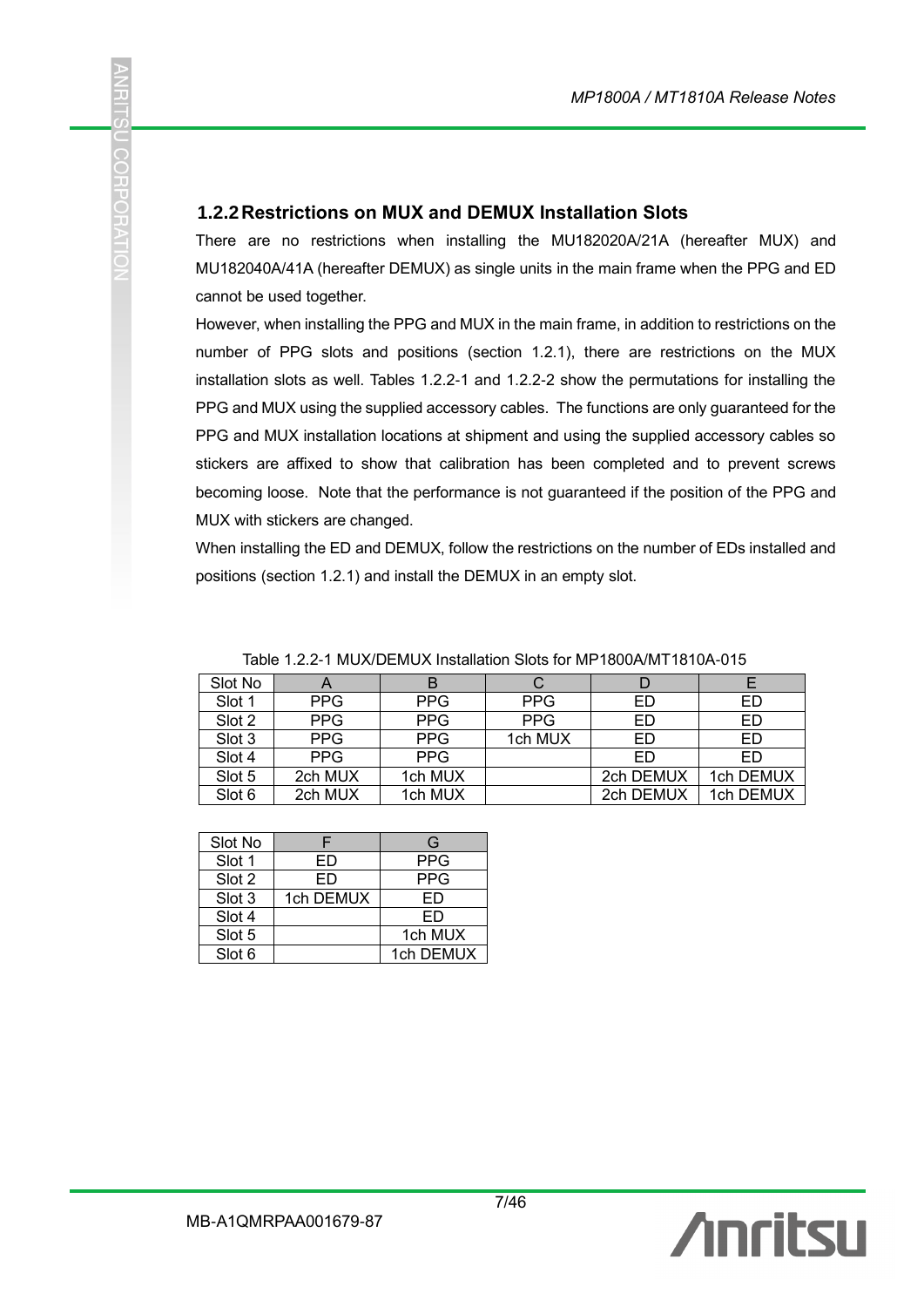| Slot No | $\boldsymbol{\mathsf{A}}$ |            |            |           |           |
|---------|---------------------------|------------|------------|-----------|-----------|
| Slot 1  | <b>PPG</b>                | <b>PPG</b> | <b>PPG</b> | 2ch DEMUX | 1ch DEMUX |
| Slot 2  | <b>PPG</b>                | <b>PPG</b> | <b>PPG</b> | 2ch DEMUX | 1ch DEMUX |
| Slot 3  | <b>PPG</b>                | <b>PPG</b> | 1ch MUX    | ED        | ED        |
| Slot 4  | <b>PPG</b>                | <b>PPG</b> |            | ED        | ED        |
| Slot 5  | 2ch MUX                   | 1ch MUX    |            | ED        | ED        |
| Slot 6  | 2ch MUX                   | 1ch MUX    |            | ED        | ED        |

Table 1.2.2-2 MUX/DEMUX Installation Slots for MP1800A-016

| Slot No |           | G          |
|---------|-----------|------------|
| Slot 1  |           | <b>PPG</b> |
| Slot 2  |           | <b>PPG</b> |
| Slot 3  |           | 1ch MUX    |
| Slot 4  | 1ch DEMUX | 1ch DEMUX  |
| Slot 5  | FD        | FD         |
| Slot 6  | -0        |            |

| <b>PPG</b> | :Slots where MU181020A/B PPG can be installed     |
|------------|---------------------------------------------------|
| FD         | :Slots where MU181040A/B PPG can be installed     |
| 1ch MUX    | :Slots where MU182020A 1ch MUX can be installed   |
| 2ch MUX    | :Slots where MU182021A 2ch MUX can be installed   |
| 1ch DEMUX  | :Slots where MU182040A 1ch DEMUX can be installed |
| 2ch DEMUX  | :Slots where MU182041A 2ch DEMUX can be installed |

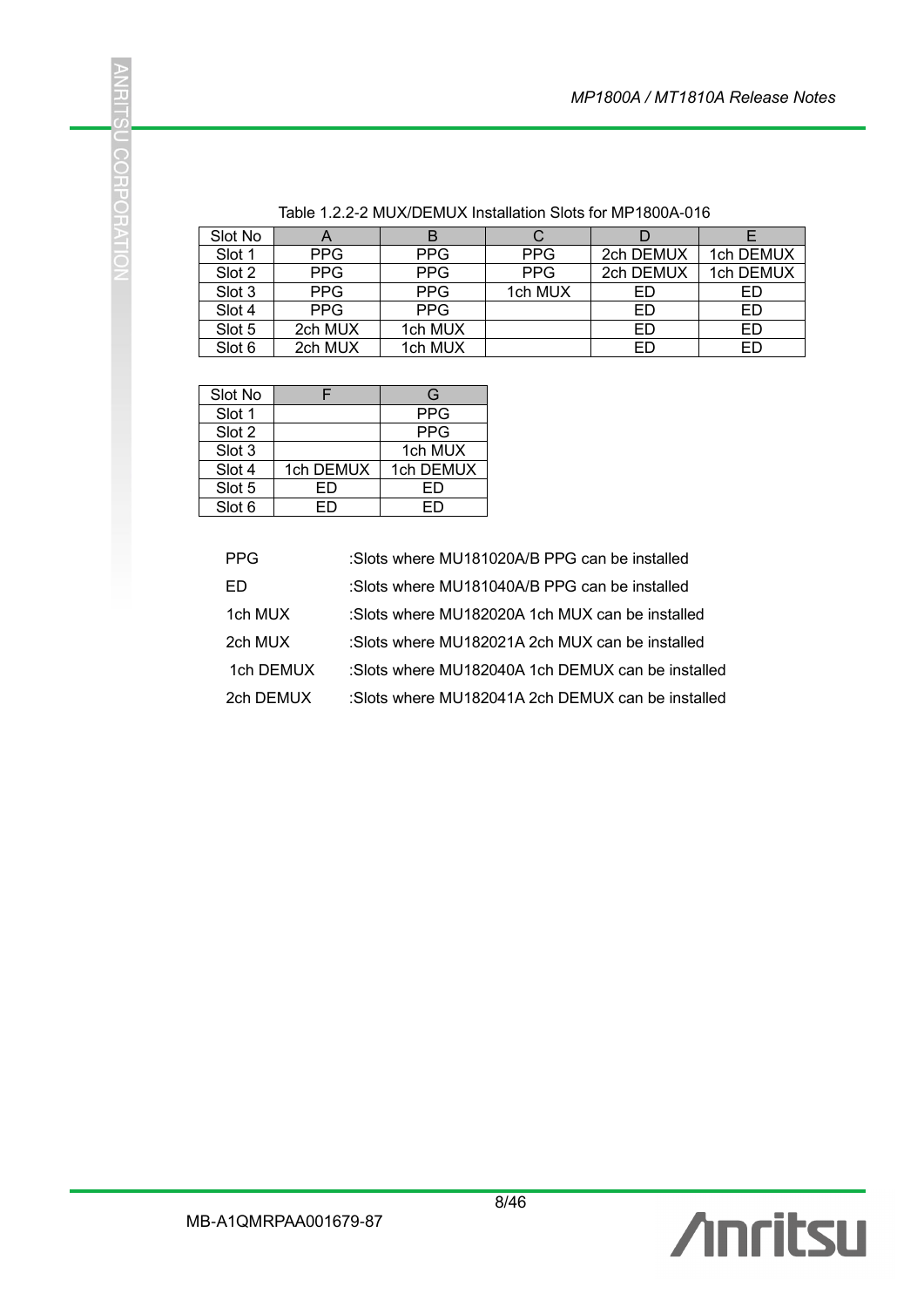#### **1.2.3Restrictions on 32G PPG and ED Installation Slots**

j.

O COHPO

The optional MU183020A 32G PPG, MU183021A 32G 4ch PPG, MU183040A/B 32G ED and MU183041A/B 32G 4ch ED modules are installed in different slots in the MP1800A or MT1810A main frame as shown in the following tables 1.2.3-1, and 1.2.3-2.

| Slot No | A          |    | C.         |            | E   |
|---------|------------|----|------------|------------|-----|
| Slot 1  |            |    |            |            |     |
| Slot 2  |            |    |            |            |     |
| Slot 3  | <b>PPG</b> |    | <b>PPG</b> | 4ch        | 4ch |
| Slot 4  |            | ED | ED         | <b>PPG</b> | ED  |
| Slot 5  |            |    |            |            |     |
| Slot 6  |            |    |            |            |     |

Table 1.2.3-1 PPG/ED Installation Slots for MP1800A/MT1810A-014

| Table 1.2.3-2 PPG/ED Installation Slots for MP1800A-015/016 and MT1810A-015 |  |
|-----------------------------------------------------------------------------|--|
|-----------------------------------------------------------------------------|--|

|                 | Slot No | A          | B         | C          | D          | E         | F          | G                        | н         |            | J          | Κ         | L*         |
|-----------------|---------|------------|-----------|------------|------------|-----------|------------|--------------------------|-----------|------------|------------|-----------|------------|
|                 | Slot 1  |            |           |            | <b>PPG</b> | —         | <b>PPG</b> | 4ch                      | —         | 4ch        | 4ch        | 4ch       | <b>PPG</b> |
|                 | Slot 2  |            |           | -          | <b>PPG</b> | -         | <b>PPG</b> | <b>PPG</b>               | -         | <b>PPG</b> | <b>PPG</b> | <b>ED</b> | <b>PPG</b> |
|                 | Slot 3  | <b>PPG</b> | —         | <b>PPG</b> | —          | ED        | <b>ED</b>  |                          | 4ch       | 4ch        | 4ch        | 4ch       | <b>PPG</b> |
| Independent     | Slot 4  |            | <b>ED</b> | <b>ED</b>  |            | <b>ED</b> | ED         | $\overline{\phantom{0}}$ | <b>ED</b> | ED         | <b>PPG</b> | <b>ED</b> | <b>PPG</b> |
|                 | Slot 5  |            |           |            |            |           |            |                          |           |            |            |           |            |
|                 | Slot 6  |            |           |            |            |           |            |                          |           |            |            |           |            |
|                 | Slot 1  |            |           |            | <b>CH</b>  |           | <b>CH</b>  |                          |           |            |            | -         |            |
|                 | Slot 2  |            |           |            | Sync       | -         | Sync       |                          |           | -          | <b>CH</b>  |           | <b>CH</b>  |
|                 | Slot 3  |            |           |            |            |           |            |                          |           |            | Sync       |           | Sync       |
| Channel         | Slot 4  |            |           |            |            |           |            |                          |           |            |            |           |            |
| Synchronization | Slot 5  |            |           |            |            |           |            |                          |           |            |            |           |            |
|                 | Slot 6  |            |           |            |            |           |            |                          |           |            |            |           |            |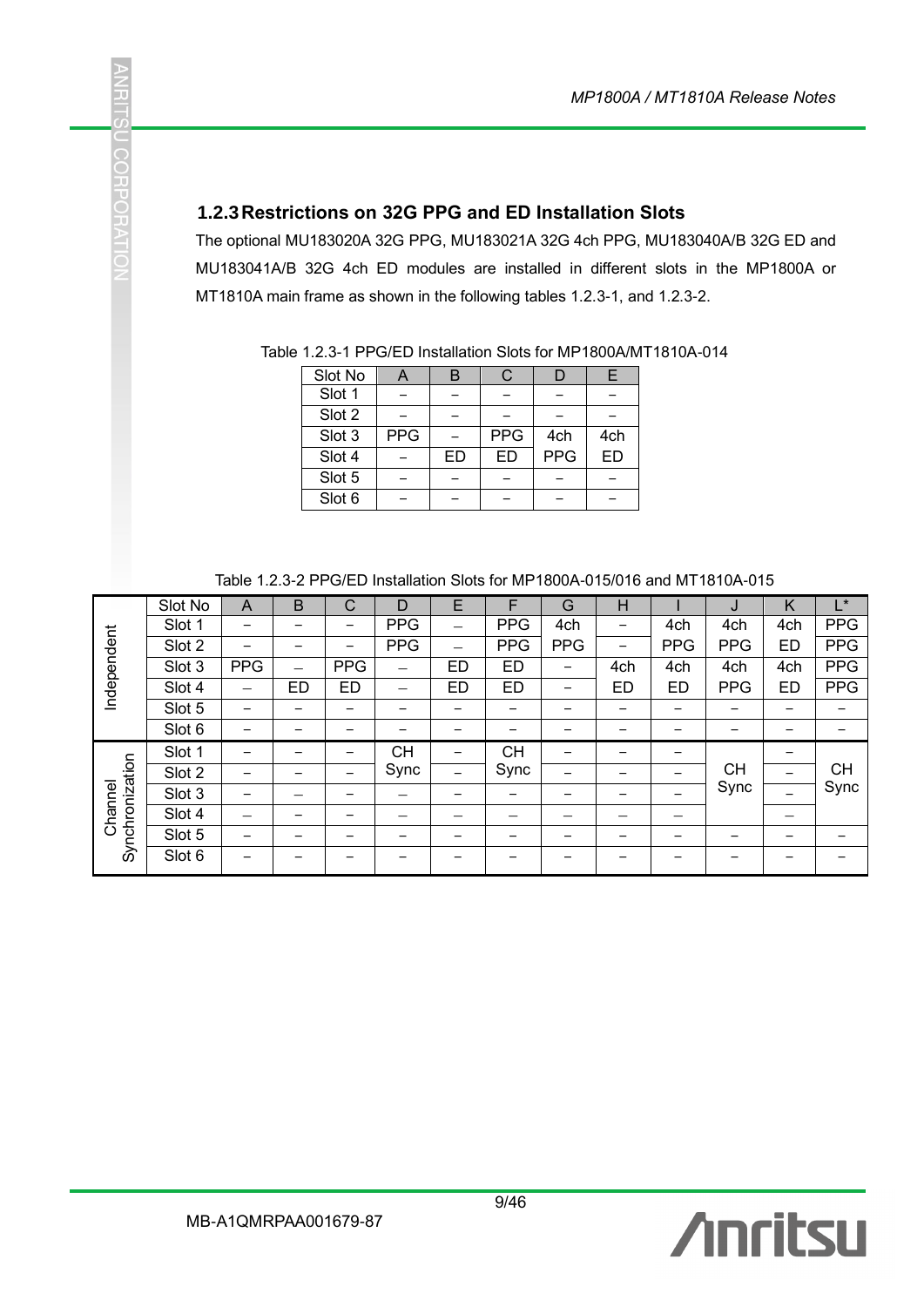|            | : Slots where 32G PPG and 32G ED cannot be installed                 |
|------------|----------------------------------------------------------------------|
| <b>PPG</b> | : Slots where MU183020A 32G PPG can be installed                     |
| ED.        | : Slots where MU183040A/B 32G ED can be installed                    |
| 4ch PPG    | : Slots where MU183021A 32G 4ch PPG can be installed                 |
| 4ch ED     | : Slots where MU183041A/B 32G 4ch ED can be installed                |
| CH Sync    | : Slots where two or four 32G 2ch/4ch PPG boards can be installed at |
|            | Channel Synchronization. The 32G 1ch PPG cannot perform Channel      |
|            | Synchronization.                                                     |
| $\star$    | : Only the MP1800A/MT1810A-015 is supported.                         |

For the installation position of the main frame, refer to the Anritsu homepage [\(https://www.anritsu.com\)](https://www.anritsu.com/).

**ANRITSU CORPORATIO**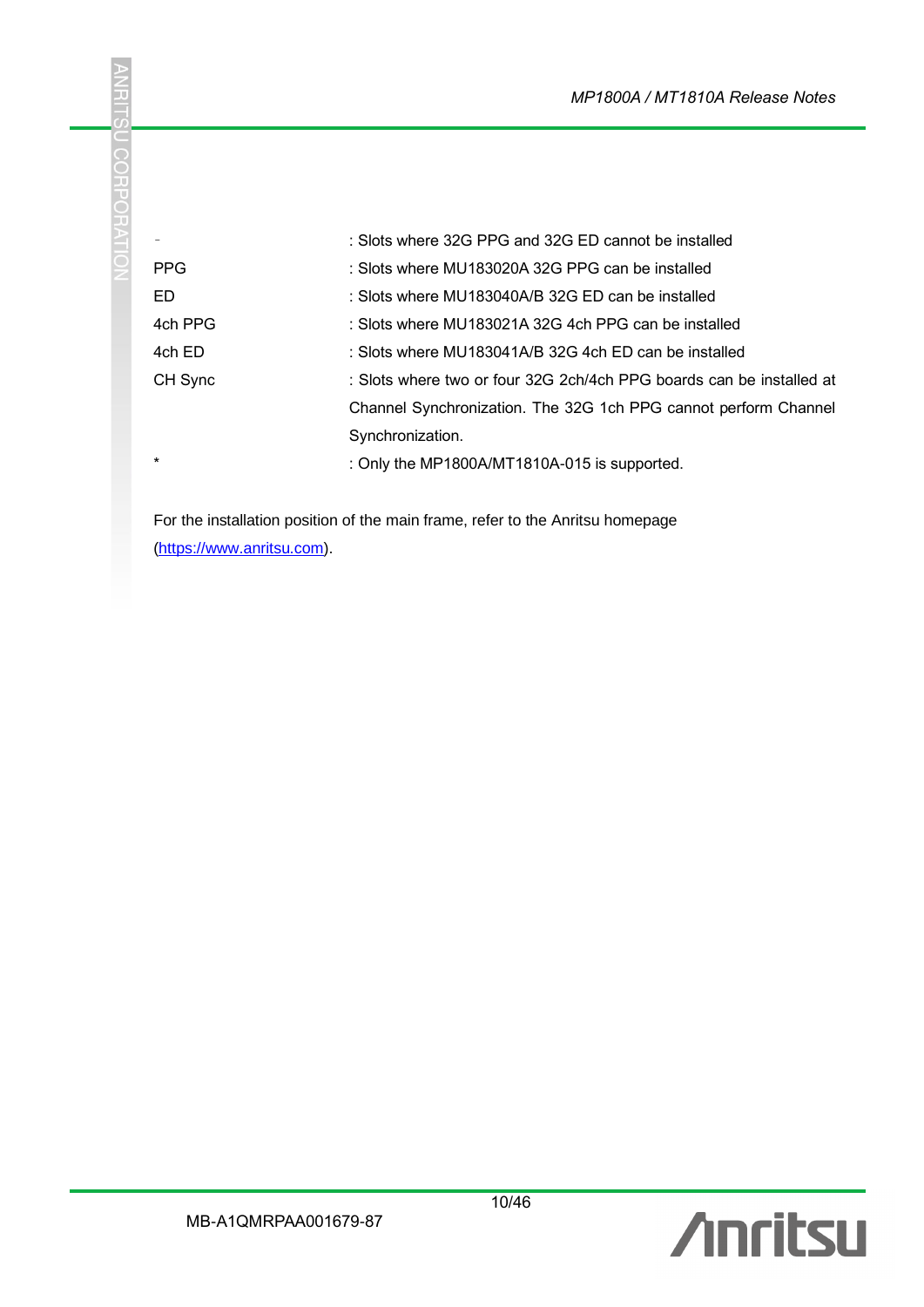#### **1.2.4Restrictions on Simultaneous PPG and ED, or 32G PPG and ED Installations**

The MP1800A and MT1810A (this equipment hereafter) support simultaneous installation of the optional MU181020A/B (PPG), MU182020A (MUX), MU181040A/B (ED),

MU182040A (DEMUX), MU183020A (32G PPG), and MU183040A/B (32G ED) under the conditions described below.

Tables 1.2.4-1 and 1.2.4-2 show the number of slots and positions where the PPG and ED, or 32G PPD and 32G ED can be installed with this firmware version.

CH Sync and Combination are not supported for the PPG and 32 PPG, and nor is

Combination for the ED and 32G ED. However, the 32G ED error buzzer does not sound when these options are installed simultaneously.

|                                | Slot No | A          | B            | C         | D          | F          |
|--------------------------------|---------|------------|--------------|-----------|------------|------------|
|                                | Slot 1  | <b>PPG</b> | ED           |           |            | 32G PPG    |
|                                | Slot 2  | <b>PPG</b> | ED           |           |            | 32G ED     |
| Independent                    | Slot 3  | <b>MUX</b> | <b>DEMUX</b> | 32G PPG   | <b>PPG</b> | <b>PPG</b> |
|                                | Slot 4  | 32G ED     | 32G PPG      | <b>ED</b> | 32G ED     | <b>ED</b>  |
|                                | Slot 5  |            |              |           |            |            |
|                                | Slot 6  |            |              |           |            |            |
|                                | Slot1   | CH Sync    | 2ch Combi    |           |            | CH Sync    |
|                                |         | 2ch Combi  |              |           |            | 2ch Combi  |
|                                | Slot 2  |            |              |           |            | 2ch Combi  |
|                                | Slot 3  |            |              | CH Sync   |            |            |
|                                |         |            |              | 2ch Combi |            |            |
| Synchronization<br>Combination | Slot 4  | 2ch Combi  | CH Sync      |           | 2ch Combi  |            |
|                                |         |            | 2ch Combi    |           |            |            |
| 공                              | Slot 5  |            |              |           |            |            |
|                                | Slot 6  |            |              |           |            |            |

Table 1.2.4-1 MP1800A-015, MT1810A-015 PPG/ED Installation Slots



COHN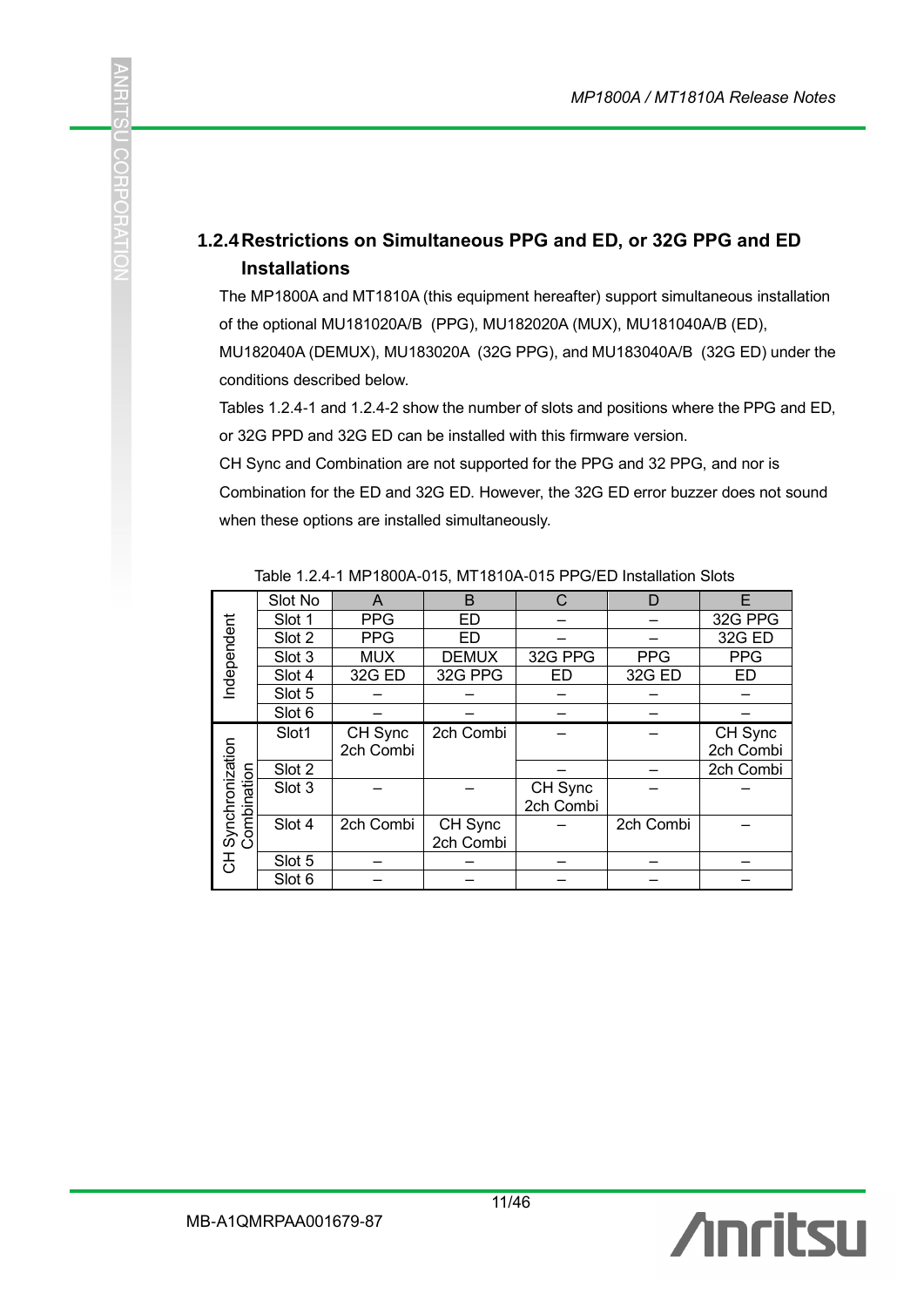|                                              | Slot No | F          | G          | н          |           | J          | Κ         |
|----------------------------------------------|---------|------------|------------|------------|-----------|------------|-----------|
|                                              | Slot 1  | 32G PPG    |            | 32G PPG    | 32G PPG   |            |           |
|                                              | Slot 2  |            | 32G ED     | 32G ED     | 32G ED    |            |           |
|                                              | Slot 3  | <b>PPG</b> | <b>PPG</b> | <b>PPG</b> |           | <b>PPG</b> | 32G ED    |
| Independent                                  | Slot 4  | <b>ED</b>  | ED         |            | <b>ED</b> | 32G PPG    | <b>ED</b> |
|                                              | Slot 5  |            |            |            |           |            |           |
|                                              | Slot 6  |            |            |            |           |            |           |
|                                              | Slot1   | CH Sync    |            | CH Sync    | CH Sync   |            |           |
|                                              |         | 2ch Combi  |            | 2ch Combi  | 2ch Combi |            |           |
|                                              | Slot 2  |            | 2ch Combi  | 2ch Combi  | 2ch Combi |            |           |
| Synchronization<br>Combination<br>ombination | Slot 3  |            |            |            |           |            | 2ch Combi |
|                                              | Slot 4  |            |            |            |           | CH Sync    |           |
|                                              |         |            |            |            |           | 2ch Combi  |           |
| $\overline{5}$                               | Slot 5  |            |            |            |           |            |           |
|                                              | Slot 6  |            |            |            |           |            |           |

#### Table 1.2.4-2 MP1800A-016 PPG/ED Installation Slots

|                                   | Slot 1                      | 32G PPG                                                  | $\equiv$                 | 32G PPG                  | 32G PPG                  |                      |
|-----------------------------------|-----------------------------|----------------------------------------------------------|--------------------------|--------------------------|--------------------------|----------------------|
| Independent                       | Slot 2                      |                                                          | 32G ED                   | 32G ED                   | 32G ED                   |                      |
|                                   | Slot 3                      | <b>PPG</b>                                               | <b>PPG</b>               | <b>PPG</b>               |                          | <b>PPG</b>           |
|                                   | Slot 4                      | <b>ED</b>                                                | <b>ED</b>                | $\overline{\phantom{0}}$ | $E$ D                    | 32G PPG              |
|                                   | Slot $\overline{5}$         | -                                                        |                          |                          |                          |                      |
|                                   | Slot 6                      |                                                          |                          |                          |                          |                      |
|                                   | Slot1                       | CH Sync                                                  |                          | CH Sync                  | CH Sync                  |                      |
|                                   |                             | 2ch Combi                                                |                          | 2ch Combi                | 2ch Combi                |                      |
|                                   | Slot 2                      |                                                          | 2ch Combi                | 2ch Combi                | 2ch Combi                |                      |
|                                   | Slot 3                      | —                                                        |                          |                          | <sup>-</sup>             |                      |
|                                   | Slot 4                      |                                                          |                          |                          |                          | CH Sync              |
| CH Synchronization<br>Combination |                             |                                                          |                          |                          |                          | 2ch Combi            |
|                                   | Slot 5                      | $\equiv$                                                 | $\overline{\phantom{0}}$ |                          | —                        |                      |
|                                   | $\overline{\text{S}}$ lot 6 |                                                          | ÷.                       |                          |                          | L.                   |
|                                   | Slot No                     | Table 1.2.4-2 MP1800A-016 PPG/ED Installation Slots<br>A | $\mathsf B$              | $\mathsf C$              | D                        | E                    |
| Independent                       | Slot 1                      | <b>PPG</b>                                               | $\equiv$                 |                          |                          | 32G PPG              |
|                                   | Slot <sub>2</sub>           | <b>PPG</b>                                               | $\overline{\phantom{0}}$ |                          | $\overline{a}$           | 32G ED               |
|                                   | Slot 3                      | <b>MUX</b>                                               | 32G PPG                  | 32G PPG                  | <b>PPG</b>               | <b>PPG</b>           |
|                                   | Slot 4                      | 32G ED                                                   | <b>DEMUX</b>             | ED                       | 32G ED                   | <b>ED</b>            |
|                                   | Slot 5<br>Slot 6            | $\overline{\phantom{0}}$                                 | <b>ED</b><br><b>ED</b>   | $\equiv$                 |                          |                      |
|                                   |                             |                                                          |                          |                          |                          |                      |
|                                   | Slot1                       | CH Sync<br>2ch Combi                                     |                          |                          |                          | CH Sync<br>2ch Combi |
|                                   | Slot 2                      |                                                          |                          |                          |                          | 2ch Combi            |
| Combination                       | $\overline{\text{Slot}}$ 3  |                                                          | CH Sync                  | CH Sync                  |                          |                      |
|                                   |                             |                                                          | 2ch Combi                | 2ch Combi                |                          |                      |
|                                   | Slot 4                      | 2ch Combi                                                |                          | $-$                      | 2ch Combi                |                      |
| CH Synchronization                | Slot 5                      |                                                          | 2ch Combi                | L.                       |                          |                      |
|                                   | Slot 6                      |                                                          |                          | $\overline{\phantom{0}}$ | $\overline{\phantom{0}}$ | $\equiv$             |
|                                   |                             |                                                          |                          |                          |                          |                      |
|                                   |                             |                                                          |                          |                          |                          |                      |

**ANRITSU CORPORATIO**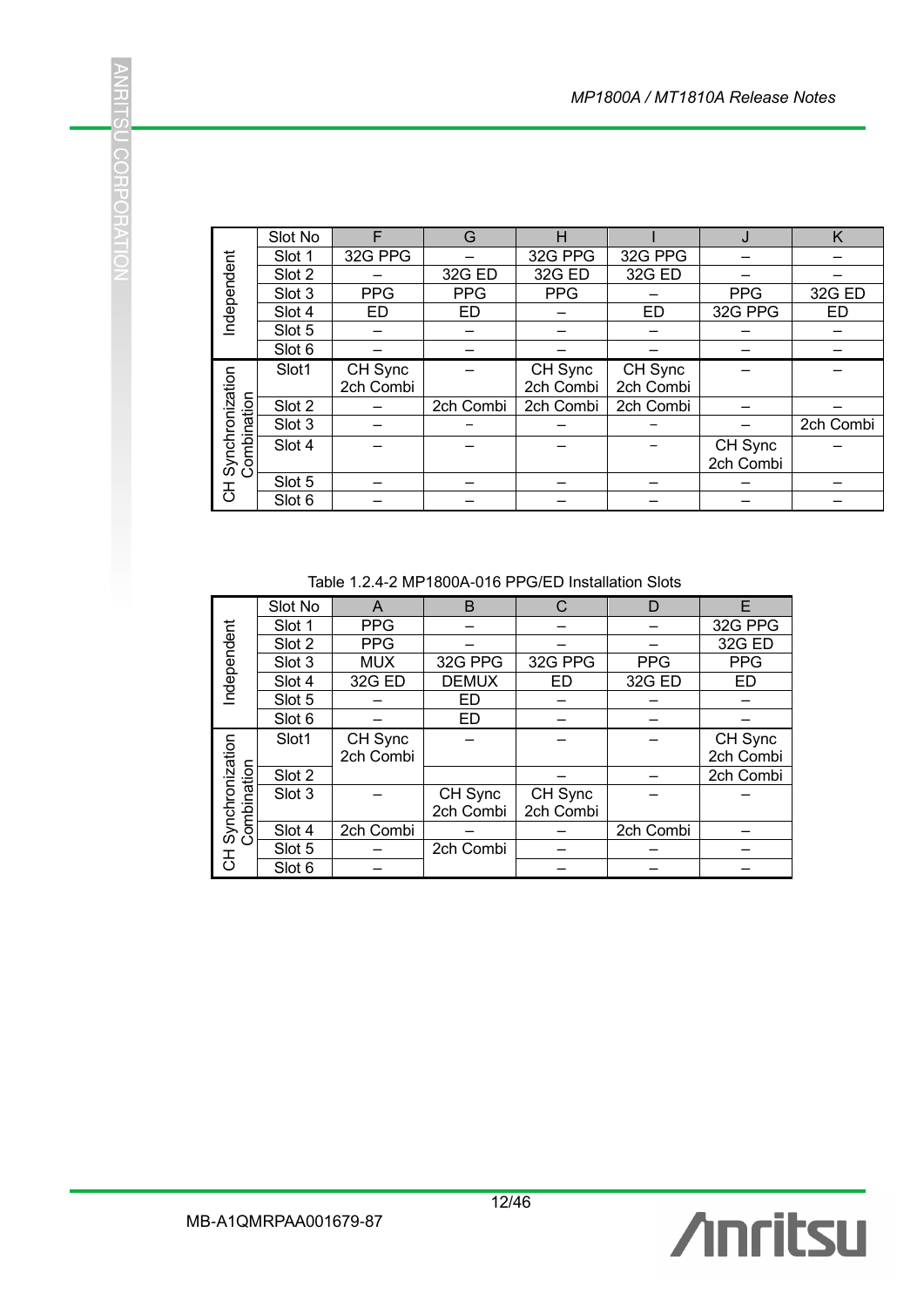|                                              | Slot No | F          | G          |            |           |            | K         |
|----------------------------------------------|---------|------------|------------|------------|-----------|------------|-----------|
|                                              | Slot 1  | 32G PPG    |            | 32G PPG    | 32G PPG   |            |           |
|                                              | Slot 2  |            | 32G ED     | 32G ED     | 32G ED    |            |           |
|                                              | Slot 3  | <b>PPG</b> | <b>PPG</b> | <b>PPG</b> |           | <b>PPG</b> | 32G ED    |
| Independent                                  | Slot 4  | ED         | ED         |            | <b>ED</b> | 32G PPG    | <b>ED</b> |
|                                              | Slot 5  |            |            |            |           |            |           |
|                                              | Slot 6  |            |            |            |           |            |           |
|                                              | Slot1   | CH Sync    |            | CH Sync    | CH Sync   |            |           |
|                                              |         | 2ch Combi  |            | 2ch Combi  | 2ch Combi |            |           |
|                                              | Slot 2  |            | 2ch Combi  | 2ch Combi  | 2ch Combi |            |           |
| Synchronization<br>Combination<br>ombination | Slot 3  |            |            |            |           |            | 2ch Combi |
|                                              | Slot 4  |            |            |            |           | CH Sync    |           |
|                                              |         |            |            |            |           | 2ch Combi  |           |
|                                              | Slot 5  |            |            |            |           |            |           |
| 공                                            | Slot 6  |            |            |            |           |            |           |

|                                                                                                                                              |                                                                                                                                                                                                                                                                                                                                                                                                                                                                                            | Slot 1               | 32G PPG              |            | 32G PPG              | 32G PPG              |                      |        |
|----------------------------------------------------------------------------------------------------------------------------------------------|--------------------------------------------------------------------------------------------------------------------------------------------------------------------------------------------------------------------------------------------------------------------------------------------------------------------------------------------------------------------------------------------------------------------------------------------------------------------------------------------|----------------------|----------------------|------------|----------------------|----------------------|----------------------|--------|
|                                                                                                                                              |                                                                                                                                                                                                                                                                                                                                                                                                                                                                                            | Slot 2               |                      | 32G ED     | 32G ED               | 32G ED               |                      |        |
| Independent                                                                                                                                  |                                                                                                                                                                                                                                                                                                                                                                                                                                                                                            | Slot 3               | <b>PPG</b>           | <b>PPG</b> | <b>PPG</b>           |                      | <b>PPG</b>           | 32G    |
|                                                                                                                                              |                                                                                                                                                                                                                                                                                                                                                                                                                                                                                            | Slot 4               | <b>ED</b>            | ED.        |                      | <b>ED</b>            | 32G PPG              | EГ     |
|                                                                                                                                              |                                                                                                                                                                                                                                                                                                                                                                                                                                                                                            | Slot 5               |                      |            |                      |                      |                      |        |
|                                                                                                                                              |                                                                                                                                                                                                                                                                                                                                                                                                                                                                                            | Slot 6               |                      |            |                      |                      |                      |        |
|                                                                                                                                              |                                                                                                                                                                                                                                                                                                                                                                                                                                                                                            | Slot1                | CH Sync<br>2ch Combi |            | CH Sync<br>2ch Combi | CH Sync<br>2ch Combi |                      |        |
|                                                                                                                                              |                                                                                                                                                                                                                                                                                                                                                                                                                                                                                            | Slot 2               |                      | 2ch Combi  | 2ch Combi            | 2ch Combi            |                      |        |
|                                                                                                                                              |                                                                                                                                                                                                                                                                                                                                                                                                                                                                                            | Slot 3               |                      |            |                      |                      |                      | 2ch Co |
|                                                                                                                                              | Synchronization<br>Combination                                                                                                                                                                                                                                                                                                                                                                                                                                                             | Slot 4               |                      |            |                      |                      | CH Sync<br>2ch Combi |        |
|                                                                                                                                              |                                                                                                                                                                                                                                                                                                                                                                                                                                                                                            | Slot 5               |                      |            |                      |                      |                      |        |
|                                                                                                                                              | $\overline{5}$                                                                                                                                                                                                                                                                                                                                                                                                                                                                             | Slot 6               |                      |            |                      |                      | ÷.                   |        |
|                                                                                                                                              | ED.<br>: Slots MU181040A/B 12.5G/14G ED can be installed<br>32G PPG<br>: Slots where MU183020A 32G PPG can be installed<br>32G ED<br>: Slots where MU183040A/B 32G ED can be installed<br><b>MUX</b><br>: Slot for MU182020A 1ch MUX<br><b>DEMUX</b><br>: Slot for MU182040A 1ch DEMUX<br>CH Sync<br>: Slots where either two 12.5G/14G PPG boards or 32G PPG 2ch<br>Channel Synchronization can be installed<br>2ch Combi<br>: Slots where either two 12.5G/14G PPG boards or 32G PPG 2ch |                      |                      |            |                      |                      |                      |        |
| Combination can be installed<br>For the installation position of the main frame, refer to the Anritsu homepage<br>(https://www.anritsu.com). |                                                                                                                                                                                                                                                                                                                                                                                                                                                                                            |                      |                      |            |                      |                      |                      |        |
|                                                                                                                                              |                                                                                                                                                                                                                                                                                                                                                                                                                                                                                            | MB-A1QMRPAA001679-87 |                      | 13/46      |                      |                      | Ameiher              |        |



**ANRITSU CORPORATIO**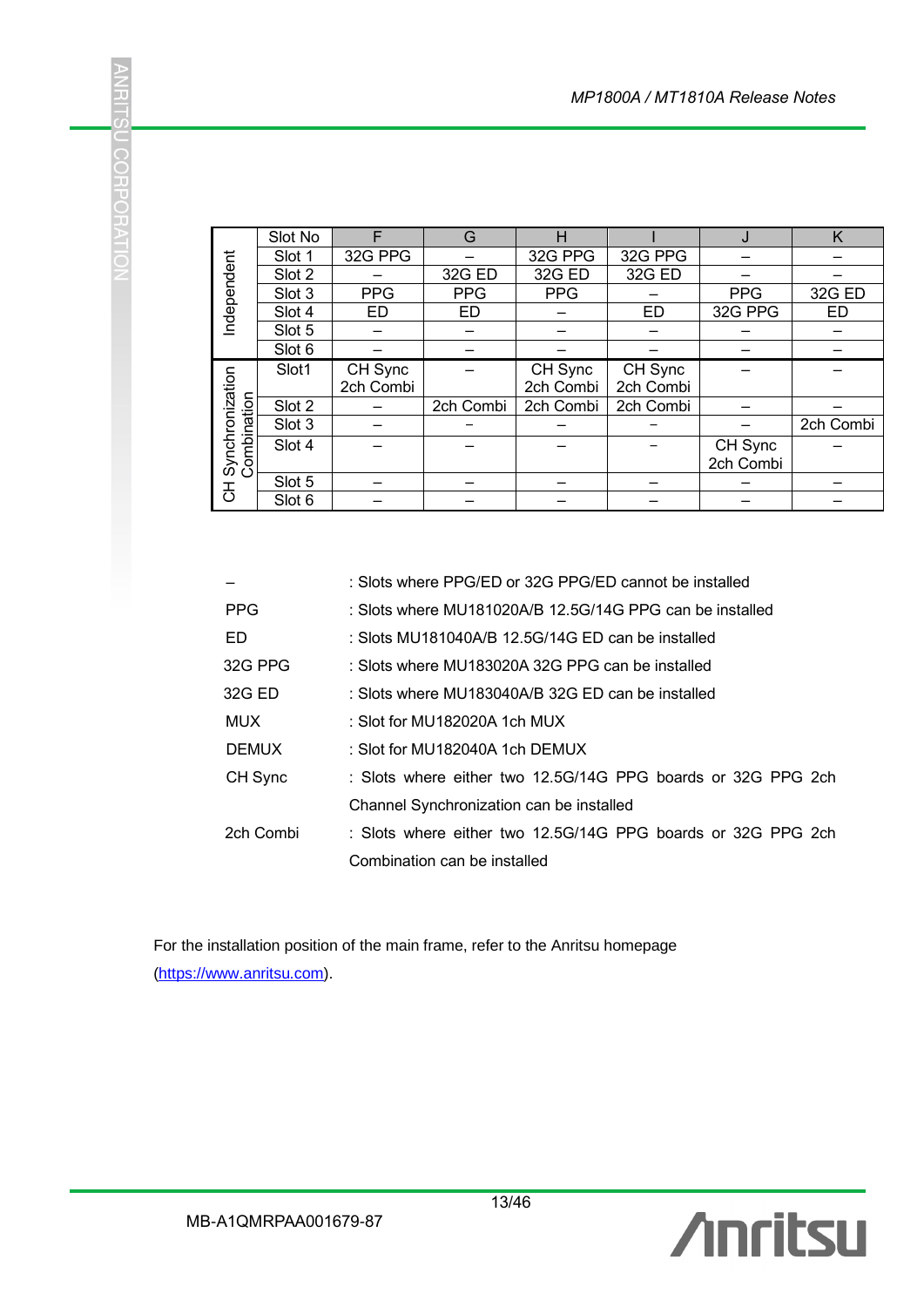# **1.3 Connecting via USB**

This section explains connection of equipment (listed on section 1.1.2) to the MP1800A via USB cable.

#### **1.3.1Hot Swap**

USB equipment is connected to the MP1800A using a USB cable. However, hot swapping is not supported, so take care not to hot swap connected equipment.

Read following manuals before use.

- Chapter 2.5 Connecting Controller in the MP1825B 4Tap Emphasis Operation Manual (Doc. No. M-W3482AE).
- ⚫ Chapter 2.1.4 Usage Patterns of MP1861 in the MP1861A 56G/64G bit/s MUX Operation Manual (Doc. No. M-W3756AE)
- ⚫ Chapter 2.1.4 Usage Patterns of MP1862 in the MP1862A 56G/64G bit/s DEMUX Operation Manual (Doc. No. M-W3757AE)

14/46

J.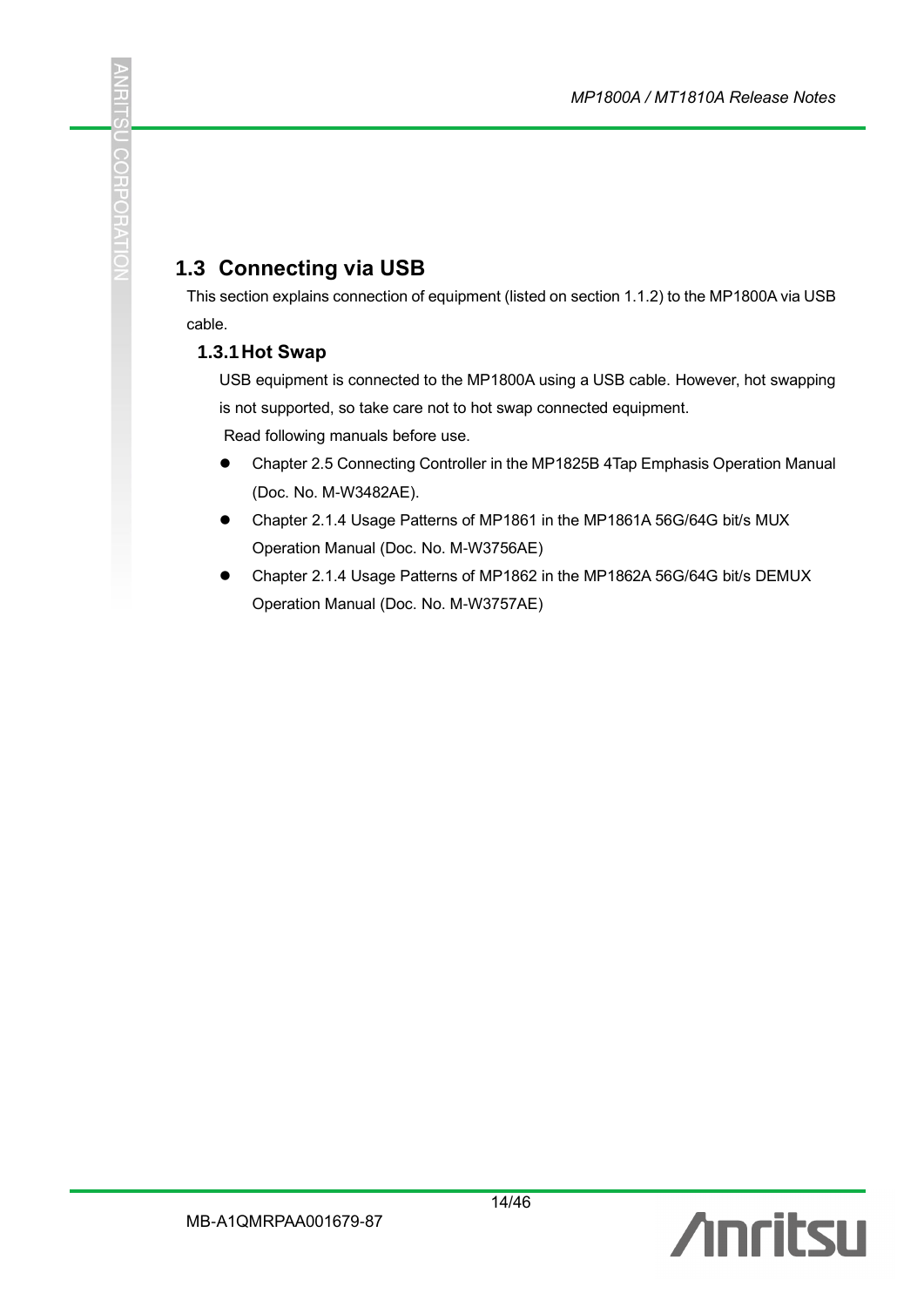# **1.4 Improvements**

**ANRITSU CORPORATIO** 

| Version      | Item (Bug Mngt No.)                            | Phenomenon                                                                                                   |
|--------------|------------------------------------------------|--------------------------------------------------------------------------------------------------------------|
| Ver. 9.01.00 | The MU181500B cannot                           | The floor noise may increase when the Amplitude value                                                        |
|              | modulate SJ normally.                          | for SJ was increased by the SJ function of the                                                               |
|              | (CM4958:0094)                                  | MU181500B.                                                                                                   |
|              |                                                |                                                                                                              |
|              |                                                | This phenomenon occurs in V9.00.04 of the<br>MX180000A.                                                      |
| Ver. 9.00.04 | Test patterns may not be                       | Test patterns may not be set properly to the MU183040B                                                       |
|              | set properly.                                  | 32G ED when controlled from the MX180014A 100G                                                               |
|              | (CM4926:020)                                   | <b>EPON Application Software.</b>                                                                            |
| Ver. 8.08.00 | Sometimes, errors occur                        | Sometimes, errors occur in the data output of the                                                            |
|              | in the data output of the                      | MU183020A/21A 32G PPG when frequency changed.                                                                |
|              | PPG when frequency                             |                                                                                                              |
|              | changed                                        |                                                                                                              |
| Ver.8.07.05  | (CM945:65)                                     |                                                                                                              |
|              | Sometimes, application<br>crashes when opening | Application may crash when using Quick Open after<br>setting to Independent when performing Quick Save with  |
|              | 64G x2ch Combi Quick                           | 64Gx2ch Combination set at MU183020A/21A 32G                                                                 |
|              | Save file at Independent                       | PPG.                                                                                                         |
|              | (CM945:47)                                     | Bug occurs in versions 7.00.00 to 8.06.00                                                                    |
|              | PAM4 Auto Search fails                         | PAM4 Auto Search always fails when inputting PAM4                                                            |
|              | due to Pattern Logic                           | signal to Xdata Input of MU183040B and MU183041B                                                             |
|              | setting                                        | 32G ED and setting Pattern Logic to NEG                                                                      |
|              | (CM945:49)                                     | Bug occurs in versions 7.09.02 to 8.06.00                                                                    |
|              | Sometimes, PLL Unlock                          | With MU181000A/B synthesizer and MU181500B Jitter                                                            |
|              | occurs at synthesizer<br>(CM945:38)            | signal source linked and frequency offset set, sometimes<br>PLL Unlock occurs at synthesizer after releasing |
|              |                                                | synthesizer and Jitter source link, and restarting                                                           |
| Ver.8.06.00  | Sometimes, bit drift                           | Sometimes, bit drift occurs when changing the bit rate at                                                    |
|              | occurs at Channel Sync                         | Channel Sync with the MU183020A/21A 32G PPG.                                                                 |
|              | with 32G PPG                                   | This bug occurs in software versions Ver.7.00.00 to                                                          |
|              |                                                | 8.05.00.                                                                                                     |
| Ver.8.05.00  | Bug in error rate display                      | The error rate display is incorrect at PAM BER                                                               |
|              | of PAM BER                                     | auto-measurement with the MU183040B and                                                                      |
|              | measurement                                    | MU183041B 32G ED.                                                                                            |
|              | (CM943:44)                                     | The error rate incorrectly displays "0.0000E+000" when                                                       |
|              |                                                | the error count is 0 error free.                                                                             |
|              |                                                | This bug occurs in software versions Ver.8.02.01 to                                                          |
|              |                                                | 8.04.02.                                                                                                     |
|              | Incorrect OUT-4 bit rate<br>(CM944:79)         | The OUT-4 bit rate is incorrect for the MU183020A/21A<br>32G PPG, and MU183040A/B and MU183041A/B 32G        |
|              |                                                | ED.                                                                                                          |
|              |                                                | Incorrect: 28.000 000 Gbit/s                                                                                 |
|              |                                                | Correct: 27.952493 Gbit/s                                                                                    |
|              |                                                | The screen setting will be 27.952496 Gbit / s depending                                                      |
|              |                                                | on the resolution.                                                                                           |
|              |                                                | This bug occurs in Ver.7.00.00 to 8.04.02.                                                                   |
| Ver.8.04.02  | 32G ED Block Window                            | Sometimes the MU183040A/B and MU183041A/B 32G                                                                |
|              | <b>Remote Command Bug</b>                      | ED Block Window setting remote command does not                                                              |
|              | (CM944:87)                                     | operate normally and the correct Block Window is not set<br>when the pattern length is longer than 2 Mbits.  |
|              |                                                |                                                                                                              |

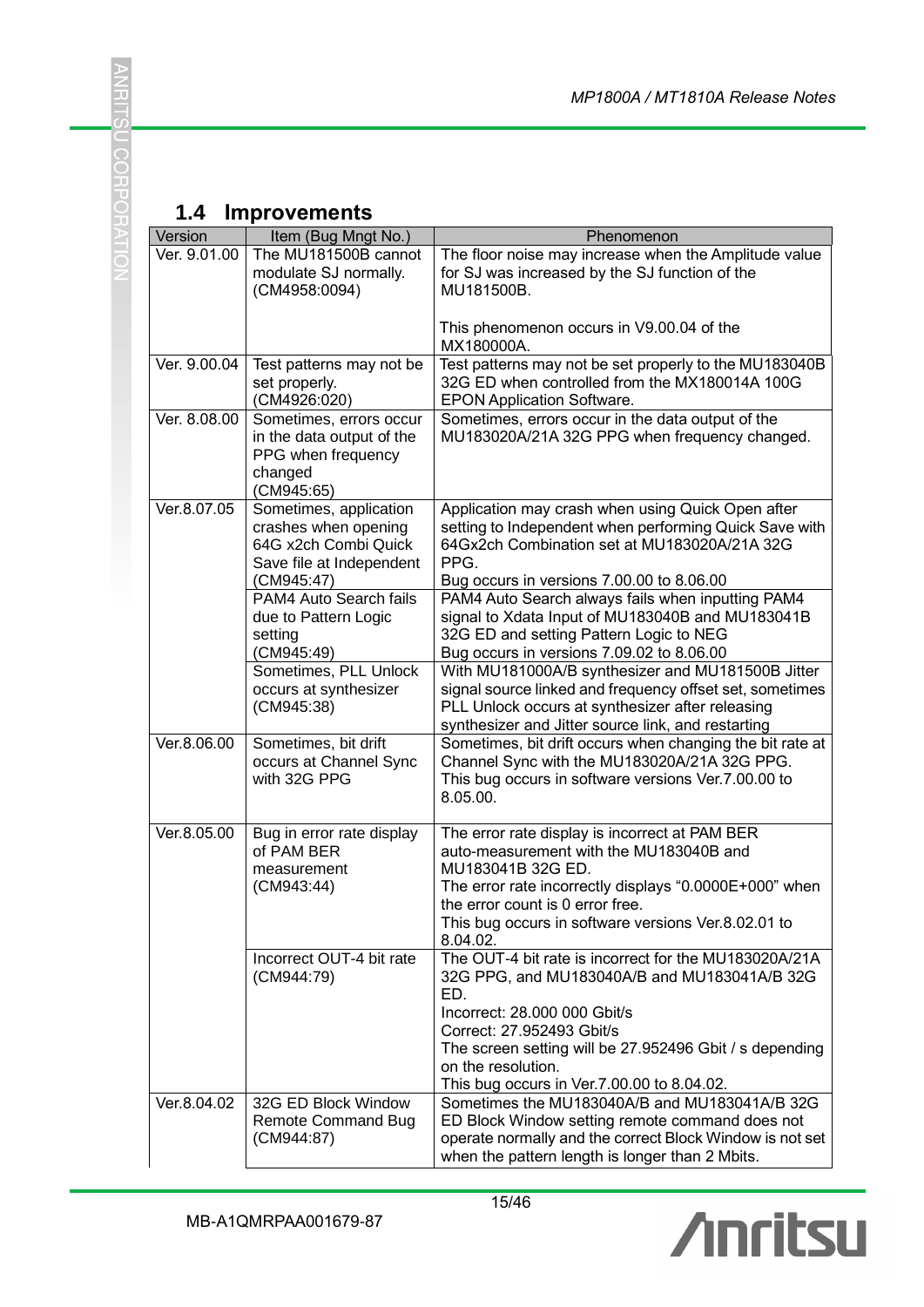| Version     | Item (Bug Mngt No.)                                                                                | Phenomenon                                                                                                                                                                                                                                                                                                                                                                                                                                                                                      |
|-------------|----------------------------------------------------------------------------------------------------|-------------------------------------------------------------------------------------------------------------------------------------------------------------------------------------------------------------------------------------------------------------------------------------------------------------------------------------------------------------------------------------------------------------------------------------------------------------------------------------------------|
|             |                                                                                                    | The remote command affected by this bug is<br>:SENSe:PATTern:MASK:BLKWindow<br>It occurs in versions 7.00.00 to 8.04.01                                                                                                                                                                                                                                                                                                                                                                         |
|             | Auto Search Fine mode<br>sometimes fails when<br>Block Window set to ON<br>(CM944:80)              | When the Block Window setting for the MU183040A/B<br>and MU183041A/B 32G ED is ON, the Auto Search Fine<br>mode may fail sometimes. Set Block Window to OFF<br>when using the Auto Search Fine mode.<br>It occurs in versions 7.00.00 to 8.04.01                                                                                                                                                                                                                                                |
|             | Sometimes, Jitter<br>settings not correctly<br>returned when setting<br>files opened<br>(CM944:78) | Sometimes, when the Jitter Modulation Source<br>MU181500B settings file has been opened, the Jitter<br>settings are not returned correctly. When this happens,<br>Jitter is not added to the signal irrespective of whether<br>the GUI Jitter setting is ON. The workaround is to toggle<br>all Jitter settings to OFF and ON.<br>It occurs in versions 6.00.00 to 8.04.01                                                                                                                      |
| Ver.8.04.00 | Remote commands<br>sometimes timeout at<br>28G/64G DEMUX<br>auto-measurement<br>(CM943:95)         | At auto-measurement with the MU182040A 25G/28G<br>bit/s DEMUX and MP1862A 56G/64G bit/s DEMUX,<br>remote commands may sometimes timeout.<br>This bug occurs at the following measurements:<br>At 25G DEMUX Bathtub, Eye Margin and Eye Diagram,<br>and at 64G DEMUX Eye Margin and Eye Diagram<br>measurements. It occurs in versions 5.00.00 to 8.02.04.                                                                                                                                       |
|             | Applications crash during<br>remote operation<br>(CM943:87)                                        | Sometimes, when the remote interface is set to either<br>GPIB or Ethernet Normal mode, the application may<br>crash when sending/receiving remote commands<br>continuously. This bug occurs in versions 8.00.00 to<br>8.02.04.                                                                                                                                                                                                                                                                  |
|             | Incorrect PAM4 patterns<br>(CM943:89)                                                              | PAM4 patterns may be incorrect because the MSB and<br>LSB bits are reversed.<br>The affected patterns are PRQS10 and GrayPRBS13Q.<br>This bug occurs in versions 8.02.01 to 8.02.04.                                                                                                                                                                                                                                                                                                            |
| Ver.8.02.04 | Syn Loss error occurs at<br>56.2 Gbit/s with<br>MP1862A DEMUX<br>(CM943:81)                        | When using the MP1862A 56G/64 Gbit/s DEMUX<br>without Option-x01 64Gbit/s Extension installed, a Sync<br>Loss occurs at a bit rate setting of 56.2G bit/s.<br>This bug occurs in software versions 8.00.00 to 8.02.03.                                                                                                                                                                                                                                                                          |
| Ver.8.02.03 | No data output when<br>using 32G 4ch PPG<br>(CM943:23)                                             | When using the MU183021A 32G 4ch PPG, when the<br>Combination Setting is independent, 2ch Combination,<br>or Channel Sync Data1-2, there is no data output at<br>Data3 and Data4. When the Combination Setting is 4ch<br>Combination, 64Gx2ch Combination, 2ch CH Sync, or<br>Channel Sync Data1-4, there is no data ouput at all of<br>Data1 toData4.<br>This bug does not occur with the MU183020A 32G PPG,<br>and it can be used as normal.<br>This bug occurs in software versions 8.02.01. |
|             | Cannot open 4PAM<br>pattern files (CM943:11)                                                       | The following pattern files for generating 4PAM patterns<br>cannot be opened using the MU18302xA 32G PPG:<br>$\cdot$ JP03A<br>$\cdot$ JP03B<br>· Squarewave                                                                                                                                                                                                                                                                                                                                     |
|             | MP1800A panel keys do                                                                              | When software versions prior to V7.09.xx are installed in                                                                                                                                                                                                                                                                                                                                                                                                                                       |

16/46

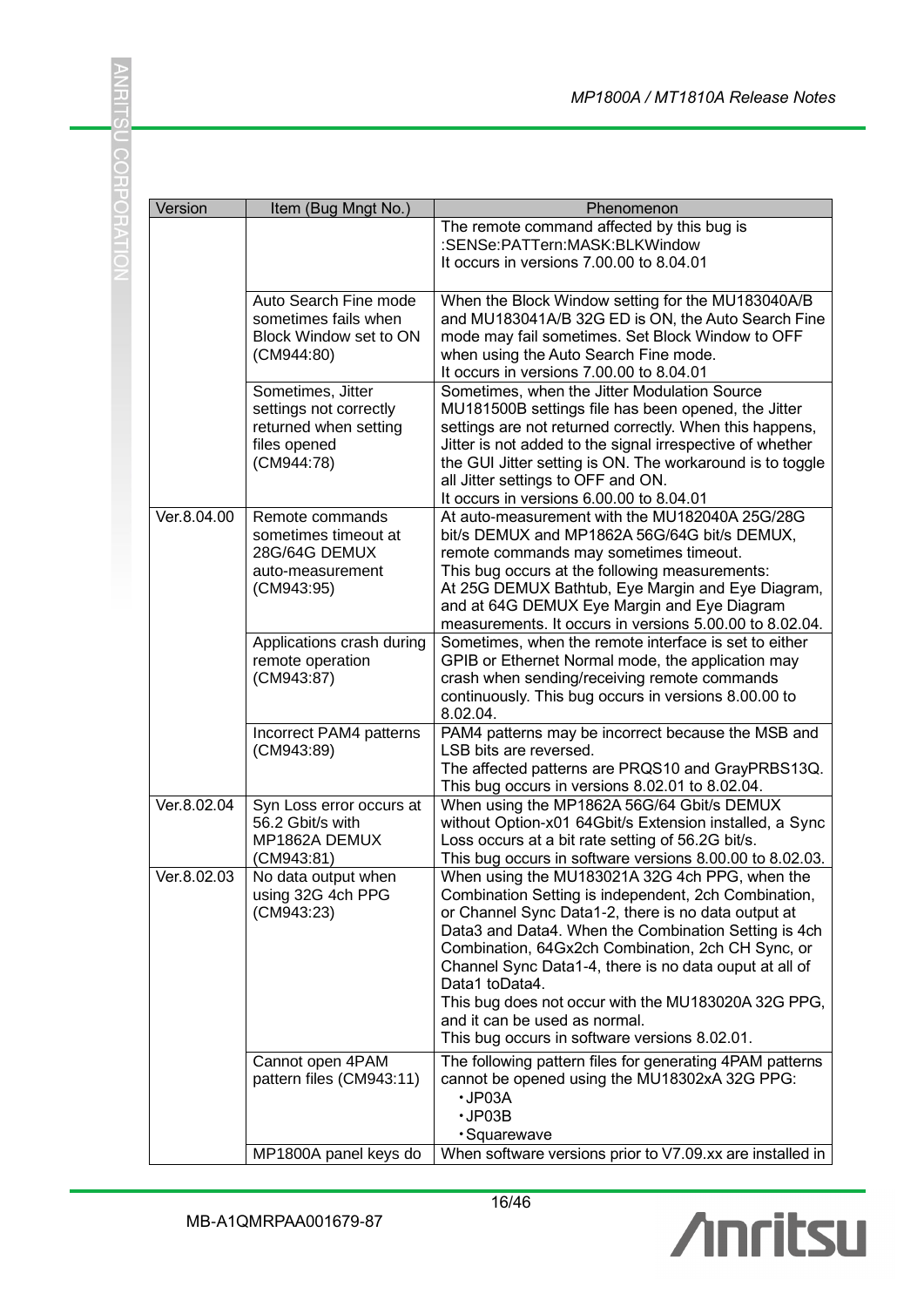| Version     | Item (Bug Mngt No.)                            | Phenomenon                                                                                 |
|-------------|------------------------------------------------|--------------------------------------------------------------------------------------------|
|             | not operate (CM941:17)                         | the main frame with Option-x07 installed, the MP1800A                                      |
|             |                                                | front-panel keys and rotary encoder fail to operate.                                       |
| Ver.8.02.01 | EOI not recognized at                          | EOI is not recognized as terminate command at GPIB                                         |
|             | GPIB remote (CM940:69)                         | remote.                                                                                    |
|             | Occasional application                         | At Ethernet remote, sometimes the application crashes                                      |
|             | crash at Ethernet remote                       | when switching alternately between Socket Open/Close                                       |
|             | (CM940:67)                                     | and sending a query command.                                                               |
| Ver.8.00.05 | Diagnostic tool test result                    | The diagnostic result is Fail if the MP1861/62A Opt-01                                     |
|             | is Fail when                                   | 64Gbit/s Extension is not installed when using the                                         |
|             | MP1861A/62A<br>Opt-01                          | diagnostic tool with the MP1861A 56G/64Gbit/s MUX                                          |
|             | not installed                                  | and MP1862A 56G/64Gbit/s DEMUX.                                                            |
|             | (CM940:94)                                     | This happens because the operation bit rate without the                                    |
|             |                                                | MP1861/62A Opt-01 installed is 56 Gbit/s while the<br>diagnostic test is run at 64 Gbit/s. |
|             |                                                | This bug occurs in software versions 8.00.00 to 8.00.04.                                   |
|             | Using MP1862A,                                 | Sometimes, the Threshold Margin result of Eye Margin                                       |
|             | Threshold Margin result                        | measurement using the MP1862A 64G DEMUX is half                                            |
|             | halved incorrectly                             | the actual true value.                                                                     |
|             | (CM940:86)                                     | This bug occurs in software versions 8.00.00 to 8.00.04.                                   |
| Ver.8.00.04 | Sometimes, MP1825B                             | Sometimes, the MP1825B 4Tap Emphasis Input setting                                         |
|             | Emphasis settings are                          | is not returned when the settings file is opened.                                          |
|             | not returned at file                           | This bug occurs in version 8.00.00,8.00.01,8.00.02 and                                     |
|             | opening(CM940:77)                              | 8.00.03.                                                                                   |
| Ver.8.00.03 | The Jitter amount does                         | When the MU18302xA 32G PPG and MP1825B 4Tap                                                |
|             | not add correctly when                         | Emphasis are linked, there is an error in the amount of                                    |
|             | the 32G PPG and                                | Jitter generated from the MU181500B Jitter Modulation                                      |
|             | Emphasis are linked                            | Source and the Jitter amount does not add correctly.                                       |
|             | (CM940:84)                                     | This phenomenon occurs when the MU18302xA,                                                 |
|             |                                                | MP1825B, and MU181500B are linked, and the actual                                          |
|             |                                                | Jitter modulation amount is half the amount at the                                         |
|             |                                                | MU181500B screen setting.                                                                  |
|             |                                                | This bug occurs in version 8.00.00,8.00.01 and 8.00.02.                                    |
| Ver.8.00.02 | Sometimes during                               | The main application may crash when using                                                  |
|             | remote operation,<br>opening a Quick Save file | the :SYSTem:MMEMory:QRECall remote command to<br>read a Quick Save file.                   |
|             | may cause the                                  | The frequency of this problem depends on the module                                        |
|             | application to crash                           | configuration.                                                                             |
|             | (CM089:91)                                     |                                                                                            |
|             | There are some bit rates                       | At some bit rates, synchronization may not be performed                                    |
|             | at which synchronization                       | normally between modules using multiple MU183020A                                          |
|             | <b>PPG</b><br>between<br>32G                   | 32G PPG units. Errors occur in the data output of the                                      |
|             | modules<br>may<br>be                           | <b>PPG</b>                                                                                 |
|             | abnormal                                       |                                                                                            |
|             | (CM089:90)                                     |                                                                                            |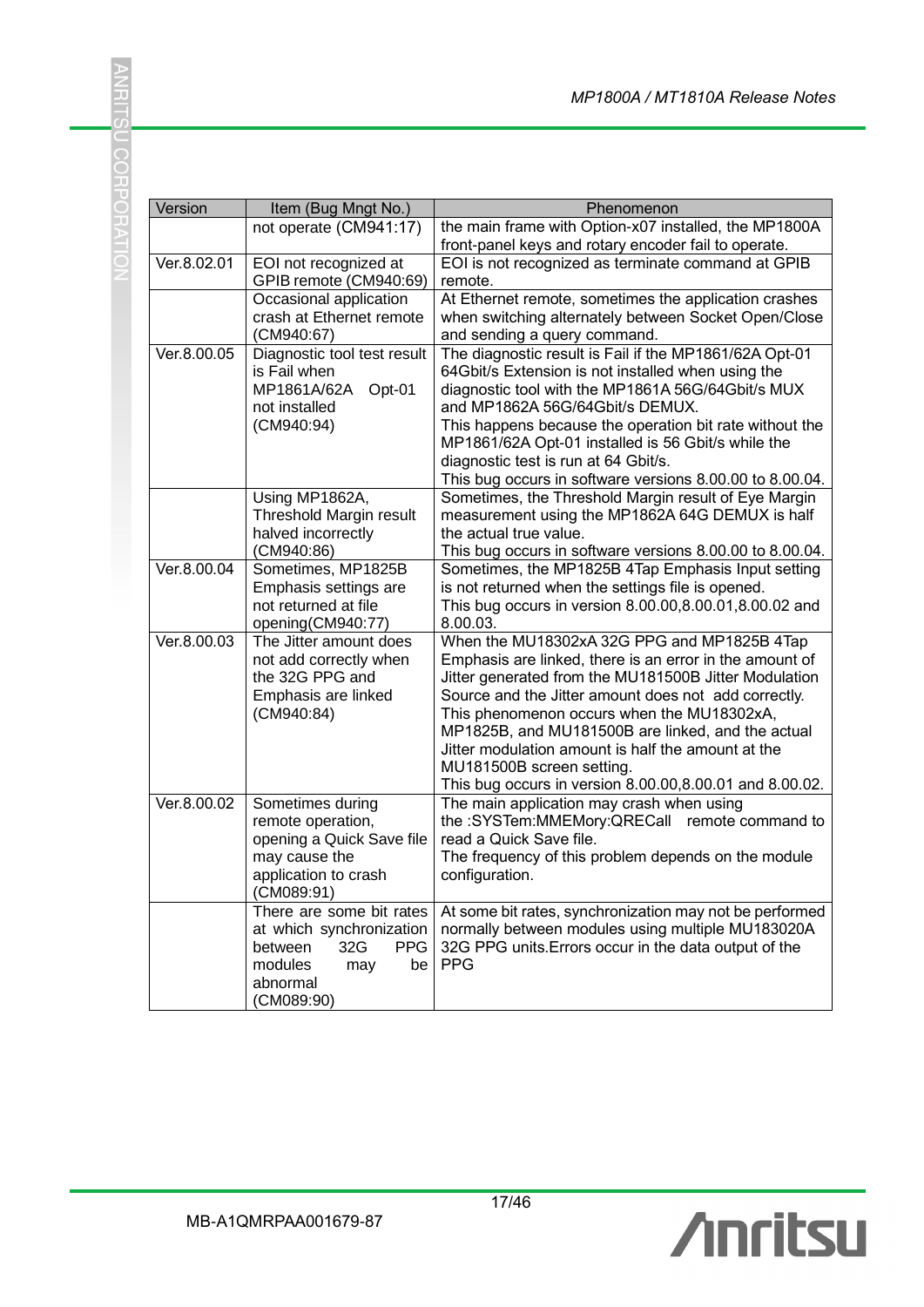| Version     | Item (Bug Mngt No.)                                                                                                                                  | Phenomenon                                                                                                                                                                                                                                                                                                                                                                                                                                                                           |
|-------------|------------------------------------------------------------------------------------------------------------------------------------------------------|--------------------------------------------------------------------------------------------------------------------------------------------------------------------------------------------------------------------------------------------------------------------------------------------------------------------------------------------------------------------------------------------------------------------------------------------------------------------------------------|
| Ver.7.10.02 | Sometimes, the<br>application freezes on<br>exiting with two or more<br>of MU18302xA 32G PPG<br>or MU18304×32G ED<br>modules installed<br>(CM089:66) | When exiting the main application, sometimes the screen<br>freezes and the main application cannot be terminated<br>normally. This problem occurs when two or more of the<br>following modules are installed simultaneously in the<br>same main frame.<br>MU183020A 28G/32Gbit/s PPG<br>MU183021A 28G/32Gbit/s 4ch PPG<br>MU183040A 28G/32Gbit/s ED<br>MU183041A 28G/32Gbit/s 4ch ED<br>MU183040B 28G/32Gbit/s High Sensitivity ED<br>MU183041B 28G/32Gbit/s 4ch High Sensitivity ED |
| Ver.7.08.10 | Sometimes, synthesizer<br>module firmware update<br>fails when using Setup<br>Utility, leaving module<br>unrecognized                                | Sometimes, after installing the MX180000A V7.08.09<br>software, when downloading the synthesizer firmware<br>using the Setup Utility, the firmware does not update<br>normally, leaving the synthesizer module unrecognized.<br>This bug has been observed when the MU183020A/21A<br>32G PPG, MU183040A/B, 41A/B 32G ED and following<br>modules are installed in the same main frame.<br>MU181000A/B Synthesizer<br>MU181600A XFP<br>MU181601A SFP<br>MU181800A Distributor         |
| Ver.7.08.09 | MU181000A/B not<br>recognized by MT1810A<br>sometimes<br>(CM808:32)                                                                                  | Sometimes, the MU181000A/B Synthesizer module is not<br>recognized when installed in the MT1810A 81000A/B and<br>is not displayed on the screen. The following modules are<br>affected by this bug.<br>MU181000A/B Synthesizer<br>MU181600A XFP<br>MU181601A SFP<br>MU181800A Distributor                                                                                                                                                                                            |
|             | Self test fails some items<br>for MU181040A/B<br>(CM808:43)                                                                                          | When the MU181040A/B is installed, the following<br>self-test items fail although the hardware modules are<br>normal:<br><b>Clock Recovery</b>                                                                                                                                                                                                                                                                                                                                       |
| Ver.7.08.07 | Sometimes, data not<br>output at power-on<br>(CM160807:70)<br>An error occurs at                                                                     | Sometimes, the MU183020A/21A 32 PPG data is not<br>output immediately after power-on. If this happens, switch<br>the main frame power off and on again.<br>An error occurs at continuous long-term measurement                                                                                                                                                                                                                                                                       |
|             | continuous long-term<br>measurement using the<br>32G PPG.<br>(CM160808:20)                                                                           | using the 32G PPG. Errors occur in the data output when<br>the PPG is operated continuously for long periods.                                                                                                                                                                                                                                                                                                                                                                        |
|             | Fixed bug in 32G ED Auto<br>Search Coarse mode<br>(CM160807:71)                                                                                      | When the input amplitude is large (2 Vp-p) in the Auto<br>Search Mode of the MU183040A/41A 32G ED,<br>sometimes the peak point cannot be searched in the<br>Threshold direction.                                                                                                                                                                                                                                                                                                     |
|             | Fixed SJ bug in<br>MU181500B<br>(CM160808:10)                                                                                                        | When the modulation frequency of the MU181500B<br>SJ/SJ2 generation function is 100 MHz to 250 MHz,<br>sometimes the actual modulation is about 10% smaller<br>than the set modulation amount.                                                                                                                                                                                                                                                                                       |
|             | Fixed bug in 12.5G ED<br>Auto-Measurement<br>(CM160808:05)                                                                                           | When the MU181040A/B Clock Recovery Opt-20 is<br>installed, sometimes the Eye Diagram auto-measurement<br>operation is abnormal when the recovered clock is used.                                                                                                                                                                                                                                                                                                                    |

18/46

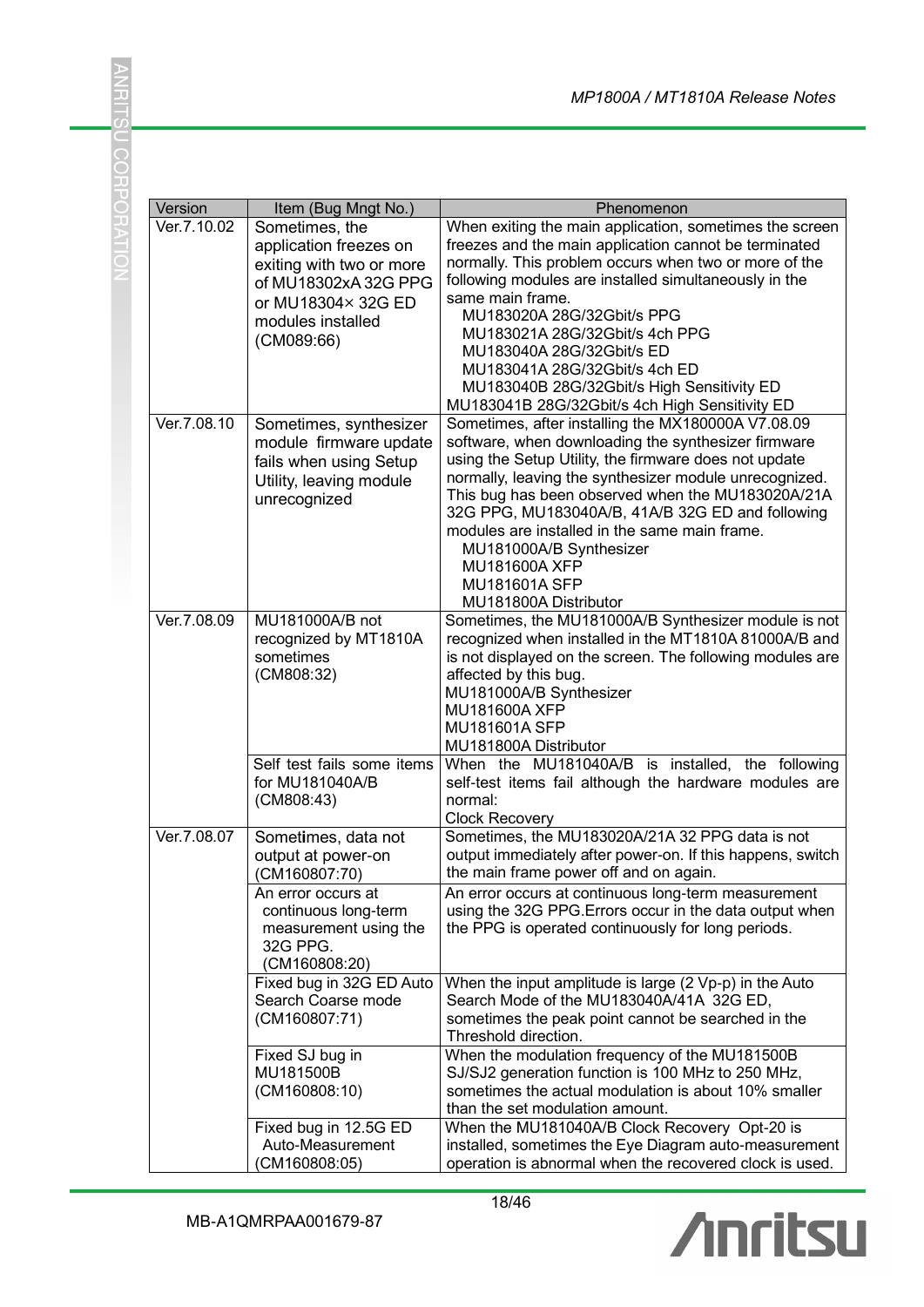| Version      | Item (Bug Mngt No.)                        | Phenomenon                                                                             |
|--------------|--------------------------------------------|----------------------------------------------------------------------------------------|
| Ver.7.08.05  | Fixed bug in 12.5G ED                      | When the MU181040A/B Clock Recovery Opt-20 is                                          |
|              | Auto Search Fine mode                      | installed, sometimes the Auto Search Fine mode is                                      |
|              | (CM160807:69)                              | abnormal when the recovered clock is used.                                             |
| Ver.7.07.00  | Fixed bug in 32G ED Auto                   | Sometimes, search does not find the best point in the                                  |
|              | Search Fine mode                           | Phase direction when in the Auto Search Fine mode of the                               |
|              | (CM160807:35)                              | MU183040A/B and MU183041A/B 32G ED.                                                    |
|              | Bug in MP1825B output                      | Sometimes, the output amplitude momentarily exceeds                                    |
|              | amplitude                                  | the setting when changing the MP1825B Waveform                                         |
|              | (CM160807:40)                              | Format setting.                                                                        |
| Ver.7.04.00  | Corrected bug in formula                   | A bug in the Best Fit Line formula for Bathtub                                         |
|              | for calculating Best Fit                   | measurement was corrected.                                                             |
|              | Line at Bathtub                            |                                                                                        |
|              | measurement                                |                                                                                        |
|              | (CM160804:79)                              |                                                                                        |
| Ver.7.03.00  | Bug in Bathtub                             | If Bathtub measurement is terminated halfway                                           |
|              | measurement                                | unexpectedly, sometimes the correct measurement                                        |
|              | (CM160805:05)                              | results are not displayed.                                                             |
| Ver.7.02.00  | SSC bug in MU181500B                       | When the MU181500B Pattern Generator setting is                                        |
|              | (CM160805:00)                              | switched to Full-rate, the applied Spread Spectrum Clock                               |
|              |                                            | (SSC) modulation deviation becomes twice the set value.                                |
|              |                                            |                                                                                        |
|              | Changed to add                             | The following change was made when clicking the Single                                 |
|              | MU183020A/21A Single                       | button at the Error Addition tab when the                                              |
|              | Error                                      | MU183020A/21A Combination Setting is 2ch                                               |
|              | (CM160805:02)                              | Combination or 4ch Combination:                                                        |
|              |                                            | [Before change] Errors are added to all Combination                                    |
|              |                                            | interfaces (2 or 4 errors added with one click).                                       |
|              |                                            | [After change] An error is added to the clicked interface (1<br>error with one click). |
|              | Sometimes, no response                     | Sometimes there is no command response when                                            |
|              | when repeating specific                    | repeating the remote command for the Auto Adjust                                       |
|              | remote command                             | operation.                                                                             |
|              | (CM160805:07)                              |                                                                                        |
| Ver. 7.01.06 | Sometimes, Emphasis                        | When Waveform Format is set to 3Post-cursor or                                         |
|              | cannot be added for                        | 2Pre-cursor, Emphasis cannot be added correctly to the                                 |
|              | specific waveform formats<br>(CM160804:83) | output waveform when Cursor2 is set to minus $(-)$ .                                   |
|              | Sometimes, system                          | During long-term remote operation, sometimes the                                       |
|              | freezes/crashes during                     | application freezes or crashes. This problem can occur                                 |
|              | long-term remote                           | with the following module configurations:                                              |
|              | operation                                  | MU181020A/B 12.5G/14G PPG                                                              |
|              | (CM160804:89)                              | MU181040A/B 12.5G/14G ED                                                               |
|              |                                            | MU183020A/21A 32G PPG                                                                  |
|              |                                            | MU183040A/41A 32G ED                                                                   |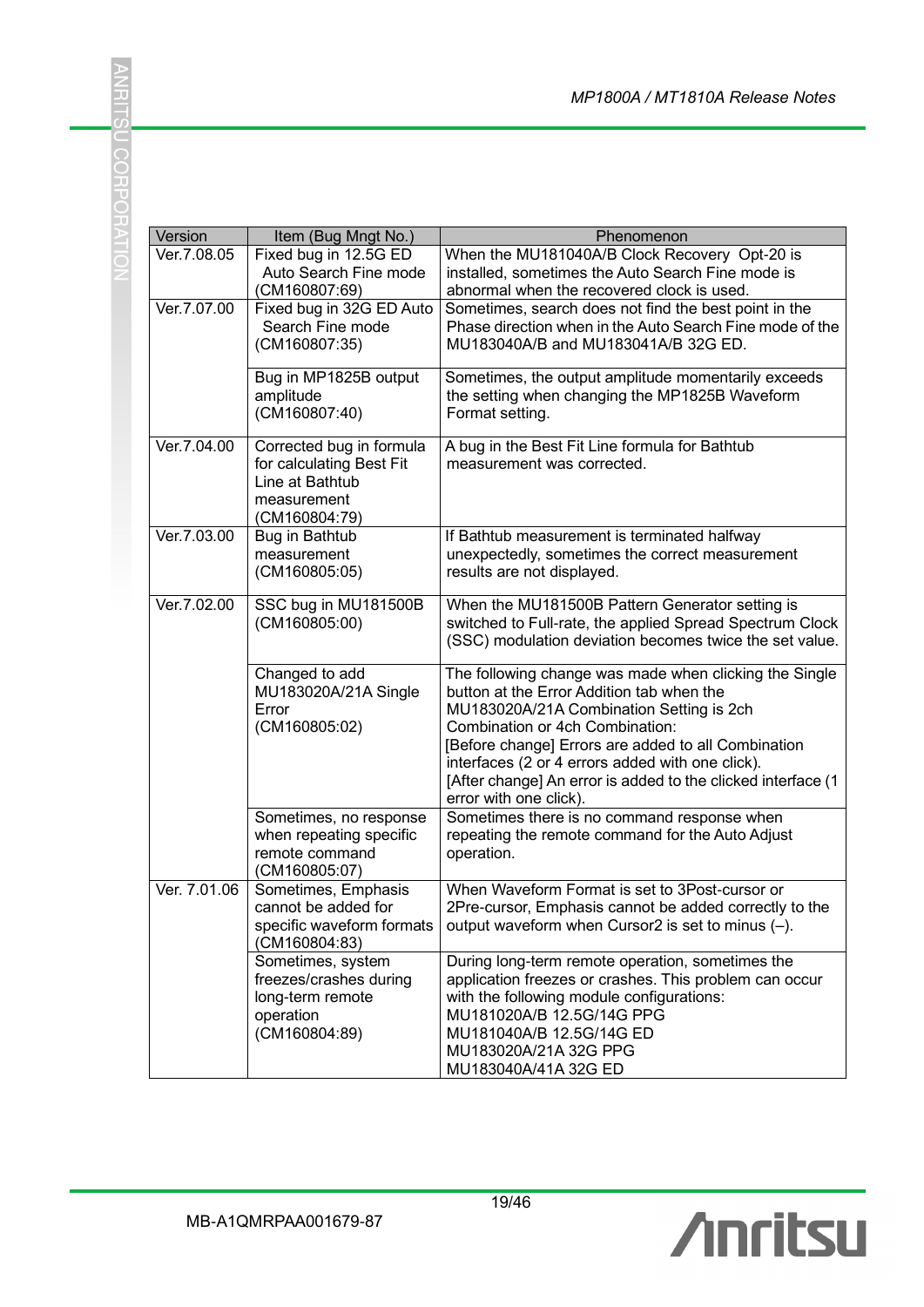| Version      | Item (Bug Mngt No.)                                                                                                                  | Phenomenon                                                                                                                                                                                                                           |
|--------------|--------------------------------------------------------------------------------------------------------------------------------------|--------------------------------------------------------------------------------------------------------------------------------------------------------------------------------------------------------------------------------------|
| Ver. 7.01.01 | MU181040A/B Frame<br>OFF sync bug<br>(CM160804:76)                                                                                   | Sometimes, normal synchronization is not achieved when<br>the MU181040A/B Sync Control is set to Frame OFF.                                                                                                                          |
|              | Auto Search Fine mode<br>reproducibility bug<br>(CM160804:66)                                                                        | Sometimes, the measurements results are much<br>bigger than the expected value at measurements that<br>repeat the Auto Search Fine operation.                                                                                        |
|              | MU181500B SJ Setting<br>bug<br>(CM160804:80)                                                                                         | Sometimes, when combined with the PPG and changing<br>the MU181500B SJ/SJ2 Amplitude setting, a bit shift<br>occurs in the PPG Data output.                                                                                          |
| Ver.6.03.01  | Auto-measure ps units<br>display bug<br>(CM160804:59)                                                                                | When Phase Units is set to [ps] at the Eye Margin,<br>Bathtub, Q measurement and Auto Search screens, no<br>value is displayed after the decimal point for the Phase<br>measurement result.                                          |
| Ver.6.03.00  | Settings file compatibility<br>bug<br>(CM160803:99)                                                                                  | PPG settings file saved with Ver. 3.00.0x cannot be<br>opened with Ver. 6.00.0x.                                                                                                                                                     |
| Ver.6.02.00  | Sometimes, there is a bug<br>in Bathtub measurement<br>reproducibility<br>(CM160804:23)                                              | At repeated Bathtub measurements, sometimes the<br>reference Threshold voltage changes. As a result, the<br>measured value changes.                                                                                                  |
|              | Sometimes, the system<br>crashes when executing<br>Eye Diagram<br>measurements with a<br>particular configuration<br>(CM160804 : 22) | Sometimes, the system crashes when executing Eye<br>Diagram measurements immediately after the<br>configuration is changed to 2ch Combination.                                                                                       |
| Ver. 6.00.06 | Sometimes, there is a bug<br>at MU181500B BUJ LPF<br>setting<br>(CM160803:90)                                                        | When the MU181500B Jitter Modulation Source BUJ Low<br>Pass Filter is set, the 500 MHz filter settings may be<br>displayed and not displayed repeatedly close to a carrier<br>frequency of 4 GHz and normal selection is impossible. |
| Ver. 6.00.05 | Sometimes, Bathtub<br>measurement is not<br>completed<br>(CM160803:56)                                                               | Sometimes, Bathtub measurement does not proceed and<br>does not end even after a long time period has elapsed.                                                                                                                       |
|              | Sometimes, the PPG<br>output pattern is abnormal<br>(CM160803:69)                                                                    | Sometimes, a normal pattern is not output from the<br>MU181020A/B PPG for the F module configuration shown<br>in Table 1.2.1-3.                                                                                                      |
|              | Sometimes, a pattern file<br>read error occurs<br>(CM160803:68)                                                                      | If the number of characters on one line of the pattern file<br>(.txt file) exceeds 70, it cannot be read by<br>the MU181020A/B PPG and the MU181040A/B ED.                                                                           |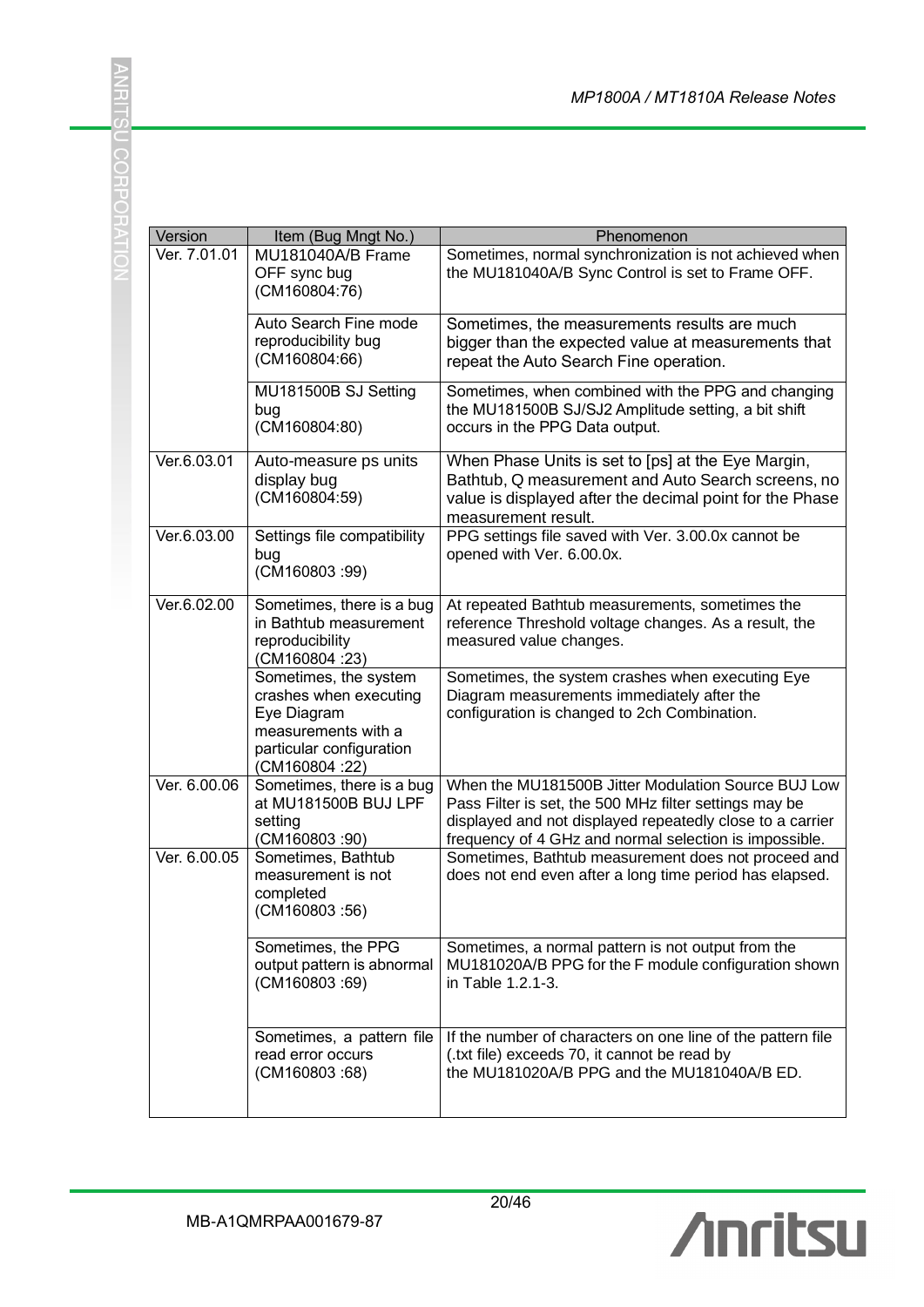| Version      | Item (Bug Mngt No.)                                                                                                     | Phenomenon                                                                                                                                                                                                                                      |
|--------------|-------------------------------------------------------------------------------------------------------------------------|-------------------------------------------------------------------------------------------------------------------------------------------------------------------------------------------------------------------------------------------------|
| Ver. 6.00.03 | Sometimes, an error may<br>occur in the output pattern<br>(CM160803:54)                                                 | When using non-PRBS pattern types, sometimes there<br>may be an error in the output of the MU181020A/B PPG.                                                                                                                                     |
|              | Occasionally there may<br>be random dispersion in<br>Eye margin measurement<br>results<br>(CM160803:53)                 | When repeating Eye margin measurements under the<br>same conditions using the MU181040A/B ED or<br>MU182040A/41A DEMUX, occasionally there may be<br>large random dispersion in the measurement results.                                        |
| Ver. 5.04.02 | In some configurations,<br>an error may sometimes<br>occur in the output pattern                                        | With the A, B, C, J and K modules listed in Table 1.2.1-2,<br>sometimes there is an error in the MU181020A/B PPG<br>output pattern.                                                                                                             |
|              | In Ch Sync mode,<br>sometimes, pattern<br>generation position may<br>slip<br>(CM160803:42)                              | When the MU181020A/B PPG pattern type is set to Mixed<br>Data or Mixed Alternate and the pattern type is switched<br>to PRBS after pattern editing, sometimes the Channel<br>Synchronization mode output pattern creation position<br>may slip. |
| Ver. 5.04.00 | Depending on<br>configuration, sometimes<br>Capture function does not<br>operate normally<br>(CM160803:11)              | With the module configuration L or O shown in Table<br>1.2.1-3, sometimes the ED capture function does not<br>operate normally with 4ch Combination.                                                                                            |
|              | Sometimes, system<br>timeout occurs when<br>executing ED Auto<br>Search with specific<br>configuration<br>(CM160803:10) | With the module configuration L or O shown in Table<br>1.2.1-3, sometimes the system times out when executing<br>Auto Search at the MU181040A with 4ch Combination.                                                                             |
| Ver. 5.03.01 | MX180000A-x01,x02<br>Pre-Code, De-Code<br>DQPSK bug<br>(CM160802:73)                                                    | Incorrect operation of the MX180000A-x01 Pre-Code, and<br>MX180000A-x02 De-Code DQPSK causes incorrect<br>Pre-Code/De-Code.                                                                                                                     |
|              | Application causes<br>system crash at Initialize<br>(CM160801:90)                                                       | When the MU181040A/B is installed, sometimes the<br>system crashes at Initialize, Combination switching, or<br>Self Test.                                                                                                                       |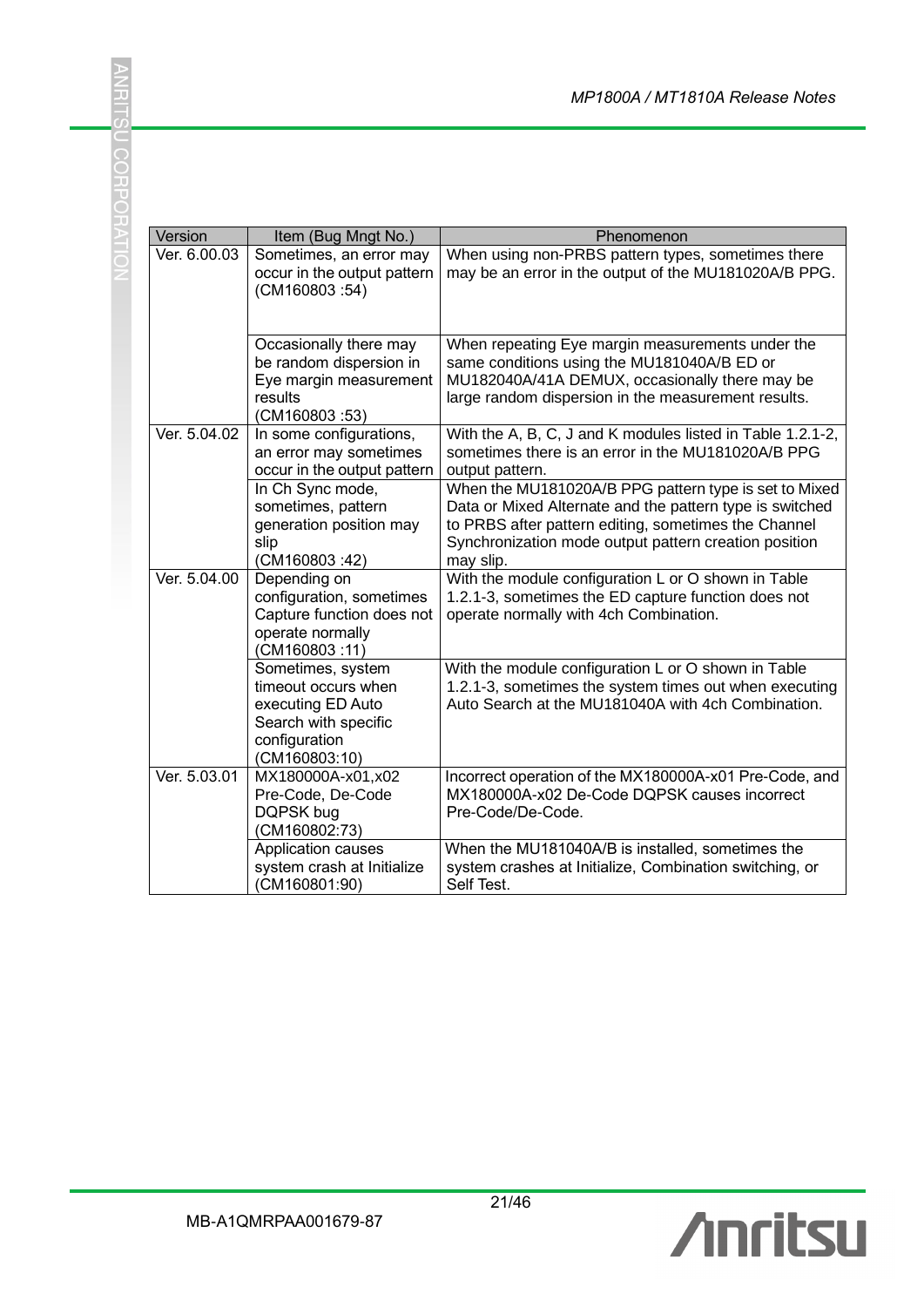| Version      | Item (Bug Mngt No.)                                                                                       | Phenomenon                                                                                                                                                                                                                                                                                                                   |
|--------------|-----------------------------------------------------------------------------------------------------------|------------------------------------------------------------------------------------------------------------------------------------------------------------------------------------------------------------------------------------------------------------------------------------------------------------------------------|
| Ver. 5.02.08 | <b>Bug causes DEMUX Eye</b><br>margin results to be small<br>(CM16080:33)                                 | At Eye margin measurement using the MU182040A/41A<br>DEMUX, the measurement results displayed in the Phase<br>are direction are small. Depending on the input data<br>phase, sometimes normal measurement is impossible<br>because at measurement in the Phase direction, the<br>movable Delay range appears to be exceeded. |
|              | Bug causes incorrect<br>operation of ED Auto<br>Search Fine mode<br>(CM16080:19)                          | When the MU181040A/B ED input data setting is<br>Differential 50 $\Omega$ /100 $\Omega$ , sometimes, operation is abnormal<br>when Auto Search Fine is executed.                                                                                                                                                             |
| Ver. 5.02.07 | Error in PPG output<br>pattern<br>(CM16080:88)                                                            | Sometimes, there may be errors in the MU181020A/B<br>PPG output pattern.                                                                                                                                                                                                                                                     |
| Ver. 5.02.05 | Bug in MU181020A/B-013<br>output (CM16080:63)                                                             | Sometimes, the Data/XData Output is not correct when<br>using the MU181020A/B-013 and setting a larger Cross<br>Point than 85.1%.                                                                                                                                                                                            |
| Ver. 5.02.04 | Errors not added correctly<br>at Mixed Data pattern<br>setting<br>(CM160801:158)                          | When the Mixed Data test pattern is set at the<br>MU181020A/B, errors are added to the entire Area when<br>Error Addition is set to ON irrespective of the Area setting<br>for Error Addition at the Error Addition tab.                                                                                                     |
| Ver. 5.01.00 | Bug in MU182040A/41A<br>Eye Margin Measurement<br>(CM16080:47)                                            | At Eye Margin measurement with the MU182040A/41A<br>DEMUX, when starting measurement with Auto Search<br>ON, sometimes an illegal error is detected and<br>measurement aborts.                                                                                                                                               |
|              | Sometimes, El Count<br>performed at Error Free<br>(CM16080:43)                                            | With four MU181040A/B modules installed, when the<br>Combination setting is set to Independent, sometimes EI<br>is counted, irrespective of the error free status.                                                                                                                                                           |
|              | Sometimes,<br>measurement not<br>restarted correctly at 2ch<br><b>Combination setting</b><br>(CM16080:39) | With four MU181040A/B modules installed, when the<br>Combination setting is set to 2ch Combination, when the<br>setting<br>is<br>changed<br>measurement<br>cycle<br>during<br>measurement, sometimes measurement is not restarted<br>normally.                                                                               |
| Ver. 5.00.04 | Sometimes, Pattern Sync<br>not output correctly<br>(CM18430:70)                                           | Sometimes, Pattern Sync is not output correctly when<br>using the MU181020A and MU181040A and setting a<br>large value for Pattern Sync Position when the test pattern<br>is PRBS and then changing the test pattern to Mixed<br>Data.                                                                                       |
|              | Sometimes Defined<br>Interface not set correctly<br>(CM18430:20)                                          | When Defined Interface is set to NECL at the<br>MU181020A, sometimes the Amplitude is not set<br>correctly.                                                                                                                                                                                                                  |
|              | Errors when reading Data<br>Input settings file<br>(CM18430:19)                                           | When reading a settings file at the MU181040A,<br>sometimes the Data Input settings items are not set<br>correctly. The settings at the application screen are<br>correct but the internal settings are different from the<br>screen settings, so operation is abnormal.                                                     |
| Ver. 4.01.01 | Sometimes, Threshold<br>value cannot be set<br>correctly after executing<br>Auto Adjust<br>(CM160800:81)  | Using the MU181040A, when a large change is made to<br>the Offset value of the input signal data while the Auto<br>Adjust function is executing and then Auto Adjust is set to<br>Off, sometimes, the input Data Threshold value cannot be<br>set correctly.                                                                 |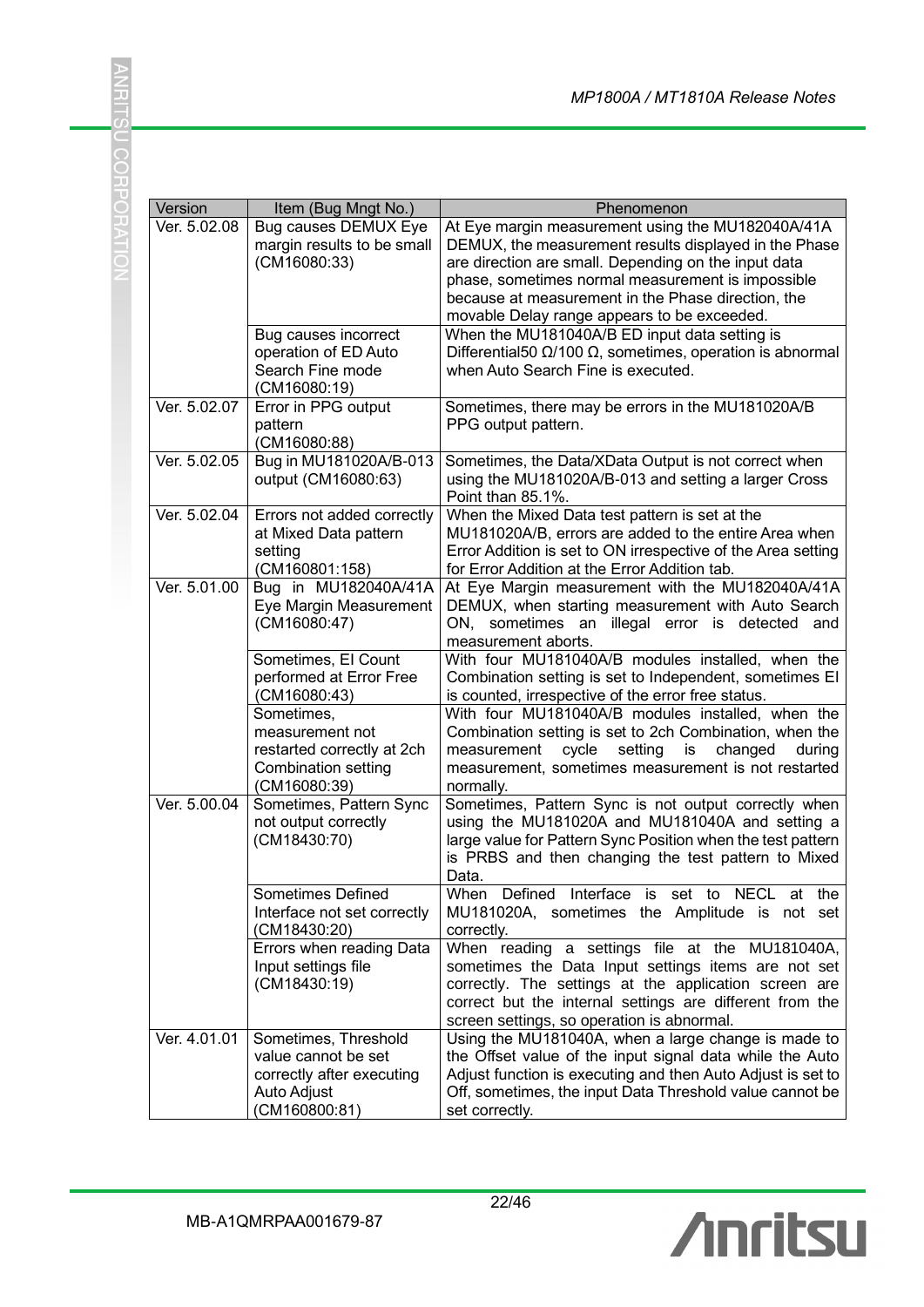| Version      | Item (Bug Mngt No.)                                                                                                                                                        | Phenomenon                                                                                                                                                                                                                                                                                                                                                                                                                                                                                                                                                                            |
|--------------|----------------------------------------------------------------------------------------------------------------------------------------------------------------------------|---------------------------------------------------------------------------------------------------------------------------------------------------------------------------------------------------------------------------------------------------------------------------------------------------------------------------------------------------------------------------------------------------------------------------------------------------------------------------------------------------------------------------------------------------------------------------------------|
| Ver. 4.00.01 | <b>Optimized Bathtub</b><br>measurement point<br>number<br>(CM160800:63)                                                                                                   | The number of phase direction measurement points for<br>auto Bathtub measurement is optimized, shortening<br>measurement times compared to previous versions.<br>In addition, the TJ, DJ, and RJ calculation method has<br>changed. When reading measurement results files<br>created with Ver. 4.00.00 or earlier, although the TJ, DJ,<br>and RJ values are calculated using the old calculation<br>method and displayed, when the [Calculation Error<br>Threshold] setting is changed, the displayed results are<br>recalculated using the new Ver. 4.00.01 calculation<br>method. |
| Ver. 4.00.00 | When MU181020A<br>inserted in Slot 3 or Slot 4,<br>sometimes Gating Output<br>abnormal<br>(CM160800:55)                                                                    | When the MU181020A is inserted in Slot 3 or Slot 4 of the<br>MP1800A/MT1810A-015 and the frequency is set to 8.8<br>to 9.0 GHz, sometimes the Gating Output is abnormal.<br>If this phenomenon occurs, insert the MU181020A in Slot<br>1 to obtain the normal Gating Output.                                                                                                                                                                                                                                                                                                          |
| Ver. 3.00.02 | Sometimes, error buzzer<br>sounds in error-free<br>condition<br>(CM133800:76)                                                                                              | When the error buzzer is set to ON with only the<br>MU181040A inserted in slot 1 and 2, or slot 1, 2 and 3 of<br>the MP1800A-015/MT1810A-015, sometimes, the error<br>buzzer sounds irrespective of whether there is an error or<br>not.                                                                                                                                                                                                                                                                                                                                              |
|              | Sometimes, Jitter output<br>abnormal at power-on<br>(CM160800:04)                                                                                                          | When the power is set to off and then on again while the<br>MU181000A/B-x01<br>Jitter Output is ON and the<br>Modulation Frequency is set to Hz or kHz, sometimes, the<br>Jitter output is abnormal. If this phenomenon occurs,<br>normal output can be recovered by toggling the Jitter<br>Output ON/OFF.                                                                                                                                                                                                                                                                            |
|              | Self test fails some items<br>for MT1810A Unit 2 to 4<br>(CM160800:07)                                                                                                     | Sometimes, the following self-test items fail the hardware<br>test when the MT1810A Main Frame ID is set to 2 to 4<br>although the hardware modules are normal:<br>Frequency Coverage, Data Output, Pattern Test,<br>Data Amplitude, Clock Recovery, Module Operation<br>To prevent this phenomenon, set the Main Frame ID to 1<br>when running the MT1810A self test.                                                                                                                                                                                                                |
|              | Sometimes,<br>MU181020A-001 Aux<br>Output settings not<br>backed-up correctly<br>(CM160800:50)<br>MU181600A unable to<br>identify XFP module<br>correctly<br>(CM160800:51) | When the MU181020A-001 CMU Bit Rate Frequency<br>units are set to kHz, sometimes, the Aux Output 1/N Clock<br>setting is not backed-up correctly. When 1/N Clock is set<br>to 64 or more and the application is restarted, the setting<br>is set incorrectly to 63; reset the correct value manually.<br>The Anritsu-recommended 850 and<br>1550<br><b>XFP</b><br>nm<br>correctly identified<br>modules<br>cannot<br>be<br>by<br>the<br>MU181600A. As a result, the output optical wavelength is<br>not displayed.                                                                    |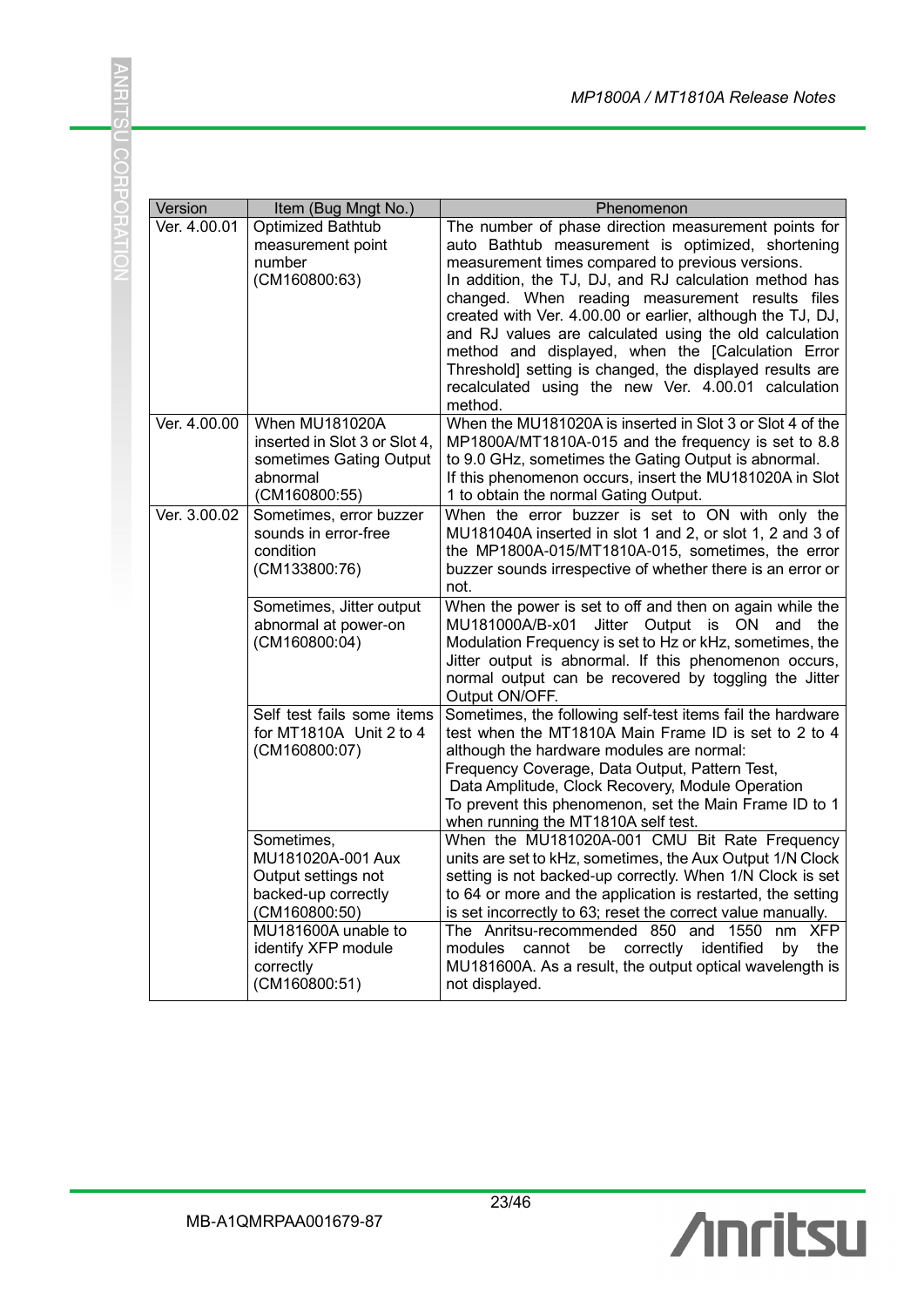|              |                                                                                                                     | MP1800A / MT1810A Release Notes                                                                                                                                                                                                                                                                                                                                                                                                                                                                                                                                                                                          |
|--------------|---------------------------------------------------------------------------------------------------------------------|--------------------------------------------------------------------------------------------------------------------------------------------------------------------------------------------------------------------------------------------------------------------------------------------------------------------------------------------------------------------------------------------------------------------------------------------------------------------------------------------------------------------------------------------------------------------------------------------------------------------------|
|              |                                                                                                                     |                                                                                                                                                                                                                                                                                                                                                                                                                                                                                                                                                                                                                          |
| Version      | Item (Bug Mngt No.)                                                                                                 | Phenomenon                                                                                                                                                                                                                                                                                                                                                                                                                                                                                                                                                                                                               |
| Ver. 2.00.00 | Saving settings file<br>(CMN001)                                                                                    | Although MU181020A and MU181040A settings can be<br>saved to the specified folder using Save and Quick Save<br>at the MX180000A File menu, required Save data is also<br>saved outside the specified folder. This does not cause<br>any problems in normal usage but when copying this<br>saved settings data to another instrument, note that the<br>other instrument is not able to read this settings data.                                                                                                                                                                                                           |
|              | Clock setting disabled for<br>ED<br>(CMN122037:43)                                                                  | When the ED Clock Delay option (MU181040A-x30) is not<br>installed, if remote command INPut:CLOCk:CALibration,<br>which cannot be responded to without the Clock Delay<br>option, is transmitted, the Clock setting screen is grayed<br>out and operation is disabled.                                                                                                                                                                                                                                                                                                                                                   |
| Ver. 1.01.03 | At continuous operation,<br>sometimes, Connection<br>Disconnect error occurs<br>(CM122036:85)                       | At continuous operation with either only the MU181040A<br>installed or both the MU181000A and MU181040A<br>installed, sometimes a Connection Disconnect error<br>occurs at around 12 hours of operation.                                                                                                                                                                                                                                                                                                                                                                                                                 |
|              | At alarm, sometimes error<br>buzzer sounds<br>(CM122037:00)                                                         | At an alarm/error buzzer operation, sometimes, the error<br>buzzer is masked at an alarm, and sometimes, the error<br>buzzer sounds at an alarm.                                                                                                                                                                                                                                                                                                                                                                                                                                                                         |
|              | Sometimes, pattern file for<br>existing MP1632C not<br>read                                                         | Sometimes, a pattern file created using the existing<br>MP1632C cannot be read.                                                                                                                                                                                                                                                                                                                                                                                                                                                                                                                                          |
|              | (CM122037:29)<br>Sometimes, no Aux output<br>at power-on<br>(CM122036:89)                                           | At power-on when the test pattern is Mixed pattern and<br>Aux output is set to Pattern Sync, there is no output from<br>Aux output. In this case, change the Aux output setting to<br>1/N Clock and then back to Pattern Sync to recover the<br>Aux output.                                                                                                                                                                                                                                                                                                                                                              |
|              | Sometimes, threshold<br>setting slips at remote<br>control<br>(CM122036:94)                                         | When a negative value is set using the remote<br>command: INPut: DATA: THReshold, the set value slips by<br>$0.001$ V.                                                                                                                                                                                                                                                                                                                                                                                                                                                                                                   |
|              | Sometimes, application<br>quits abnormally when<br>querying capture status<br>using remote command<br>(CM122037:21) | After performing capture by remote command, sometimes<br>the application quits abnormally when querying the<br>capture<br>status<br>using<br>the<br>remote<br>command: SENSe: CAPTure: ACQuisition: STATe?                                                                                                                                                                                                                                                                                                                                                                                                               |
|              | After starting main unit,<br>sometimes unable to set<br>Sequence Match Pattern<br>by remote control<br>(RMT001)     | When restarting the MP1800A/MT1810A after initializing<br>the MX180000A and then selecting Sequence at the ED<br>Pattern screen Test Pattern setting, when Match Pattern<br>is set using the remote control command without<br>Match Pattern<br>Condition<br>displaying<br>the<br>screen,<br>sometimes, the setting cannot be performed correctly. In<br>this case, display the Match Pattern Condition screen<br>again and perform remote control after closing the screen<br>using the OK button.<br>In addition, when a Sequence pattern Block is added,<br>always perform Match Pattern setting for the added Block. |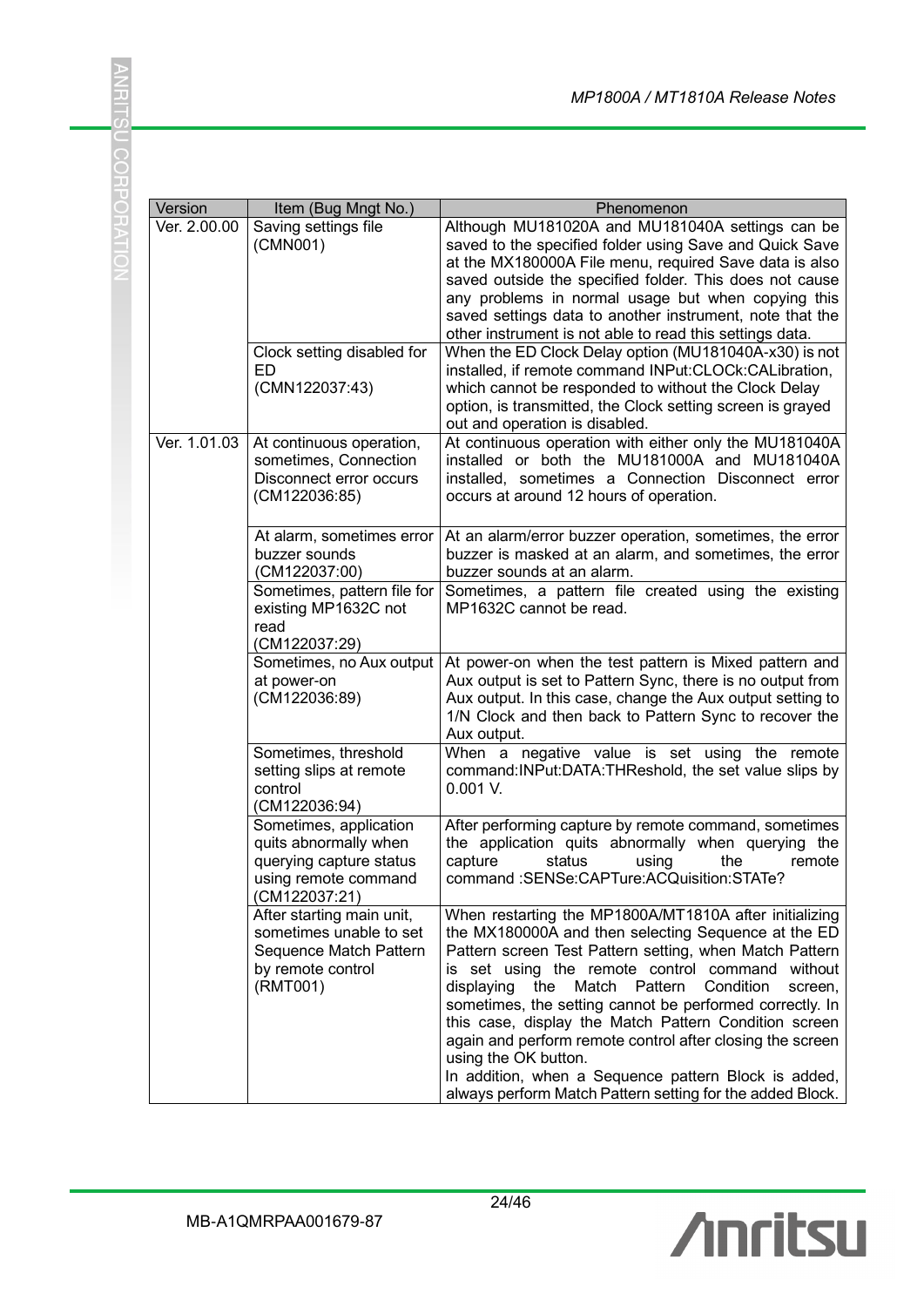# **2 Known Software Bugs**

**ANHIS** 

**U CORPORATIO** 

| Version      | Item (Bug Mngt No.)                                                                                                               | Phenomenon                                                                                                                                                                                                                                                                                                                                                                                                                                            |
|--------------|-----------------------------------------------------------------------------------------------------------------------------------|-------------------------------------------------------------------------------------------------------------------------------------------------------------------------------------------------------------------------------------------------------------------------------------------------------------------------------------------------------------------------------------------------------------------------------------------------------|
| Ver. 8.04.02 | Main Application does not<br>start when using three<br>14G PPG units with<br><b>Combination Setting set</b><br>to 2ch Combination | The MX180000A Main Application does not start normally<br>when using three units of the MU181020B 14 Gbit/s Pulse<br>Pattern Generator with Combination Setting set to 2ch<br>Combination<br>This bug occurs at cases E and K shown in Table 1.2.1-2<br>in section 1.2.1 Restrictions on PPG and ED Installation<br>Slots. When this bug occurs, workaround by starting the<br>Setup Utility and clicking the [Initialize] button at the Help<br>tab. |
| Ver. 7.04.00 | Sometimes, output<br>pattern bits drift when<br>frequency changed                                                                 | Sometimes, the output pattern bits drift between channels<br>when using the MU183020A 32G PPG in the Inter-module<br>Synchronization mode, the MU183021A 32G 4ch PPG in<br>either the Combination or Channel Synchronization mode<br>and changing the frequency.<br>This bit drift can be removed by clicking the Data1~4<br>Delay Calibration button.                                                                                                |
| Ver. 7.03.00 | Sometimes,<br>synchronization not<br>achieved when<br><b>Combination and Mixed</b><br>pattern set                                 | Synchronization is not achieved sometimes when using<br>the MU181040A/B ED and setting Mixed pattern at<br>2ch/4ch Combination.                                                                                                                                                                                                                                                                                                                       |
| Ver. 5.04.02 | Sometimes, Sync Loss<br>occurs at bit rates of 6<br>Gbit/s or less using<br>MP1800A-14 option<br>(CM160802:90)                    | Sync Loss may occur sometimes when using the<br>MP1800A-14 option at bit rates of 6 Gbit/s or less.<br>Workaround by resynchronizing by toggling the<br>MU181040A/B ED Auto Sync ON/OFF.                                                                                                                                                                                                                                                              |

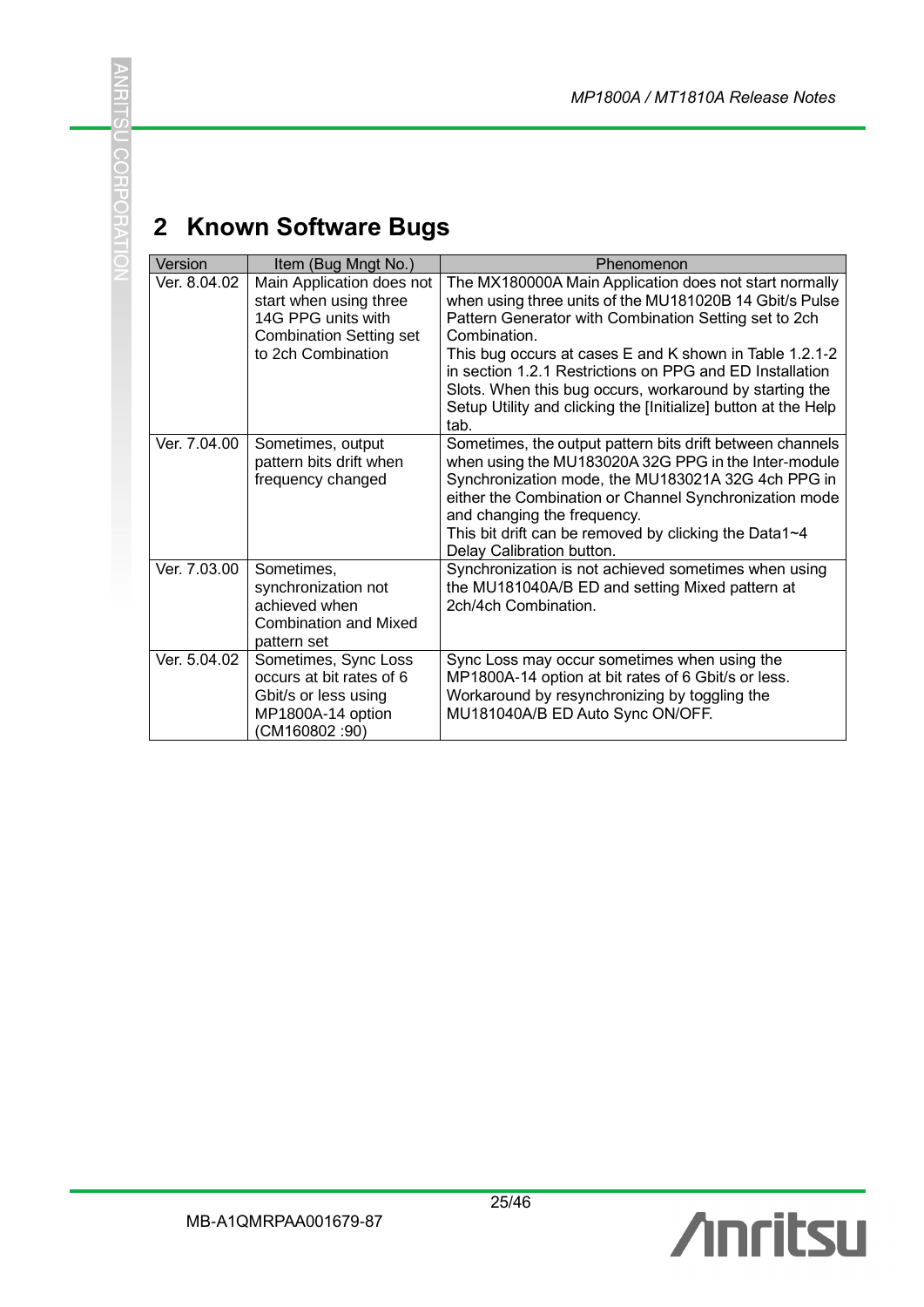# **3 Added Functions**

**ANRITS** 

U CORPORATIO

The following functions have been added to the relevant version.

| Version     | Item                                                                                                        | Function                                                                                                                                                                                                                                                                                                                                                                                                                                                                                                                                                                                                                                                                              |
|-------------|-------------------------------------------------------------------------------------------------------------|---------------------------------------------------------------------------------------------------------------------------------------------------------------------------------------------------------------------------------------------------------------------------------------------------------------------------------------------------------------------------------------------------------------------------------------------------------------------------------------------------------------------------------------------------------------------------------------------------------------------------------------------------------------------------------------|
| Ver.8.07.05 | Extended<br><b>MU181500B SSC</b><br>modulation                                                              | Extended MU181500B Jitter Modulation Source SSC<br>modulation maximum from 5300 ppm to 7000 ppm.                                                                                                                                                                                                                                                                                                                                                                                                                                                                                                                                                                                      |
|             | <b>Added PAM4</b><br>patterns for use by<br>32G PPG, 32G ED,<br>and G0374A                                  | Pattern files have been added for PAM4 signal generation<br>and BER measurement using the MU18302xA 32G PPG,<br>MU18304xB 32G High Sensitivity ED and G0374A. The<br>added patterns are listed below:<br>SSPRQ[D3_4]; IEEE802.3bs draft 3.4                                                                                                                                                                                                                                                                                                                                                                                                                                           |
|             |                                                                                                             | To use the pattern files, refer to either Appendix G in the<br>MU18302xA 32G PPG Operation Manual, or to Appendix<br>F in the MU18304xB 32G High Sensitivity ED Operation<br>Manual.                                                                                                                                                                                                                                                                                                                                                                                                                                                                                                  |
| Ver.8.05.00 | Added command for<br>querying 32G PPG<br>Amplitude and<br>Offset setting<br>conditions                      | A command has been added to query the MU18302xA<br>32G PPG Amplitude and Offset setting condition.<br>The added command is listed below:<br>∙32G PPG Command<br>:OUTPut:CHANge:CSTate?<br>"1" is returned when either the Amplitude or Offset<br>hardware setting is being changed, and "0" is returned<br>when the setting change is complete.                                                                                                                                                                                                                                                                                                                                       |
| Ver.8.04.01 | <b>Expanded setting</b><br>ranges for remote<br>commands for 32G<br>PPG and 32G ED<br>data pattern settings | The setting ranges for the remote commands for setting<br>the MU18302xA 32G PPG and MU18304xB 32G High<br>Sensitivity ED Data and Mixed-Data patterns have been<br>expanded from 16,384 bytes to 16,777,216 bytes.<br>The expanded commands are listed below:<br><b>.</b> Commands for 32G PPG<br>:SOURce:PATTern:BDATa:WHOLe<br>:SOURce:PATTern:BDATa:WHOLe?<br>:SOURce:PATTern:MIXData:BDATa:WHOLe<br>:SOURce:PATTern:MIXData:BDATa:WHOLe?<br>•Commands for 32G ED<br>:SENSe:PATTern:BDATa:WHOLe<br>:SENSe:PATTern:BDATa:WHOLe?<br>:SENSe:PATTern:MIXData:BDATa:WHOLe<br>:SENSe:PATTern:MIXData:BDATa:WHOLe?<br>:SENSe:PATTern:MASK:BDATa:WHOLe<br>:SENSe:PATTern:MASK:BDATa:WHOLe? |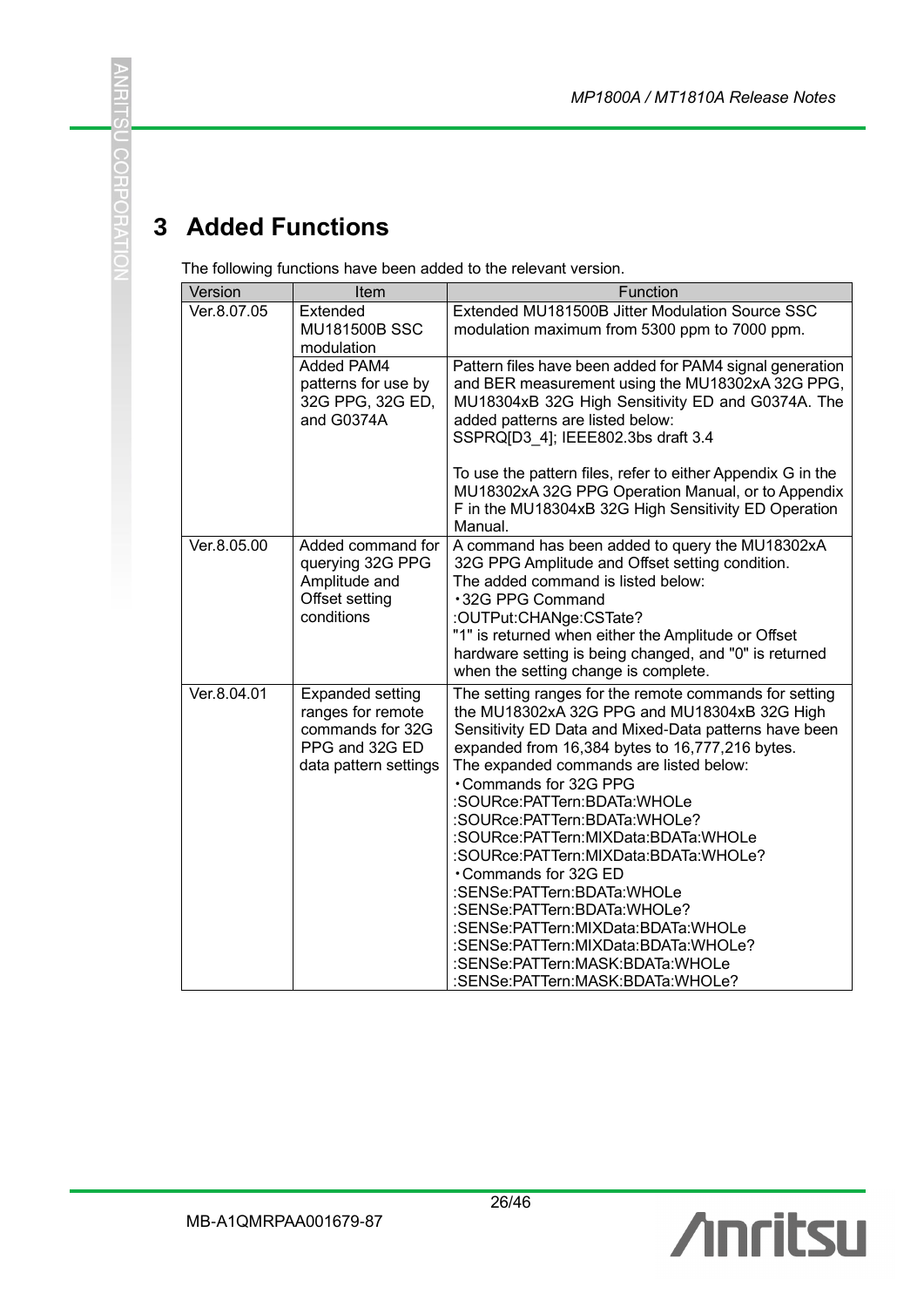| Version     | Item                                                        | Function                                                                                                                                                                                                                                                                                                                                                                                                                                                                                                                                                                                                                                                                                                                                                                                                                                                                                                                                                                                                                                                                                                                                                                                                                                         |
|-------------|-------------------------------------------------------------|--------------------------------------------------------------------------------------------------------------------------------------------------------------------------------------------------------------------------------------------------------------------------------------------------------------------------------------------------------------------------------------------------------------------------------------------------------------------------------------------------------------------------------------------------------------------------------------------------------------------------------------------------------------------------------------------------------------------------------------------------------------------------------------------------------------------------------------------------------------------------------------------------------------------------------------------------------------------------------------------------------------------------------------------------------------------------------------------------------------------------------------------------------------------------------------------------------------------------------------------------|
| Ver.8.04.00 | Added PAM4<br>patterns for use by<br>32G PPG, and 32G<br>ED | Pattern files have been added for PAM4 signal generation<br>and BER measurement using the MU18302xA 32G PPG<br>and MU18304xB 32G High Sensitivity ED. The added<br>patterns are listed below:<br>. Non-linear PAM4 signal generation patterns for use by<br>32G PPG:<br>PRBS7, PRBS9, PRBS10, PRBS11, PRBS15, PRBS20,<br>PRQS10, SSPR<br>• PAM4 and non-linear PAM4 signal generation patterns<br>for use by 32G PPG:<br>QPRBS13-CEI, GrayQPRBS13-CEI,<br>QPRBS13-IEEE100GBASE-KP4 Lane0-3,<br>GrayQPRBS13-IEEE100GBASE-KP4_Lane0-3,<br>GrayPreQPRBS13-IEEE100GBASE-KP4_Lane0-3,<br><b>Transmitter Linearity</b><br>GrayPRBS7, GrayPRBS9, GrayPRBS10, GrayPRBS11<br>GrayPRBS15, GrayPRBS20, GrayPRQS10, GraySSPR<br>. PAM4 BER Measurement patterns for use by 32G ED<br>QPRBS13-CEI, GrayQPRBS13-CEI,<br>QPRBS13-IEEE100GBASE-KP4 Lane0-3,<br>GrayQPRBS13-IEEE100GBASE-KP4_Lane0-3<br>GrayPreQPRBS13-IEEE100GBASE-KP4 Lane0-3,<br>Transmitter_Linearity<br>GrayPRBS7, GrayPRBS9, GrayPRBS10, GrayPRBS11<br>GrayPRBS15, GrayPRBS20, GrayPRQS10, GraySSPR<br>To use the pattern files, refer to either Appendix G in the<br>MU18302xA 32G PPG Operation Manual, or to Appendix<br>F in the MU18304xB 32G High Sensitivity ED Operation<br>Manual. |
|             | Upgraded MP1825B<br>Emphasis                                | The following functions have been added to the<br>MP1825B Emphasis.<br>. Upgraded settings file Save function. Quick Save/Save<br>functions have been added for the settings file Coefficient<br>Preset Table.<br>. Upgraded Adjust function, To optimize the Adjust<br>function at Jitter Addition, Jitter settings can be set<br>ON/OFF automatically.                                                                                                                                                                                                                                                                                                                                                                                                                                                                                                                                                                                                                                                                                                                                                                                                                                                                                         |
|             | Upgraded 32G ED<br>PAM BER<br>Measurement                   | The following functions have been added to the<br>MU18304xB 32G High Sensitivity ED PAM BER<br>measurements:<br>• Added Repeat measurement function to 3Eye Serial<br>mode<br>• Added measurement function with Middle Eye Phase<br>value to 3Eye Serial mode                                                                                                                                                                                                                                                                                                                                                                                                                                                                                                                                                                                                                                                                                                                                                                                                                                                                                                                                                                                    |
|             | Added PAM4 mode<br>to 32G ED Eye<br>Contour<br>measurement  | A PAM4 measurement mode has been added to the<br>MU18304xB 32G High Sensitivity ED Eye Contour<br>measurement. This supports simultaneous PAM4 signal<br>3Eye (Upper/Middle/Lower) measurements.                                                                                                                                                                                                                                                                                                                                                                                                                                                                                                                                                                                                                                                                                                                                                                                                                                                                                                                                                                                                                                                 |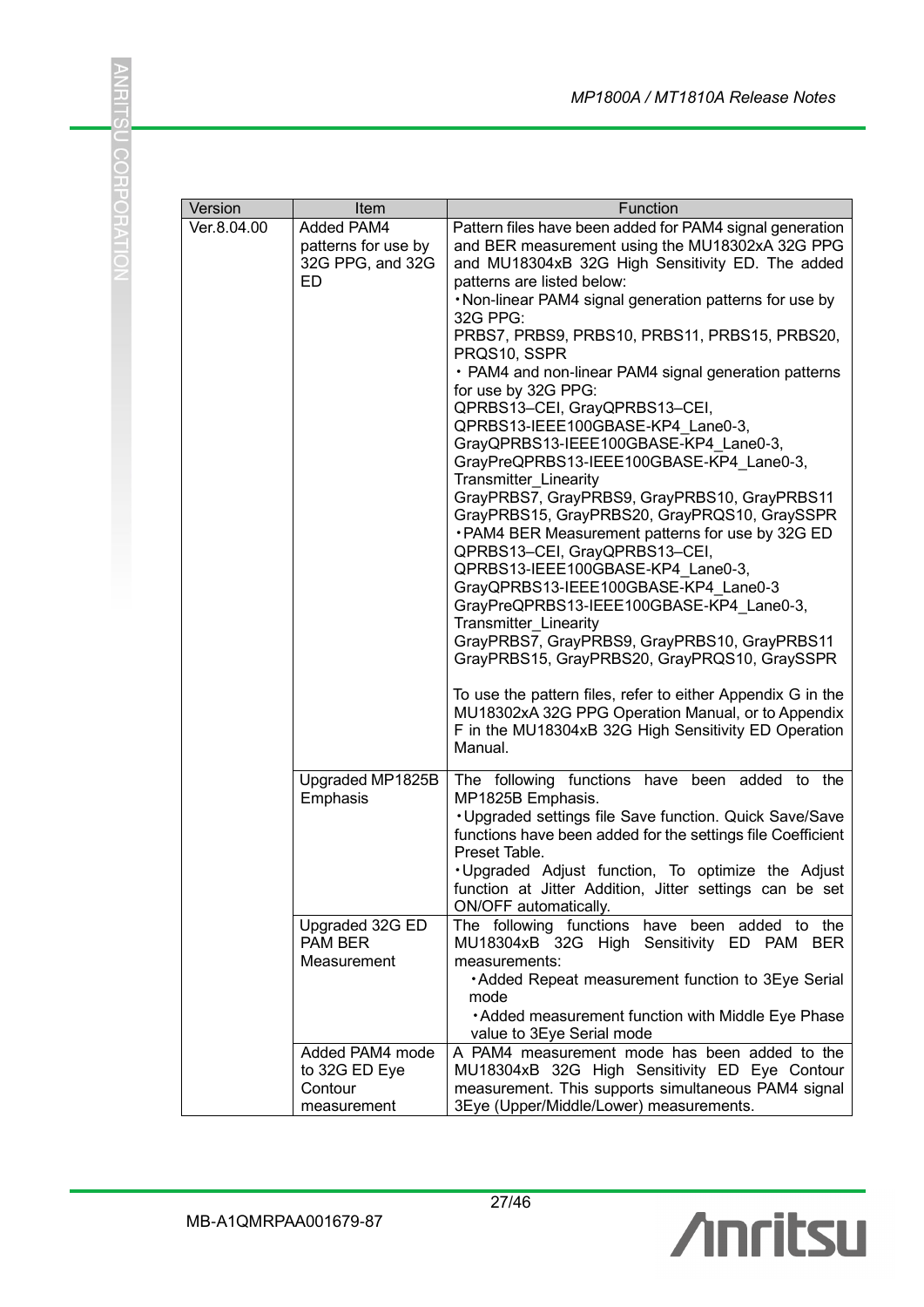| Version     | Item                                                                                                 | <b>Function</b>                                                                                                                                                                                                                                                                                                                         |
|-------------|------------------------------------------------------------------------------------------------------|-----------------------------------------------------------------------------------------------------------------------------------------------------------------------------------------------------------------------------------------------------------------------------------------------------------------------------------------|
| Ver.8.02.03 | Added<br>presettings<br>file for using PCIe to<br>MP1825B<br>Emphasis                                | A presettings file for using PCIe Gen 3 has been added to<br>the Co-efficient settings of the MP1825B.                                                                                                                                                                                                                                  |
|             | Added Mask<br>evaluation function<br>to 32G ED Eye<br>Contour                                        | A Mask evaluation function has been added to the Eye<br>settings of<br>MU183040A/B<br>the<br>Contour<br>and<br>MU183041A/B 32G ED.                                                                                                                                                                                                      |
|             | Upgraded 32G ED<br>auto-measurement                                                                  | The MU18304xA/B 32G ED auto-measurement function<br>now supports Differential 100- $\Omega$ input. The upgraded<br>auto-measurements are:<br>• Eye Margin<br>• Eye Diagram<br>• Bathtub<br>· Q Analysis<br>• Eye Contour                                                                                                                |
|             | Upgraded 32G ED<br><b>PAM BER</b><br>measurement<br><b>Added ESD/EOS</b><br>Video replay<br>function | A manual setting function for Threshold and Phase has<br>been added to the MU18304xB 32G High-sensitivity ED<br>PAM BER measurement function. As a result, each Eye<br>BER measurement point can be fine-adjusted.<br>A function has been added for playing the video<br>ESD/EOS countermeasures at software<br>explaining<br>start-up. |

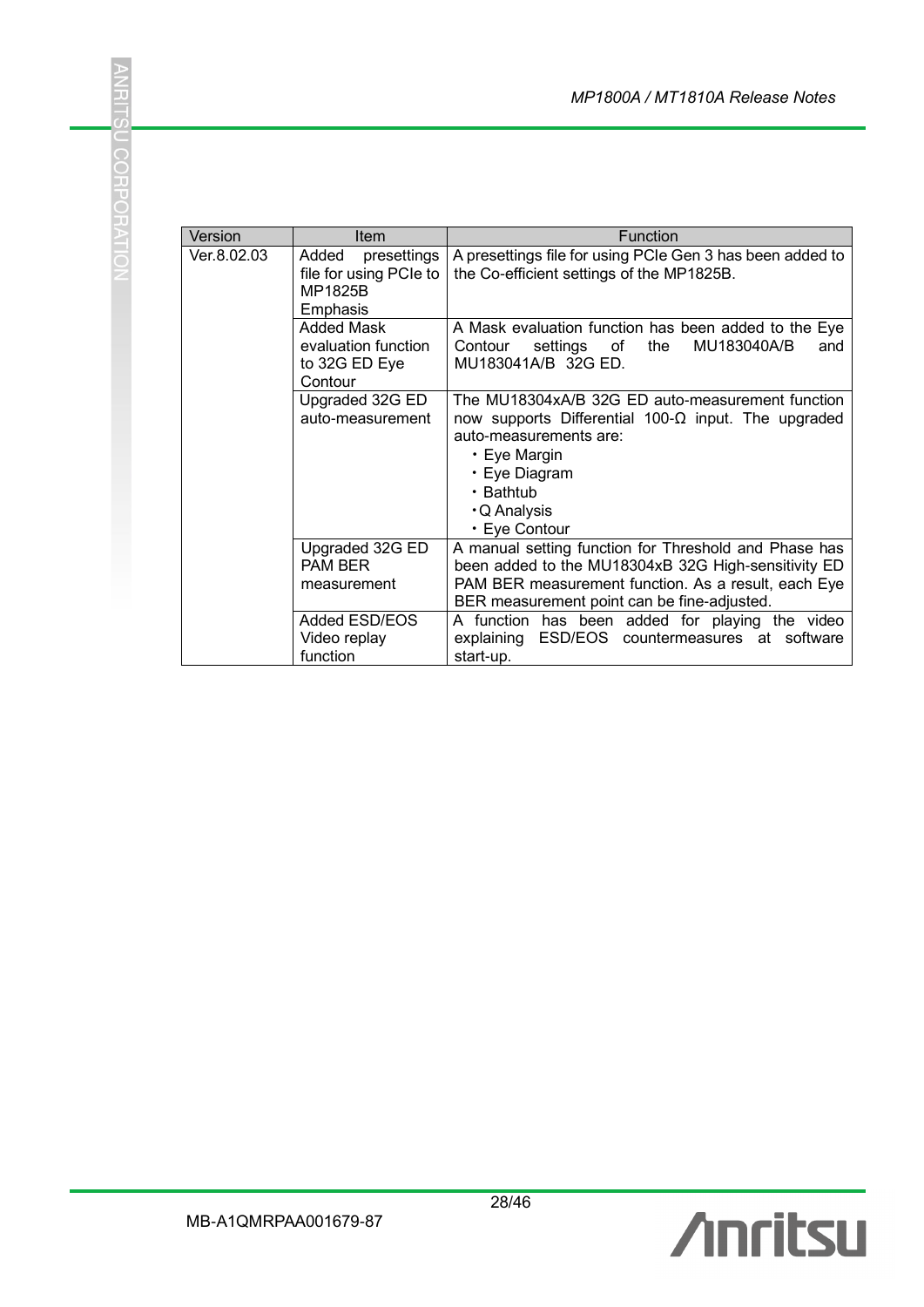| Version     | Item                                                                        | Function                                                                                                                                                                                                                                                                                                                                                                                                 |
|-------------|-----------------------------------------------------------------------------|----------------------------------------------------------------------------------------------------------------------------------------------------------------------------------------------------------------------------------------------------------------------------------------------------------------------------------------------------------------------------------------------------------|
| Ver.8.02.01 | Added remote<br>commands to<br>MP1825B<br>Emphasis                          | Commands have been added to the MP1825B to switch<br>the Clock rate when linked with the MP1825B.<br>:SYSTem:INPut:CRATe<br>:SYSTem:INPut:CRATe?                                                                                                                                                                                                                                                         |
|             | Added 4PAM<br>pattern files for 32G<br>PPG and 32G ED                       | Pattern files have been added for 4PAM signal generation<br>and BER measurement when using the MU18302xA 32G<br>PPG and MU18304xB 32G High sensitivity ED as<br>follows:<br>PRBS13Q, GrayPRBS13Q, PRQS10, SSPR, JP03A,<br>JP03B, Squarewave<br>Refer to Appendix G of the MU18302xA 32G PPG<br>operation manual and Appendix F of the MU18304xB<br>32G ED operation manual for use of the pattern files. |
|             | Added quick<br>settings for<br>standard bit rates to<br>32G PPG             | A quick setting function for standard bit rates has been<br>added to the MU18302xA 32G PPG. The supported bit<br>rate is set by selecting the standard.                                                                                                                                                                                                                                                  |
|             | Added functions to<br>customized screen                                     | A setting file function has been added to the customized<br>screen.<br>The<br>customized<br>setting<br>items<br>be<br>can<br>saved/opened at the File menu.<br>In addition, the following presets file has been added.<br>Clock Setting (Jitter and 32G PGG tracking)<br>Jitter Emphasis BER (Jitter, Emp, 32G ED Result<br>display)                                                                     |
|             | Added 4PAM signal<br><b>BER</b> measurement<br>function to 32G ED           | A 4PAM signal BER measurement function has been<br>added to the MU18304xB 32G High sensitivity ED.<br>The Total bit rate for the 4PAM signal can be measured<br>using either ED 1ch or ED 3ch.                                                                                                                                                                                                           |
|             | Upgraded RJ<br>modulation function<br>for MU181500B<br>Jitter Signal Source | A p-p/rms conversion coefficient setting has been added<br>to the RJ modulation function of the MU181500B Jitter<br>Signal Source.                                                                                                                                                                                                                                                                       |
|             | <b>Added Eye Contour</b><br>function to 32G ED                              | An Eye Contour function has been added to the<br>MU183040A/B and MU183041A/B 32G ED.<br>The measurement time is shortened in comparison to Eye<br>Diagram, and the measurement accuracy is improved by<br>upgrading the Estimate method.                                                                                                                                                                 |
|             | Upgraded 32G ED<br>PAM Auto Search<br>function                              | The MU18304xB 32G High sensitivity ED 4PAM Auto<br>function<br>upgraded to<br>Search<br>has<br>been<br>support<br>Differential input.                                                                                                                                                                                                                                                                    |
|             | Added PAM Auto<br>Search function to<br>32G ED Auto<br>Measurement          | The PAM Auto Search function has been added to each<br>MU18304xB 32G High sensitivity ED Auto Measurement.<br>PAM Auto Search can be set at each of the Eye Margin,<br>Eye Diagram, Bathtub, and Q Analysis screens.                                                                                                                                                                                     |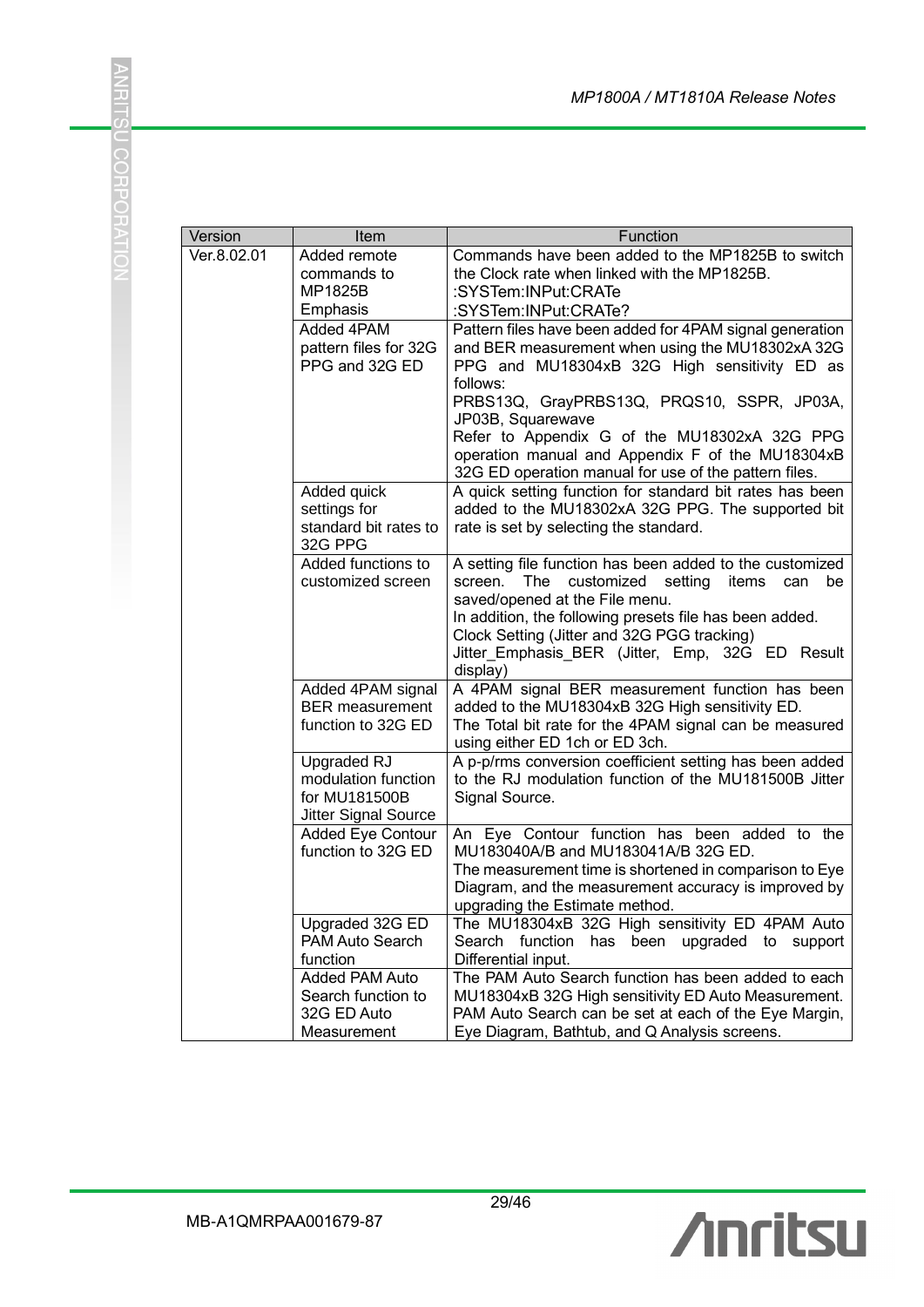| Version     | Item                                                                          | Function                                                                                                                                                                                                                                                                                                                                              |
|-------------|-------------------------------------------------------------------------------|-------------------------------------------------------------------------------------------------------------------------------------------------------------------------------------------------------------------------------------------------------------------------------------------------------------------------------------------------------|
| Ver.8.00.02 | Upgraded 32G PPG<br>Multi-channel<br>Calibration function                     | Part of the MU18302xA 32G PPG Multi-channel<br>Calibration function has been changed and upgraded.<br>When using an external synthesizer, previously a<br>16.05-GHz clock was required but calibration can now be<br>performed using clocks up to 12.5 GHz.                                                                                           |
|             | Upgraded 14G PPG<br>Multi-channel<br>Calibration function                     | Part of the MU181020B 14G PPG<br>Multi-channel<br>Calibration function has been has been changed and<br>upgraded. When the 14G PPG and MU181000A/B 12.5G<br>synthesizer are installed in the same main frame,<br>calibration can be performed automatically up to 12.5<br>Gbit/s.                                                                     |
| Ver.8.00.01 | Added supported<br>modules                                                    | Support for the following modules has been added:<br>MP1861A 56G/64G bit/s MUX<br>MP1862A 56G/64G bit/s DEMUX                                                                                                                                                                                                                                         |
| Ver.7.10.01 | Added MP1800A<br>option                                                       | The MP1800A-x07 (OS Upgrade to Windows7) has been<br>added.                                                                                                                                                                                                                                                                                           |
| Ver.7.09.02 | Added MU181500B<br>Jitter Signal Source<br>function                           | Extended MU181500B SJ and SSC operation range. The<br>maximum Jitter generation amounts are as follows:<br>SJ (Linked operation with MU18202xA 32G PPG)<br>50UI -> 2000UI @ 10 Hz to 0.1 MHz<br>50UI -> 200UI @ 0.1 to 1 MHz<br>10UI -> 16UI @ 1 to 10 MHz<br>0.55UI -> 1UI @ 10 to 250 MHz<br><b>SSC</b><br>5000 ppm -> 5300 ppm<br>34 kHz -> 37 kHz |
|             | Added MP1825B 4<br><b>Tap Emphasis</b><br>function                            | Added Coefficient setting.<br>It is possible to output De-Emphasis waveform in<br>conformance with each standard.                                                                                                                                                                                                                                     |
|             | Added<br>MU183040A/B 32G<br><b>ED</b> function                                | Added PAM Auto-Search function to MU183040B and<br>MU183041B 32G ED.<br>This searches for optimum threshold for 4PAM signal and<br>optimum phase.<br>Added Auto-Measurement Q Analysis function to<br>MU183040A/B and MU183041A/B 32G ED.                                                                                                             |
| Ver.7.08.07 | Added module<br>combinations for<br>installation in<br>MP1800A and<br>MT1810A | Added<br>support for<br>simultaneous<br>installation<br>of<br>MU181020A/B, MU181040A/B, and MU183020A/40A<br>modules in either MP1800A or MT1810A.<br>Refer to section 1.2.3 for the restrictions on 32G PPG and<br>ED Installation Slots and 1.2.4 for the restrictions on<br>simultaneous installation of the PPG and ED, or 32G<br>PPG and ED.     |
|             | Added MP1825B 4<br><b>Tap Emphasis</b><br>function                            | Added function for setting negative value at Cursor1 to<br>following Waveform Formats<br>1Post/1Pre-cursor                                                                                                                                                                                                                                            |
|             |                                                                               | When MP1825B is linked with MU183020A/21A and the<br>x30/31)<br>Delay<br>(Option<br>is<br>installed<br>in<br>the<br>MU183020A/21A, the Data/Clock phase difference can<br>be adjusted by Data/Clock Adjustment function. In this<br>MP1825B-04 Variable<br>case<br>Data<br>Delay<br>and<br>MP1825B-06 32.1Gbit/s Extension are not required.          |

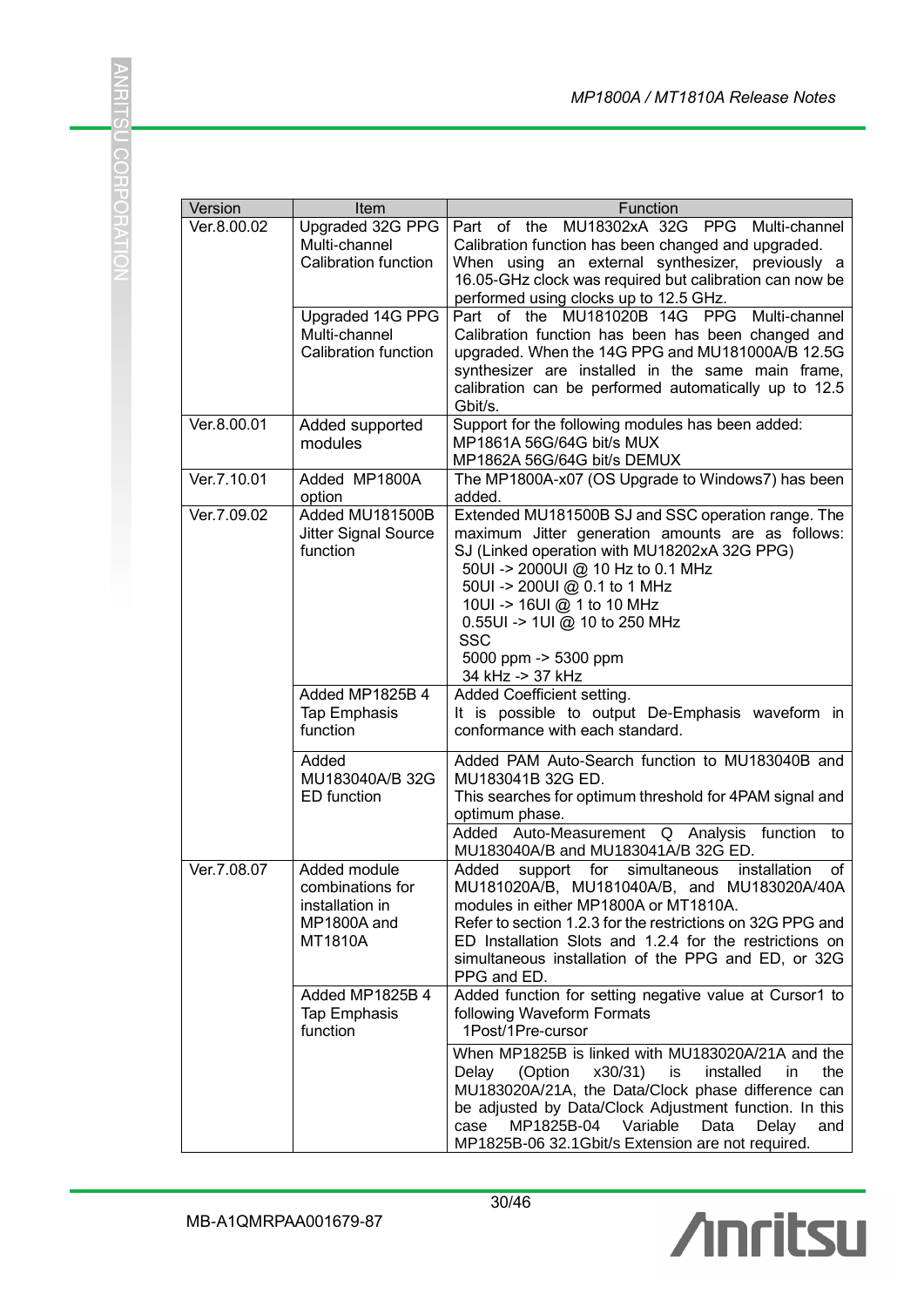| Version     | Item                                                                                              | Function                                                                                                                                                                                                                                                                                                                                                                                                                                                                                          |
|-------------|---------------------------------------------------------------------------------------------------|---------------------------------------------------------------------------------------------------------------------------------------------------------------------------------------------------------------------------------------------------------------------------------------------------------------------------------------------------------------------------------------------------------------------------------------------------------------------------------------------------|
| Ver.7.08.04 | Added<br>MU183040B/41B-2<br>2/23 options                                                          | following<br>options have been added to the<br>The<br>MU183040B/41B 32G ED:<br>MU183040B/41B-22 2.4G to 28.1G Clock Recovery<br>MU183040B/41B-23 25.5G to 32.1G Clock Recovery                                                                                                                                                                                                                                                                                                                    |
|             | Added function for<br>32G PPG, and 32G<br>ED                                                      | has<br>the<br>The grouping function<br>been added<br>to<br>MU183020A/21A 32G PPG,<br>MU183040A/41A,<br>and<br>MU183040B/41B 32G ED.<br>The grouping function supports batch setting<br>οf<br>Output/Input and Pattern for multiple channels of the 32G<br>PPG and 32G ED.                                                                                                                                                                                                                         |
| Ver.7.07.00 | Added MP1825B 4<br>Emphasis<br>Tap<br>function                                                    | A De-Emphasis setting has been added.<br>The 1Post/1Pre-cursor Waveform Format is supported.<br>Switching with the existing Pre-Emphasis setting is<br>supported.<br>1Post/2Pre-cursor has been added to the Pre-Emphasis<br>setting Waveform Format.<br>A function for switching the Cursor setting units has been<br>added.<br>Setting Units: dB, Vp-p, %                                                                                                                                       |
|             | Added<br>MU183020A/21A<br>32G PPG function<br>Added MU181500B<br>Jitter Signal Source<br>function | The Half Period Jitter function has been added.<br>This function supports adjustment of the Half Period Jitter<br>(width in EYE Pattern phase direction).<br>The SJ and SJ2 setting resolutions have been changed.<br>The setting resolutions have been changed to 0.00xUI at<br>the following modulation frequencies (Fm).<br>10 kHz $\leq$ Fm $\leq$ 1 MHz<br>$0.0 \times UI \rightarrow 0.00 \times UI$<br>1.000001 MHz $\le$ Fm $\le$ 10 MHz 0.0×UI $\rightarrow$ 0.00×UI<br>$x = 1, 2, or 4$ |
| Ver.7.06.02 | Added supported<br>modules                                                                        | Support for the following modules has been added:<br>MU183040B 28G/32G bit/s High Sensitivity ED<br>MU183041B 28G/32G bit/s 4ch High Sensitivity ED                                                                                                                                                                                                                                                                                                                                               |
|             | Added MP1825B<br>option                                                                           | The MP1825B-006 (32.1Gbit/s Extension) has been<br>added.<br>When MP1825B is linked with MU183020A/21A and the<br>Delay (Option x30/31) is installed in the<br>MU183020A/21A, the Data/Clock phase difference can<br>be adjusted by Data/Clock Adjustment function. In this<br>case MP1825B-04 Variable Data Delay is not required.                                                                                                                                                               |
|             | Added 32G Unit<br><b>Sync Function</b>                                                            | Added function for synchronizing output pattern between<br>multiple MP1800A units.<br>It is possible to output up to 16 channels of synchronized<br>signals when using four MP1800A units with installed<br>MU183020A/MU183021A.                                                                                                                                                                                                                                                                  |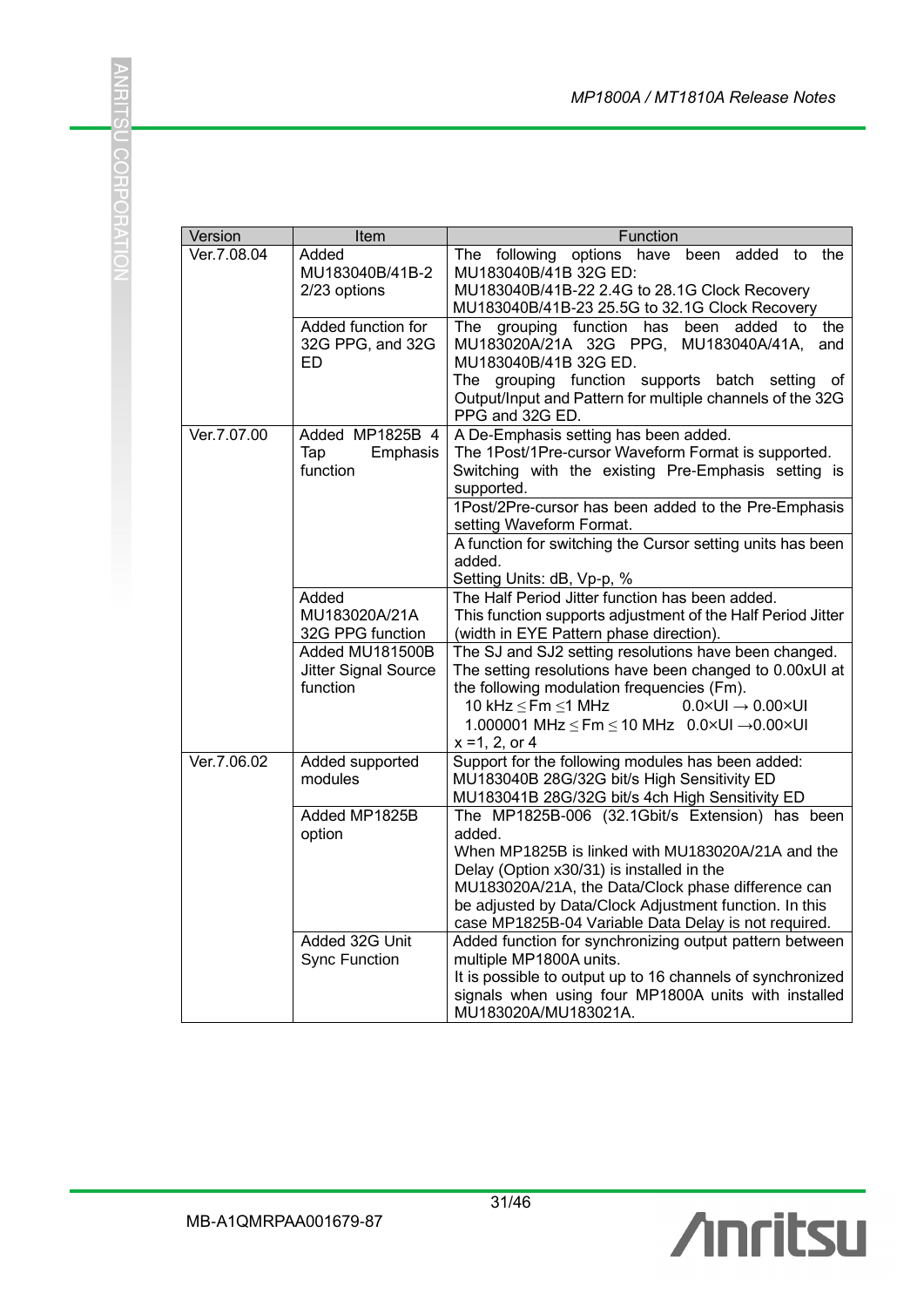| Version      | Item                                                                          | Function                                                                                                                                                                                                                                                                                                                                   |
|--------------|-------------------------------------------------------------------------------|--------------------------------------------------------------------------------------------------------------------------------------------------------------------------------------------------------------------------------------------------------------------------------------------------------------------------------------------|
| Ver.7.04.00  | Added Multi-<br>Channel<br>Calibration function<br>(for 32G PPG)              | Added Multi Channel Calibration function used<br>by<br>MU183020A/21A<br>Multi Channel<br>function<br>and<br>by<br>synchronization function between<br>modules<br>under<br>optimum conditions.                                                                                                                                              |
|              | Added module<br>combinations for<br>installation in<br>MP1800A and<br>MT1810A | support for simultaneous installation<br>Added<br>of<br>MU181020A/B, MU181040A/B, and MU183020A/40A<br>modules in either MP1800A or MT1810A.<br>Refer to section 1.2.4 for the restrictions on simultaneous<br>installation of the PPG and ED, or 32G PPG and ED.                                                                          |
|              | Added<br>user-customizable<br>modules                                         | Added support for user customized operation of the<br>following modules:<br>MU181500B,<br>MU183020A/21A/40A/41A                                                                                                                                                                                                                            |
|              | <b>Added Bathtub</b><br>measurement<br>function                               | Added function to Bathtub measurement results for<br>displaying J2 and J9.                                                                                                                                                                                                                                                                 |
| Ver. 7.03.00 | Added<br>MU183040A/41A<br>functions                                           | Added Capture function to MU183040A/41A to capture<br>and analyze test patterns.                                                                                                                                                                                                                                                           |
|              | Added<br>MU183020A/21A<br>functions                                           | Added function to MU183020A/21A for driving at 1/4<br>Clock Frequency for output Data Bitrate.<br>When Clock Source is set to External, this function<br>supports driving at bit rates of 25.0 to 32.1 Gbit/s at input<br>of a clock of 6.25 to 8.025 Gbit/s.                                                                              |
| Ver. 7.02.00 | Added 1/4 Clock<br>Mode to<br>MU181500B                                       | Added 1/4 rate clock mode to MU181500B. As a result,<br>can now add jitter to pattern generation source operating<br>at 1/4 clock rate.                                                                                                                                                                                                    |
| Ver. 7.01.01 | Added supported<br>modules                                                    | Support for the following modules has been added:<br>MU183021A 28G/32G bit/s 4ch PPG                                                                                                                                                                                                                                                       |
| Ver. 7.00.06 | Added supported<br>modules                                                    | Support for the following modules has been added:<br>MU183020A 28G/32G bit/s PPG                                                                                                                                                                                                                                                           |
| Ver. 6.03.00 | Added MP1825B<br>4Tap Emphasis<br>function                                    | Added function for setting negative value at Cursor2 to<br>following Waveform Formats<br>2Post/1Pre-cursor<br>3Post-cursor<br>2Post-cursor<br>Added function for calculating optimum emphasis setting<br>depending on DUT characteristics.<br>Requires DUT S-parameter file to calculate settings.<br>Adds 2Pre-cursor to Waveform Format. |
|              |                                                                               | MU183041A 28G/32G bit/s 4ch ED<br>MU183040A 28G/32G bit/s ED                                                                                                                                                                                                                                                                               |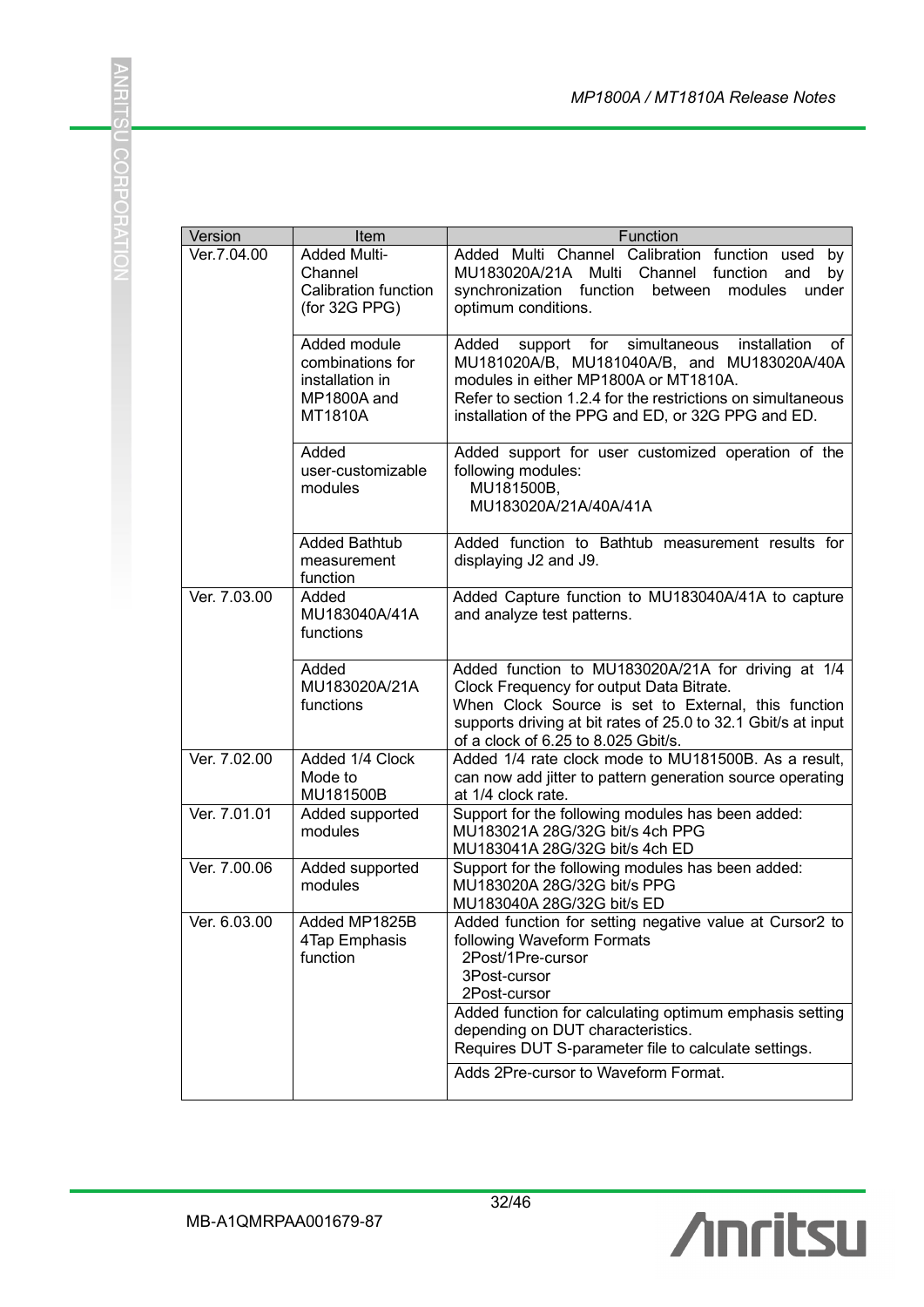| Version      | Item                                                              | Function                                                                                                                                                                                                                                                                                                                                                                                                             |
|--------------|-------------------------------------------------------------------|----------------------------------------------------------------------------------------------------------------------------------------------------------------------------------------------------------------------------------------------------------------------------------------------------------------------------------------------------------------------------------------------------------------------|
| Ver. 6.02.00 | Shorten<br>auto-measure time                                      | Reviewed MU181040A/B ED and MU182040A/41A<br>DEMUX auto-measurement sequences (Eye Margin, Eye<br>Diagram, Bathtub) and shortened measurement times.                                                                                                                                                                                                                                                                 |
|              | Support for<br>Windows 7 PC<br>operating system                   | Added support for Windows 7 OS for PC controller.                                                                                                                                                                                                                                                                                                                                                                    |
| Ver. 6.00.00 | Added supported<br>modules                                        | Support for the following modules has been added:<br>MU181500B Jitter Modulation Source<br>MP1825B 4Tap Emphasis                                                                                                                                                                                                                                                                                                     |
|              | Added<br>MU182020A/21A<br>and<br>MU182040A/41A<br>option          | The MU182020A/21A-003 (28.1Gbit/s Extension) and the<br>MU182040A/41A-003 (28.1Gbit/s Extension) have been<br>added.                                                                                                                                                                                                                                                                                                 |
|              | Optimized<br>measurement<br>sequence for Auto<br>Search Fine mode | Optimizing the measurement sequence of the Fine mode<br>of the Auto Search function of the MU181040A/B Error<br>Detector and MU182040A/41A DEMUX makes it possible<br>to determine the optimum voltage threshold and phase<br>even when the input data amplitude is small.                                                                                                                                           |
| Ver. 5.04.00 | <b>Added Multi</b><br>Channel<br><b>Calibration Function</b>      | Added<br>Calibration<br>function<br>to<br>use<br>Channel<br>Synchronization and Combination functions<br>under<br>optimum conditions with multiple MU181020A/B PPG<br>units.                                                                                                                                                                                                                                         |
| Ver. 5.03.01 | <b>Added Unit Sync</b><br>Function                                | Added function for synchronizing output pattern between<br>multiple MP1800A units.<br>It is possible to output up to 16 channels of synchronized<br>signals when using four MP1800A units with installed<br>MU181020A/B options.                                                                                                                                                                                     |
|              | Added remote<br>control commands                                  | The following remote control commands have been<br>added:<br>Command for switching each module screen and tabs<br>:DISPlay:ACTive<br>Command for switching items displayed at Result tab of<br>MU181040A/B and MU182040A/41A<br>:SENSe:DISPlay:SETTing<br>:DEMux:DISPlay:SETTing<br>Refer to the MX180000A Control Software Remote<br>Control Operation Manual<br>(M-W2799AE)<br>for<br>the<br>command usage method. |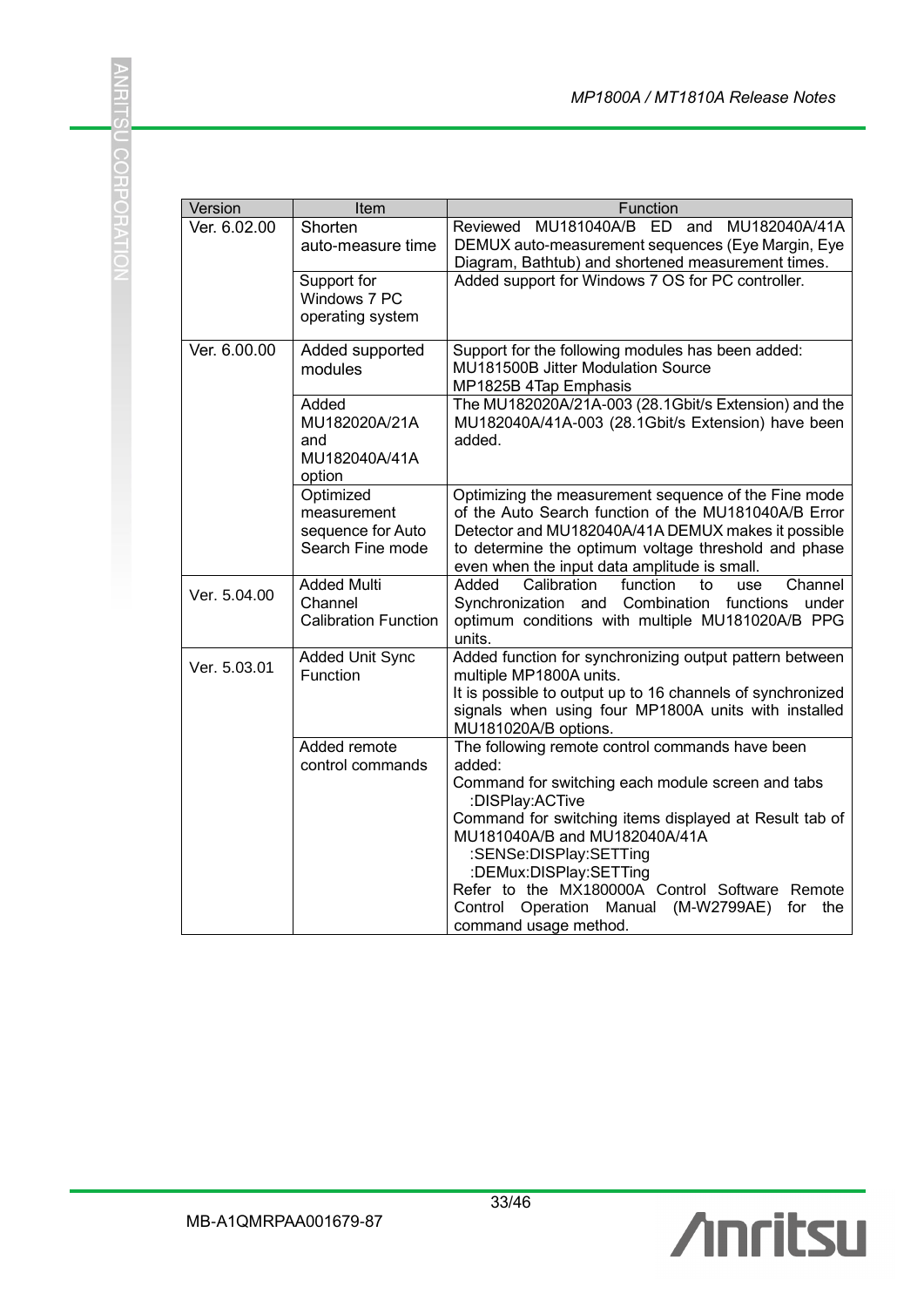| Version      | Item                                                                                                                                        | Function                                                                                                                                                                                                                                                                                                                                                                                                                                                                                                                                                                                                                    |
|--------------|---------------------------------------------------------------------------------------------------------------------------------------------|-----------------------------------------------------------------------------------------------------------------------------------------------------------------------------------------------------------------------------------------------------------------------------------------------------------------------------------------------------------------------------------------------------------------------------------------------------------------------------------------------------------------------------------------------------------------------------------------------------------------------------|
| Ver. 5.02.08 | <b>Added Enhanced</b><br>(high-speed<br>processing) mode<br>to Ethernet interface<br>for remote control<br>Added MU181020B<br>and MU181040B | The Enhanced (high-speed processing) mode has been<br>added to the Ethernet interface for remote control. When<br>Ethernet is selected at the Remote Control tab of the<br>Setup Utility, either the Normal mode (previous mode) or<br>Enhanced mode (high-speed processing mode) can be<br>selected. When the Enhanced mode is selected and the<br>Apply button is clicked, the Enhanced mode is enabled<br>when the Application is started, speeding up remote<br>control processing over the Ethernet interface.<br>The MU181020B-003 (14.05Gbit/s Extension) and the<br>MU181040B-003 (14.05Gbit/s Extension) have been |
|              | option                                                                                                                                      | added.                                                                                                                                                                                                                                                                                                                                                                                                                                                                                                                                                                                                                      |
| Ver. 5.02.04 | Added<br>MX180000A-x01<br>and -x02 Pre-Code<br>and De-Code<br>options                                                                       | The MX180000A-x01 Pre-Code and -x02 De-Code<br>options plus supporting remote commands have been<br>added to the product line. As a result, precode data can<br>be generated and precoded data can be decoded.                                                                                                                                                                                                                                                                                                                                                                                                              |
| Ver. 5.01.01 | Expanded<br>MU181020A/B-x13<br>option cross point<br>setting range                                                                          | The upper limit of the cross point setting range for the<br>MU181020A/B-x13 option has been increased from 85%<br>to 90%.                                                                                                                                                                                                                                                                                                                                                                                                                                                                                                   |
|              | Changed output<br>ON/OFF control<br>when MU181020A<br>Data Output option<br>not installed                                                   | The ON/OFF output control when there is no MU181020A<br>Data Output option has been changed as follows:<br>Before change: No ON/OFF function<br>After change: Added ON/OFF control (However, ALLOs<br>pattern output at OFF)                                                                                                                                                                                                                                                                                                                                                                                                |
| Ver. 5.00.04 | Added supported<br>modules                                                                                                                  | Support for the following modules has been added:<br>MU181020B 14 Gbit/s PPG<br>MU181040B 14 Gbit/s ED<br>MU182020A 25 Gbit/s 1ch MUX<br>MU182021A 25 Gbit/s 2ch MUX<br>MU182040A 25 Gbit/s 1ch DEMUX<br>MU182041A 25 Gbit/s 2ch DEMUX<br>MU181800B 14 GHz Clock Distributor                                                                                                                                                                                                                                                                                                                                                |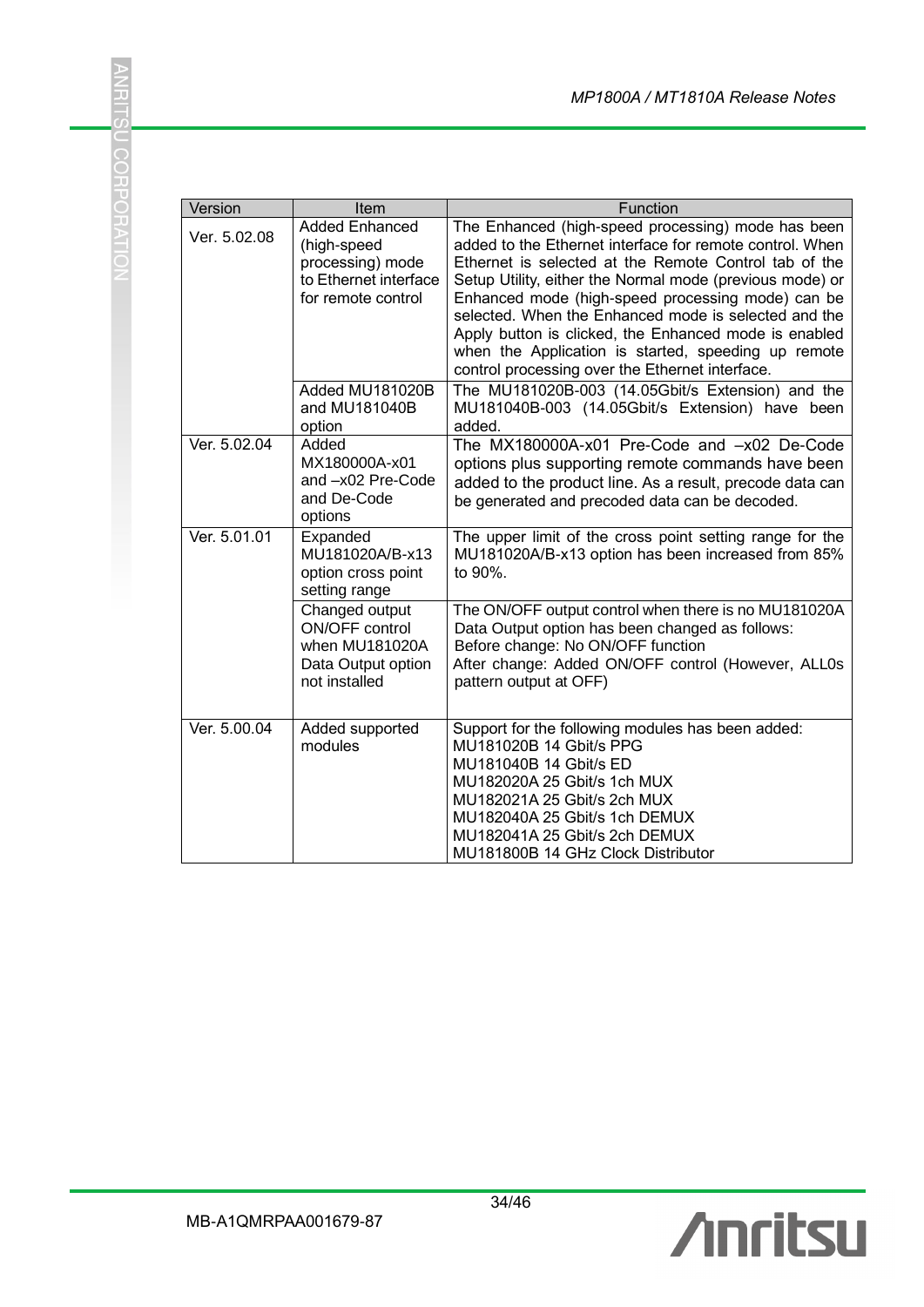| Version      | Item                                                                                                             | Function                                                                                                                                                                                                                                                                                                                                                                                                                                                                                                |
|--------------|------------------------------------------------------------------------------------------------------------------|---------------------------------------------------------------------------------------------------------------------------------------------------------------------------------------------------------------------------------------------------------------------------------------------------------------------------------------------------------------------------------------------------------------------------------------------------------------------------------------------------------|
| Ver. 4.01.00 | Added MU181020A<br>Data Output option                                                                            | The MU181020A-x13 (Variable Data Output (0.5 to<br>3.5Vp-p)) has been added along with supported remote<br>commands.                                                                                                                                                                                                                                                                                                                                                                                    |
|              | Changed setting<br>resolution for ED<br>clock recovery<br>frequency                                              | The clock recovery frequency setting resolution for the<br>MU181040A-001 and MU181040A-x20 is changed from<br>2 MHz to 1 kHz. In addition, the setting frequency for a<br>specified resolution can be displayed in kHz. Refer to<br>item 4. Usage Precautions.                                                                                                                                                                                                                                          |
| Ver. 4.00.00 | Added MU181620A<br>and MU181640A to<br>supported modules                                                         | The MU181620A Stressed Eye Transmitter module and<br>the MU181640A Optical Receiver module have been<br>added to the supported modules.                                                                                                                                                                                                                                                                                                                                                                 |
| Ver. 3.00.00 | Added MU181000B<br>to supported<br>modules                                                                       | The MU181000B 4-port Synthesizer module has been<br>added to the supported modules.                                                                                                                                                                                                                                                                                                                                                                                                                     |
|              | Added<br>MU181000A/B Jitter<br>Modulation option                                                                 | The MU181000A/B-x01 (Jitter Modulation) has been<br>added along with supported remote commands. As a<br>result, Jitter generation is supported.                                                                                                                                                                                                                                                                                                                                                         |
|              | Added Jitter Input<br>On/Off to PPG and<br><b>ED</b>                                                             | Along with adding a synthesizer Jitter generation function,<br>both a Jitter Input On/Off function and related remote<br>commands have been added to the PPG and ED. These<br>functions<br>enabled<br>the<br>are<br>only<br>when<br>MU181020A-x30/MU181040A-x30(Data/Clock<br>Delay<br>options) is installed.                                                                                                                                                                                           |
|              | <b>Added FPGA</b><br>download function<br>for PPG and ED to<br><b>Setup Utility</b>                              | An FPGA download function for the PPG and ED has<br>been added to the Setup Utility, supporting FPGA<br>downloads at version upgrades.                                                                                                                                                                                                                                                                                                                                                                  |
| Ver. 2.00.00 | Mounting of multiple<br>PPG and ED<br>modules supported                                                          | Two or more PPG and/or ED modules can be mounted,<br>the Channel<br>Synchronization<br>enabling<br>and<br>4Ch<br>Combination functions.                                                                                                                                                                                                                                                                                                                                                                 |
| Ver. 1.01.03 | <b>Added Frequency</b>                                                                                           | The Frequency Coverage Test checks that there are no                                                                                                                                                                                                                                                                                                                                                                                                                                                    |
| Ver. 1.01.02 | Coverage Test to                                                                                                 | errors in all frequency bands at the Self Test.                                                                                                                                                                                                                                                                                                                                                                                                                                                         |
| Ver. 1.01.01 | Self Test<br><b>Added Enhanced</b><br>(high-speed<br>processing) mode<br>to GPIB interface for<br>remote control | The Enhanced (high-speed processing) mode has been<br>added to the GPIB interface for remote control. When<br>GPIB is selected at the Remote Control tab of the Setup<br>Utility, either the Normal mode (previous mode) or<br>Enhanced mode (high-speed processing mode) can be<br>selected. When the Enhanced mode is selected and the<br>Apply button is clicked, the Enhanced mode is enabled<br>when the Application is started, speeding up remote<br>control processing over the GPIB interface. |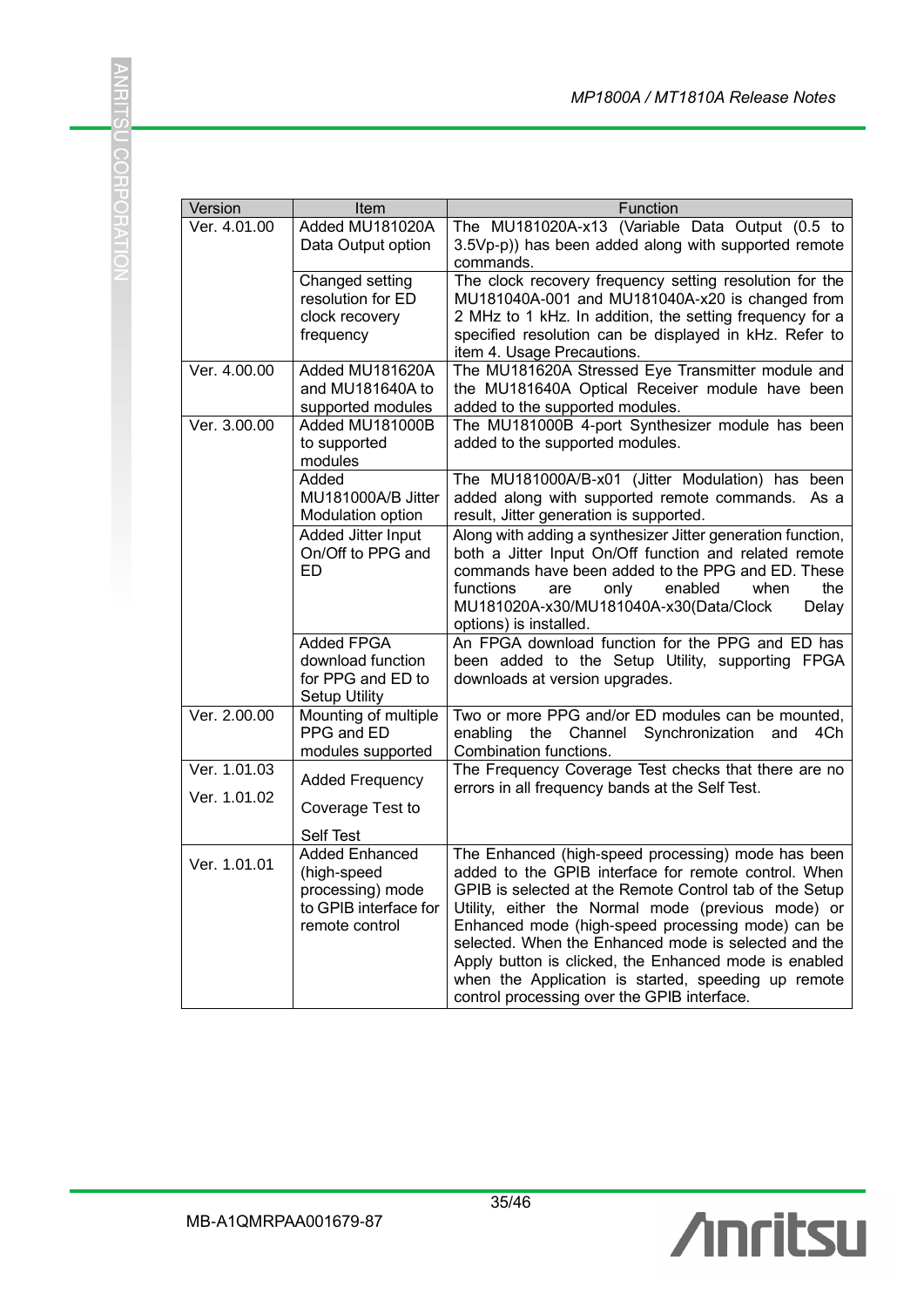# **4 Usage Notes**

도

U CORPORAT

The precautions for using each version are described below.

#### **4.1 Ver. 1.00.00 and Later**

#### **4.1.1 Compatibility of Ver. 1.00.00 and Ver. 0.00.xx Settings Files**

Note the following restrictions when using Version 1.00.00 to read settings files saved with Version 0.00.xx of the MX180000A control software version for the MP1800A/MT1810A.

1 When reading settings files saved with Version 0.00.19 and earlier using Version 1.00.00.

|                             | Readable    | <b>Remarks</b>                                                                                                                                                                                                                                                      |
|-----------------------------|-------------|---------------------------------------------------------------------------------------------------------------------------------------------------------------------------------------------------------------------------------------------------------------------|
| 1. Normal Save Setting File |             |                                                                                                                                                                                                                                                                     |
| MU181000A                   | Yes         |                                                                                                                                                                                                                                                                     |
| MU181020A                   | <b>No</b>   |                                                                                                                                                                                                                                                                     |
| MU181040A                   | No.         |                                                                                                                                                                                                                                                                     |
| MU181600A                   | Yes         |                                                                                                                                                                                                                                                                     |
| MU181601A                   | Yes         |                                                                                                                                                                                                                                                                     |
| 2. Quick Save Setting File  | No.         |                                                                                                                                                                                                                                                                     |
| 3. Test Pattern File        |             | The test pattern file is saved from each<br>Pattern Editor screen of the PPG and ED.                                                                                                                                                                                |
| Data Pattern                | Yes         |                                                                                                                                                                                                                                                                     |
| Alternate Pattern           | Yes         | Only PPG                                                                                                                                                                                                                                                            |
| Mixed-Data Pattern          | Yes         | When Row Length is less than 768 bits, it is<br>changed to 768 bits. In addition, when the<br>difference of Row Length and Data Length is<br>less than 256 bits, Row Length and Data<br>Length are adjusted so that the difference<br>becomes 256 bits.             |
| Mixed-Alternate Pattern     | Yes         | Only PPG<br>When Row Length is less than 768 bits, it is<br>changed to 768 bits. In addition, when the<br>difference of Row Length and Data Length is<br>less than 256 bits, Row Length and Data<br>Length are adjusted so that the difference<br>becomes 256 bits. |
| Sequence Pattern            | Unsupported | Versions earlier than 1.00.00 do not support<br>the Sequence pattern function.                                                                                                                                                                                      |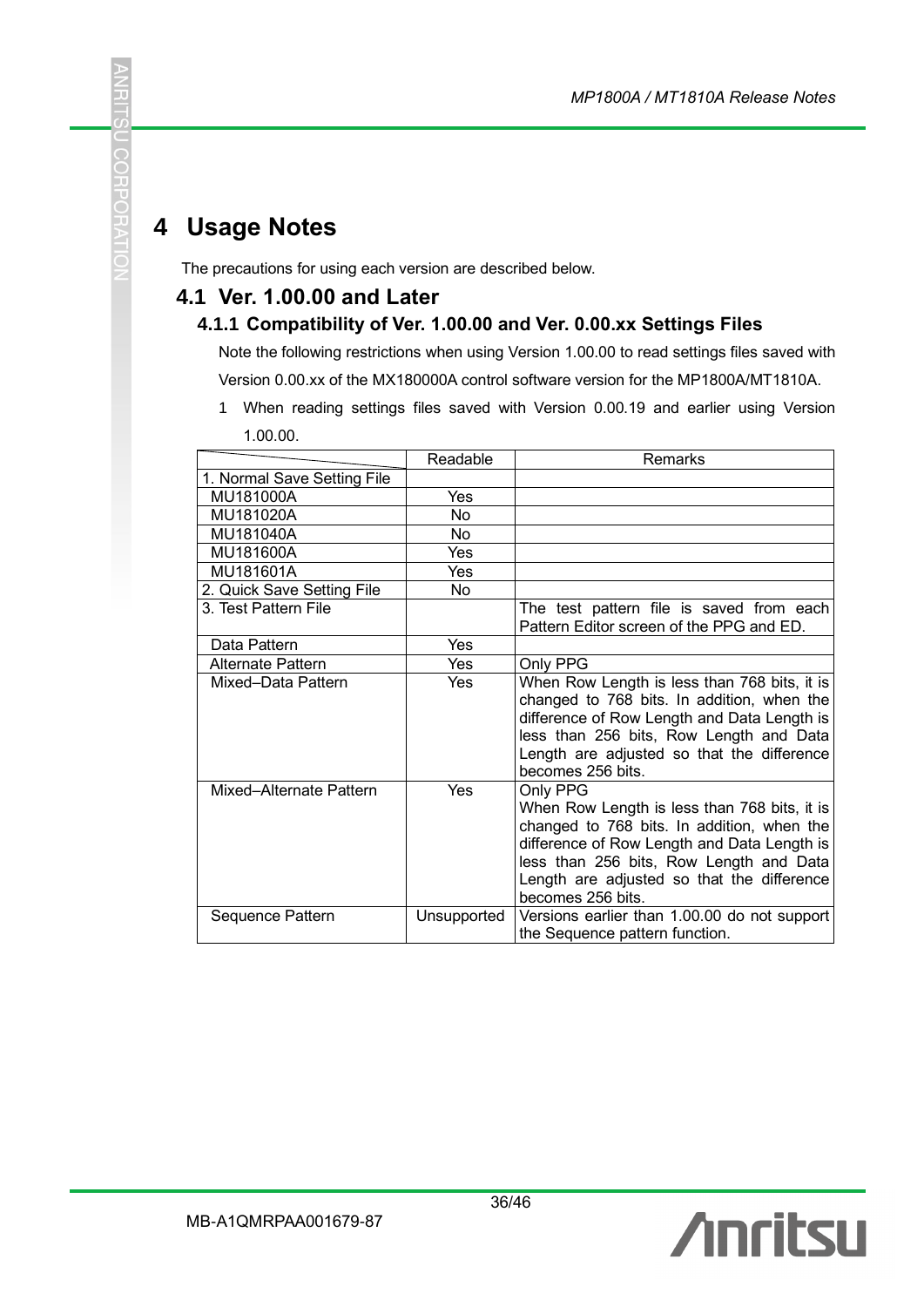|                          | Readable    | Remarks                                                                                                                                                                                                                                                                                                                                                                                                                                                                                             |
|--------------------------|-------------|-----------------------------------------------------------------------------------------------------------------------------------------------------------------------------------------------------------------------------------------------------------------------------------------------------------------------------------------------------------------------------------------------------------------------------------------------------------------------------------------------------|
| 1. Normal Save File      |             |                                                                                                                                                                                                                                                                                                                                                                                                                                                                                                     |
| MU181000A                | Yes         |                                                                                                                                                                                                                                                                                                                                                                                                                                                                                                     |
| MU181020A                | Yes         | 1. Note that when upgrading to Version<br>1.00.00, if an uninstall is executed instead<br>of installing over, it is not possible to read                                                                                                                                                                                                                                                                                                                                                            |
| MU181040A                | Yes         | settings files because all files are deleted.<br>2. If the difference between the Enable Period<br>and Burst Cycle set in the Burst mode of<br>the Pattern Sequence at the Misc. screen<br>is less than 512 bits, it is changed to 512<br>bits.                                                                                                                                                                                                                                                     |
| MU181600A                | Yes         |                                                                                                                                                                                                                                                                                                                                                                                                                                                                                                     |
| MU181601A                | Yes         |                                                                                                                                                                                                                                                                                                                                                                                                                                                                                                     |
| 2. Quick Save File       | Yes         | 1. Unable to read if there is not a complete<br>match between modules and options<br>configurations.<br>2. Note that when upgrading to Version<br>1.00.00, if an uninstall is executed instead<br>of installing over, it is not possible to read<br>settings files because all files are deleted.<br>3. If the difference between the Enable<br>Period and Burst Cycle set in the Burst<br>mode of the Pattern Sequence at the Misc.<br>screen is less than 512 bits, it is changed<br>to 512 bits. |
| 3. Test Pattern File     |             | The test pattern file is saved from each<br>Pattern Editor screen of the PPG and ED.                                                                                                                                                                                                                                                                                                                                                                                                                |
| Data Pattern             | Yes         |                                                                                                                                                                                                                                                                                                                                                                                                                                                                                                     |
| <b>Alternate Pattern</b> | Yes         | Only PPG                                                                                                                                                                                                                                                                                                                                                                                                                                                                                            |
| Mixed-Data Pattern       | Yes         | When Row Length is less than 768 bits, it is<br>changed to 768 bits. In addition, when the<br>difference of Row Length and Data Length is<br>less than 256 bits, Row Length and Data<br>Length are adjusted so that the difference<br>becomes 256 bits.                                                                                                                                                                                                                                             |
| Mixed-Alternate Pattern  | Yes         | Only PPG<br>When Row Length is less than 768 bits, it is<br>changed to 768 bits. In addition, when the<br>difference of Row Length and Data Length is<br>less than 256 bits, Row Length and Data<br>Length are adjusted so that the difference<br>becomes 256 bits.                                                                                                                                                                                                                                 |
| Sequence Pattern         | Unsupported | Versions earlier than 1.00.00 do not support<br>the Sequence pattern function.                                                                                                                                                                                                                                                                                                                                                                                                                      |

#### 2 When reading settings files saved with Version 0.00.20 or later using Version 1.00.00

**ANRITSU CORPORATIO**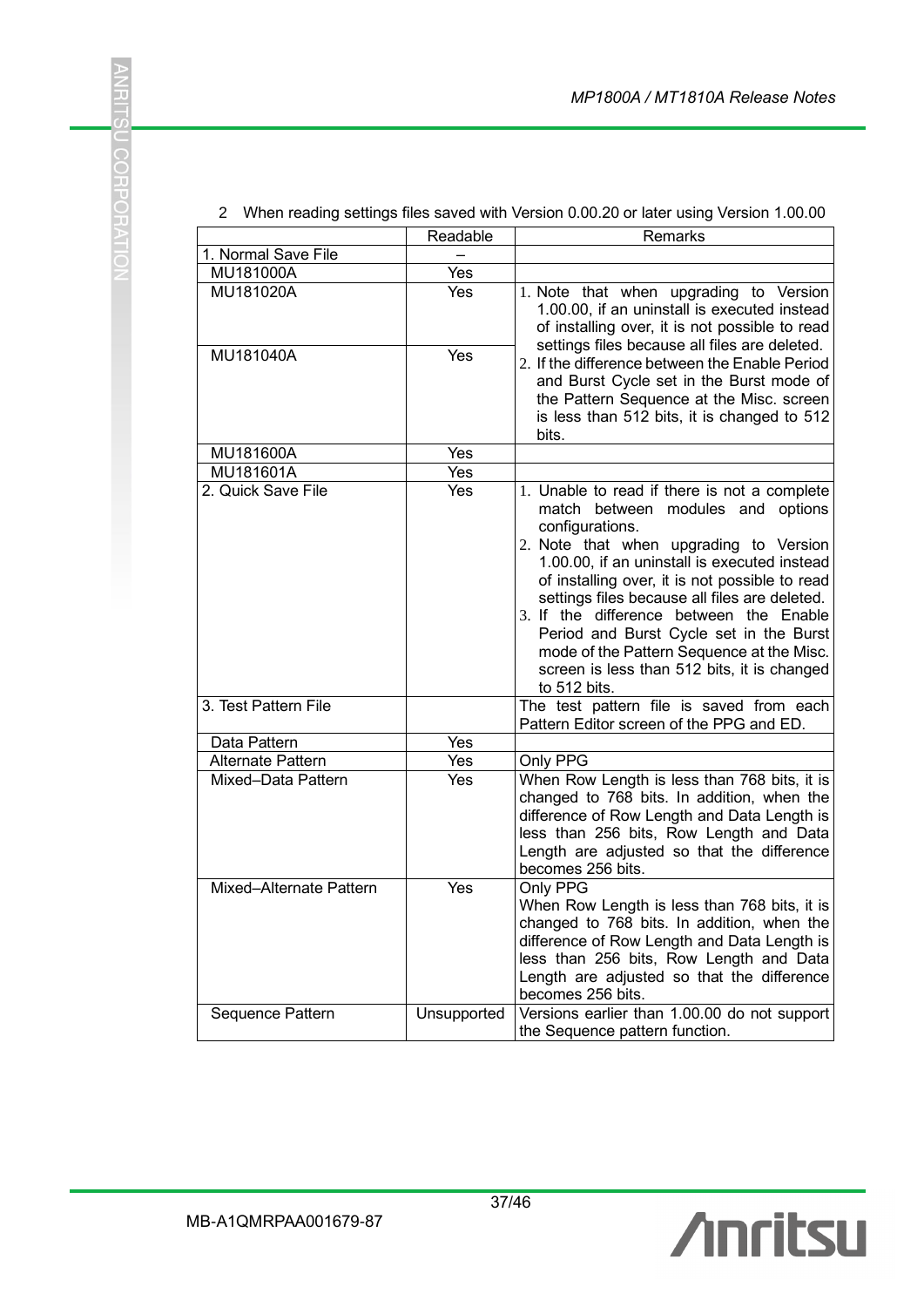#### **4.1.2 Precautions when using Q Analysis Measurement Function**

When performing Phase vs Q measurement using the Q Analysis function with Auto Search OFF, measurement starts from the center of the area specified by Measurement Range. When measurement starts, the internal processing starts Eye Margin measurement from the first measurement point but if an error exceeding the specified Error Threshold is detected at this measurement point, it is determined as an Eye Measurement failure. If Eye Margin measurement fails, change the Start position at Measurement Range and start the measurement again.

#### **4.1.3 Note on Changing File Names**

こ<br>CCH<br>エ

If the names of setting and pattern files saved by the MP1800A/MT1810A are changed, the files will become unreadable. DO NOT change the names of files.

#### **4.1.4 Note on Disconnecting LAN Cable during Remote Operation**

If the LAN cable between the MT1800A and controller PC (or to a hub between them) is unintentionally disconnected while the MP1800A is being remotely controlled over Ethernet, sometimes remote control will be disabled when the cable is reconnected. In this case, press the Remote/Local button on the front panel of the MP1800A and if the connection is not re-established, quit the main application and restart from the Selector screen.

#### **4.1.5 Notes When Connecting Two or More Main Frames via GPIB**

When two or more MP1800A units are connected via GPIB, these connected units may not be recognized, depending on the version of the GPIB card used. In this event, change the settings for each MP1800A unit using the following procedure.

- 1) From the Start menu of Windows XP on the MP1800A, select Programs  $\rightarrow$  National Instruments → Measurement & Automation.
- 2) The MAX screen is displayed. On this screen, right-click GPIB1 (AT-GPIB/TNT) in a tree display of Devices and Interfaces, then select [Properties…].
- 3) The GPIB Configuration screen is displayed. On this screen, click GPIB1 from GPIB Board, then click the Configure button.
- 4) The Configure screen is displayed. Click the Software>> button and clear the System Controller checkbox on the screen. Then, click the OK button to close the screen.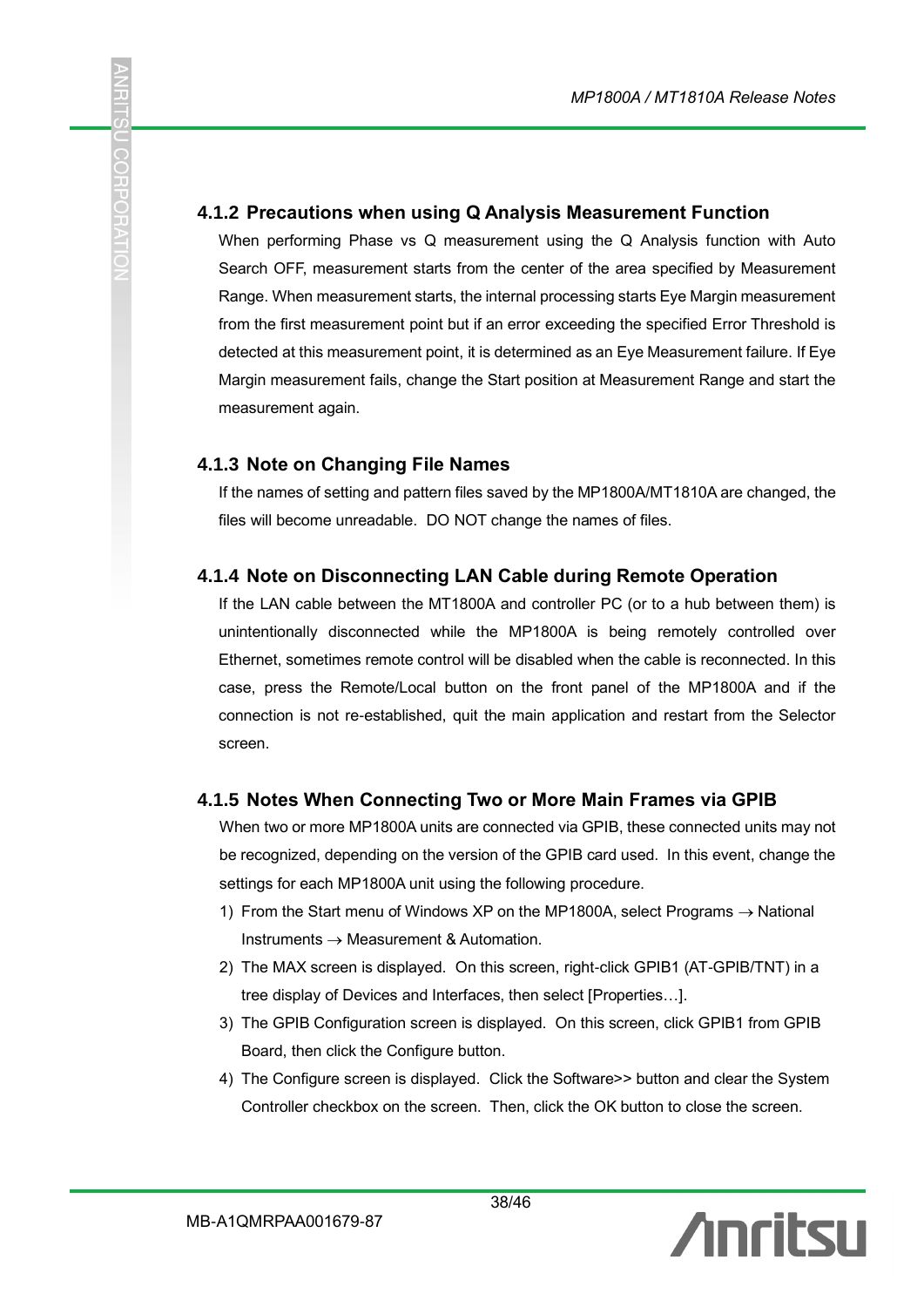#### **4.1.6 Notes When Turning Off MP1800A**

C<br>S<br>E

Ë

When the Power button is pressed to shutdown the MP1800A, normally, Windows should terminate, the screen should go dark and the back-panel fan should stop, but sometimes the front-panel Power button lamp remains lit and the back-panel fan continues turning. When this happens, forcibly stop by pressing the front-panel Power button for more than 4 seconds.

# **4.1.7 Updating by Downloading FPGA for PPG and ED using Setup Utility**

Version 3.00.00 supports downloading of the FPGA for the PPG and ED. When upgrading to Version 3.00.00 from an earlier version, when running the FPGA download for the PPG and ED from Setup Utility, first download MP1800A\_Logic.syst to V3.00.00 and when that download is completed, then download the FPGA for the PPG and ED (MU181020A\_PPG\_MAIN.FPGA; MU181020A\_PPG\_opt\_Delay.FPGA;

MU181040A\_ED\_MAIN.FPGA; and MU181020A\_ED\_opt\_Delay.FPGA).

Downloading is not possible if the version of MP1800A\_Logic.syst is earlier than V3.00.00. Downloading as one object takes about 10 minutes. After downloading the FPGA for the PPG and ED, ALWAYS switch the MP1800A and MT1810A power off and on.

#### **4.1.8 Note on Auto Adjust Function of MU181040A ED**

When using the Auto Adjust function of MU181040A 12.5 Gbit/s ED, use it not only according to the specifications given in the operation manual, but also within the following range:

As for Input Format, the number of rising/falling edge ratio relative to Pattern Length is 1:5 or more.

#### **4.1.9 Note on MU181040A ED Settings File and Command Compatibility**

From Version 4.01.00, there are two restrictions as follows on the compatibility of MU181040A 12.5 Gbit/s ED settings files and remote commands.

- 1. Settings files (.ED and .CND) created using Version 4.01.00 cannot be read using Version 4.00.xx and earlier. However, settings files created using Version 4.00.xx and earlier can be read using Version Ver.4.01.00.
- 2. The number of digits in the response to a query command has changed for remote commands :INPut:CLOCk:CRFReq? And CFQ?.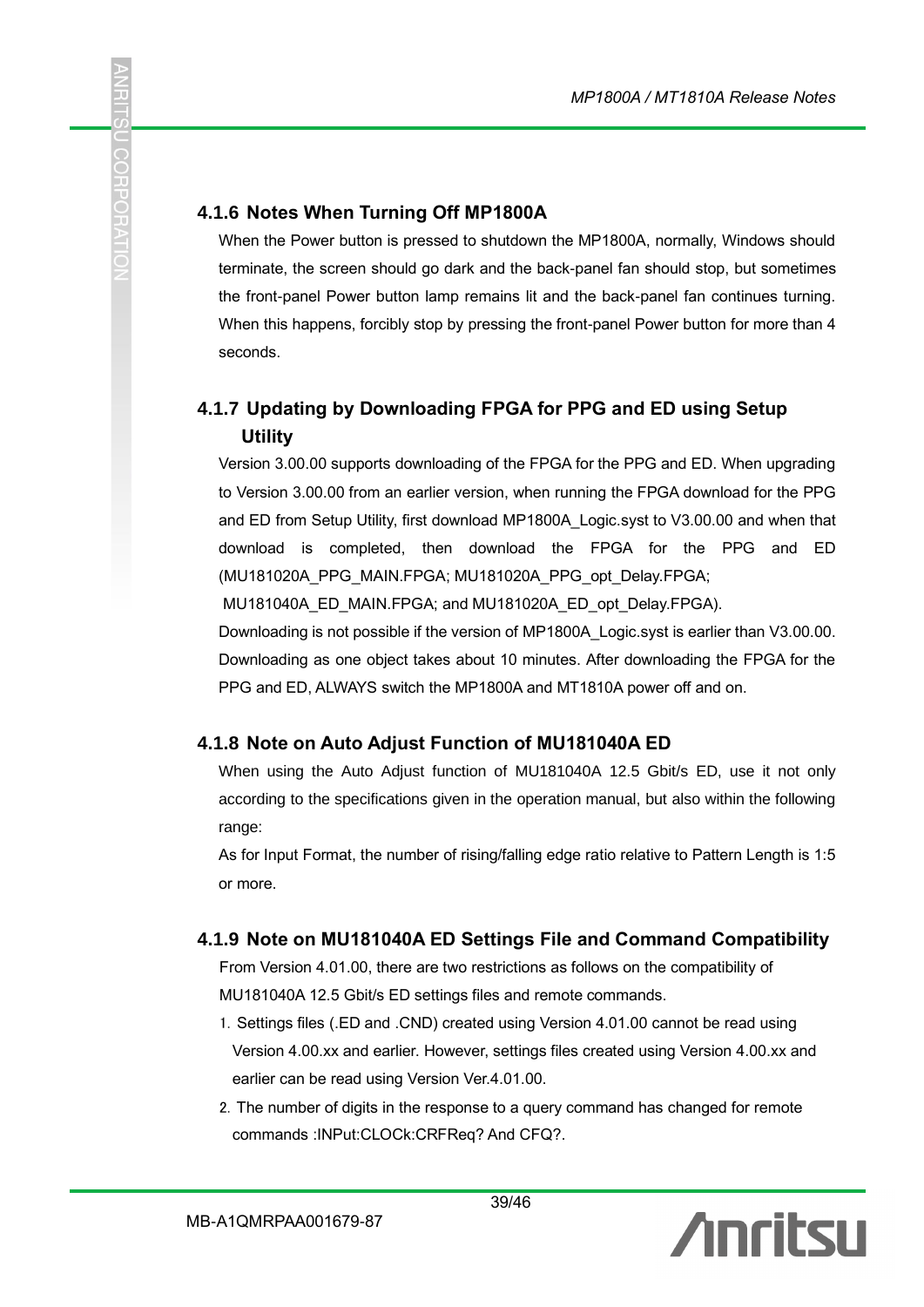#### **4.1.10 Precautions about Remote Control Performance Setting**

From Ver. 5.02.08, it is possible to select two modes (Normal and Enhanced) at the GPIB and Ethernet interfaces.

- 1. Select either the Normal or Enhanced mode at the [Remote Control] tab of the Setup Utility. Refer to the MX180000A operation manual for details about each mode.
- 2. When the Enhanced mode is selected, the following command supporting increased speed is enabled at Remote control.

Refer to the MX180000A Remote Command operation manual for details about the command.

:SYSTem:DISPlay:RESult / :SYSTem:DISPlay:RESult?

こ<br>CCH<br>エ

Ë

3. When changing the setting between Normal and Enhanced, sometimes it may be necessary to adjust the wait times for each process of customer-created remote scenario programs.

Example: If a remote program that runs without problems in the Normal mode stops in the Enhanced mode, optimize the wait time of the process that occurs before the command that stops.

#### **4.1.11 Notes on MU181020B and MU181040B-003 Option Model Display**

The model and name of the MU181020B-003 and MU181040B-003 options are recorded on the front panel of each module. Although the screen displaying the option details using software indicates MU181020B-02 (0.1 to 14 Gbit/s) and MU181040B-02 (0.1 to 14 Gbit/s) the assured operating bit rates are actually 0.1 to 14.05 Gbit/s.

#### **4.1.12 Notes on MU182020A/21A and MU182040A/41A-003 Option Model Display**

The model and name of the MU182020A/21A-003 and MU182040A/41A-003 options are recorded on the ejector of each module. Although the screen displaying the option details using software indicates MU182020A/21A-01 (28 Gbit/s Extension) and MU182040A/41A-01 (28 Gbit/s Extension) the assured operating bit rates are actually 8.0 to 28.1 Gbit/s.

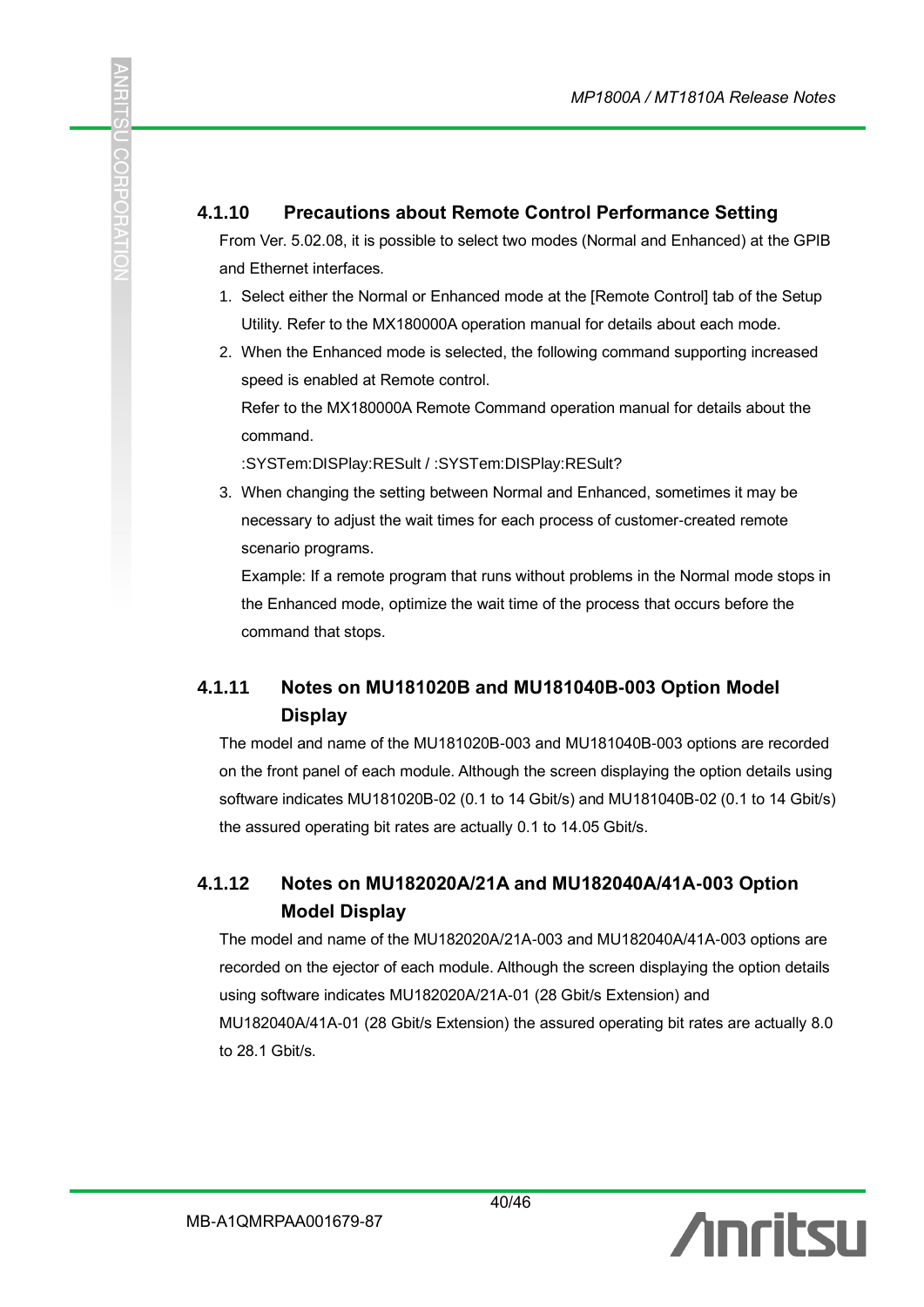# **4.2 Notes on Ver. 6.02.00 and Later**

SCH

#### **4.2.1Precautions when using Windows 7 OS on external controller PC**

When installing the MX180000A of the MT1810A control software in a PC running the Windows 7 OS, the onscreen keyboard cannot be used at the first start immediately after the install. This is caused by program compatibility.

Use the program compatibility assistant function (PCA) to optimize the settings and then restart to enable the onscreen keyboard.

#### **4.2.2Differences in operation between Windows 7 and Windows XP OS on external controller PC**

Using the MX180000A with a Windows XP install, the USB driver required to run the module is deleted at the same time as uninstalling the MX180000A using the control panel. However, with Windows 7, the USB driver is not uninstalled simply by uninstalling the MX180000A using the control panel. To manually uninstall the driver, select "Anritsu USB Device Driver" at the control panel.

#### **4.3 Notes on Ver. 7.00.06 and Later**

#### **4.3.1 Precautions when 32G PPG/ED and 12.5G/14G PPG/ED installed simultaneously**

When using the MU183020A 28G/32G bit/s PPG and MU183040A 28G/32G bit/s ED, note that the MU181020A/B 12.5G/14Gbit/s PPG and MU181040A/B 12.5G/14Gbit/s ED are disabled and cannot be used simultaneously when installed in the same main frame.

#### **4.3.2 Precautions when using MU181020A/B**

Customers using MU181020A/B: If you find following label on front panel, software version of proper operation is 7.01.07 or later.

```
CAUTION
This unit is supported with
MX188888A software ver7.81.87
or later.
Refer to the release note.
```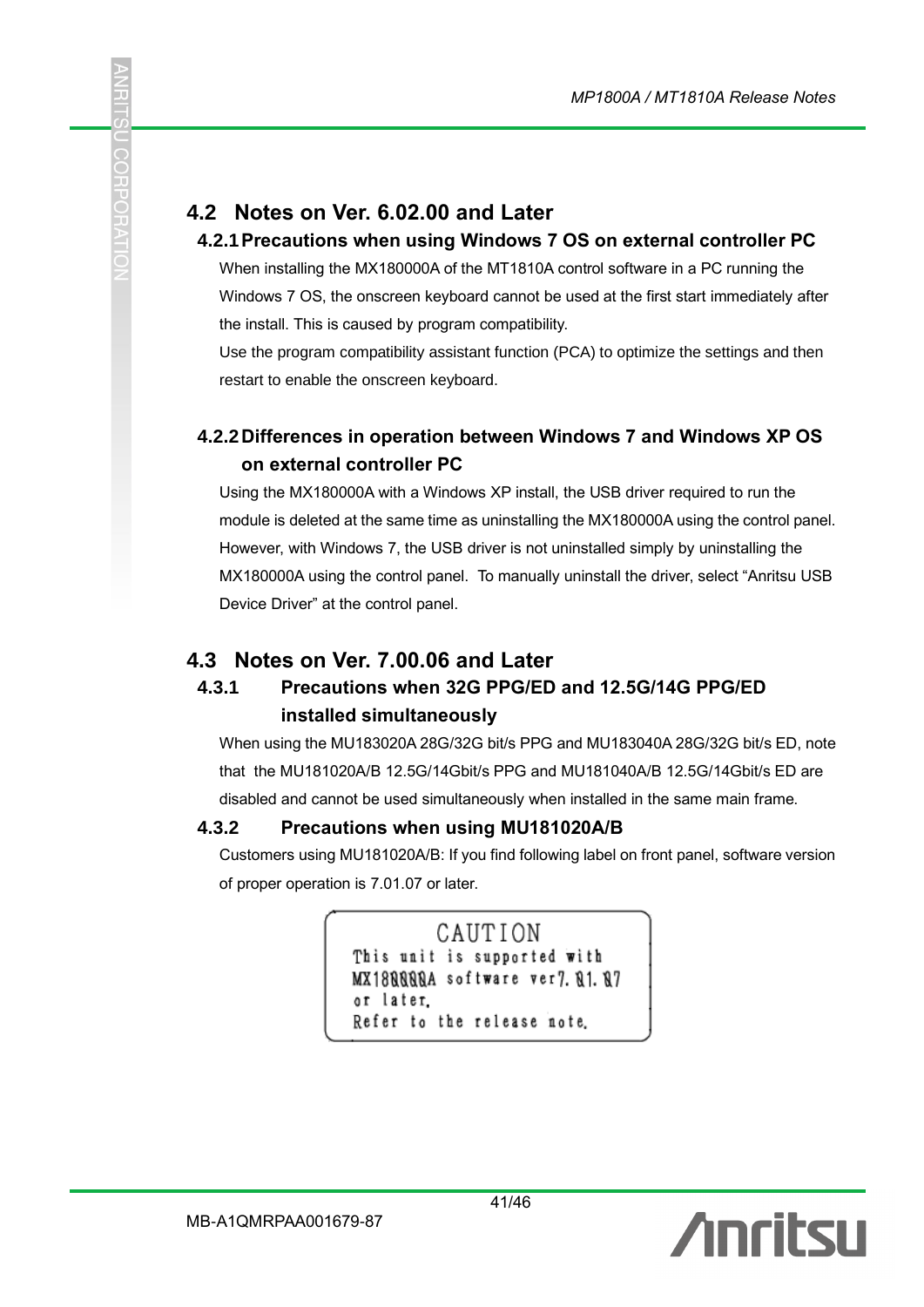#### **4.4Ver. 7.04.00 and Newer**

C<br>C<br>T

#### **4.4.1 Precautions when 32G PPG/ED and 12.5G/14G PPG/ED installed simultaneously**

From software Version 7.04.00 and onwards, the MU181020A/B, MU181040A/B, and MU183020A or MU183040A can be installed simultaneously. For more details, refer to section 1.2.4 for the restrictions on simultaneous installation of the PPG and ED, or 32G PPG and ED.

#### **4.5Ver. 7.05.00 and Newer**

#### **4.5.1 Precautions when using MU183020A and MU183040A/B**

Customers using MU183020A and MU183040A/B: If you find following label on front panel, software version of proper operation is 7.05.00 or later.

> CAUTION This unit is supported with MX18NNNNA software ver7, N5, NN or more. Refer to the release note.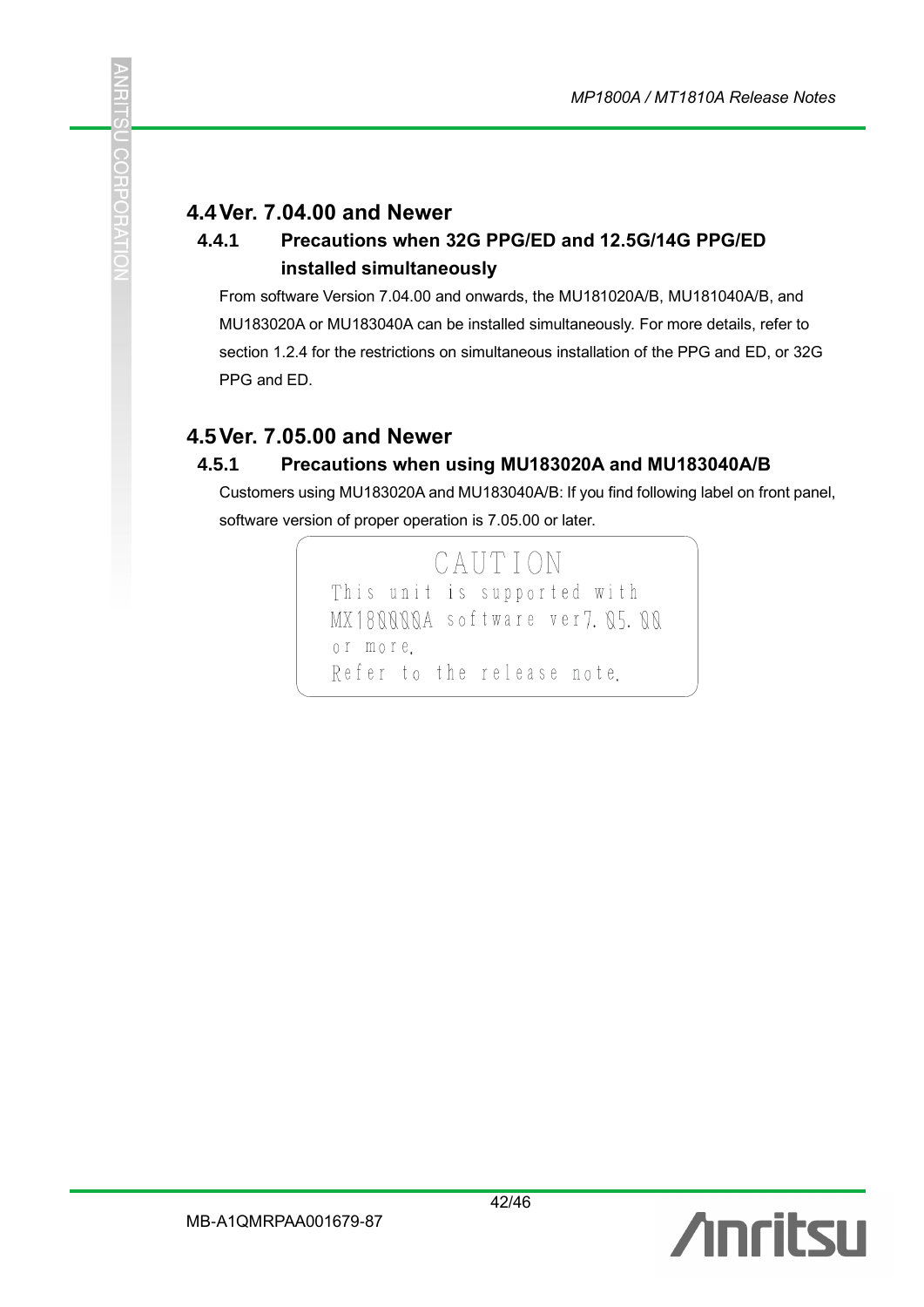# **4.6 Ver. 7.06.02 and Newer Versions**

þ.

**COHPOHA** 

#### **4.6.1 Warning dialog about ED and DEMUX maximum input rating**

When using ED and DEMUX modules with software Version 7.06.02 or later, a warning dialog is displayed when the application starts. This dialog displays a warning message about excessive input and the maximum rating for the target module data input; it is not a module fault.

Target modules and maximum ratings are shown below.

| Module Name            | Data Input Amplitude Specification<br>(Single-ended) |
|------------------------|------------------------------------------------------|
| MU181040A              | $0.9 Vp-p$                                           |
| When Opt-001 installed |                                                      |
| MU181040A              | $2.0 Vp-p$                                           |
| When Opt-002 installed |                                                      |
| MU181040B              | $2.0 Vp-p$                                           |
| MU182040A/41A          | $2.0 Vp-p$                                           |
| MU183040A/41A          | $2.0 Vp-p$                                           |
| MU183040B/41B          | $1.0 Vp-p$                                           |
| MP1822A                | $0.5 Vp-p$                                           |
| MP1862A                | $1.0 Vp-p$                                           |
|                        |                                                      |

| <b>MX180000A</b>                                               |                                                                           | × |
|----------------------------------------------------------------|---------------------------------------------------------------------------|---|
| [Notes]<br>failure to follow this rule risks damaging modules. | NEVER input a signal amplitude exceeding the specification to any module; |   |
| Module Name                                                    | Data Input Amplitude Specification<br>(Single ended)                      |   |
| MU183040B                                                      | $1.0 Vp-p$                                                                |   |
|                                                                |                                                                           |   |
|                                                                |                                                                           |   |
|                                                                |                                                                           |   |
|                                                                | <br>гıю<br>                                                               |   |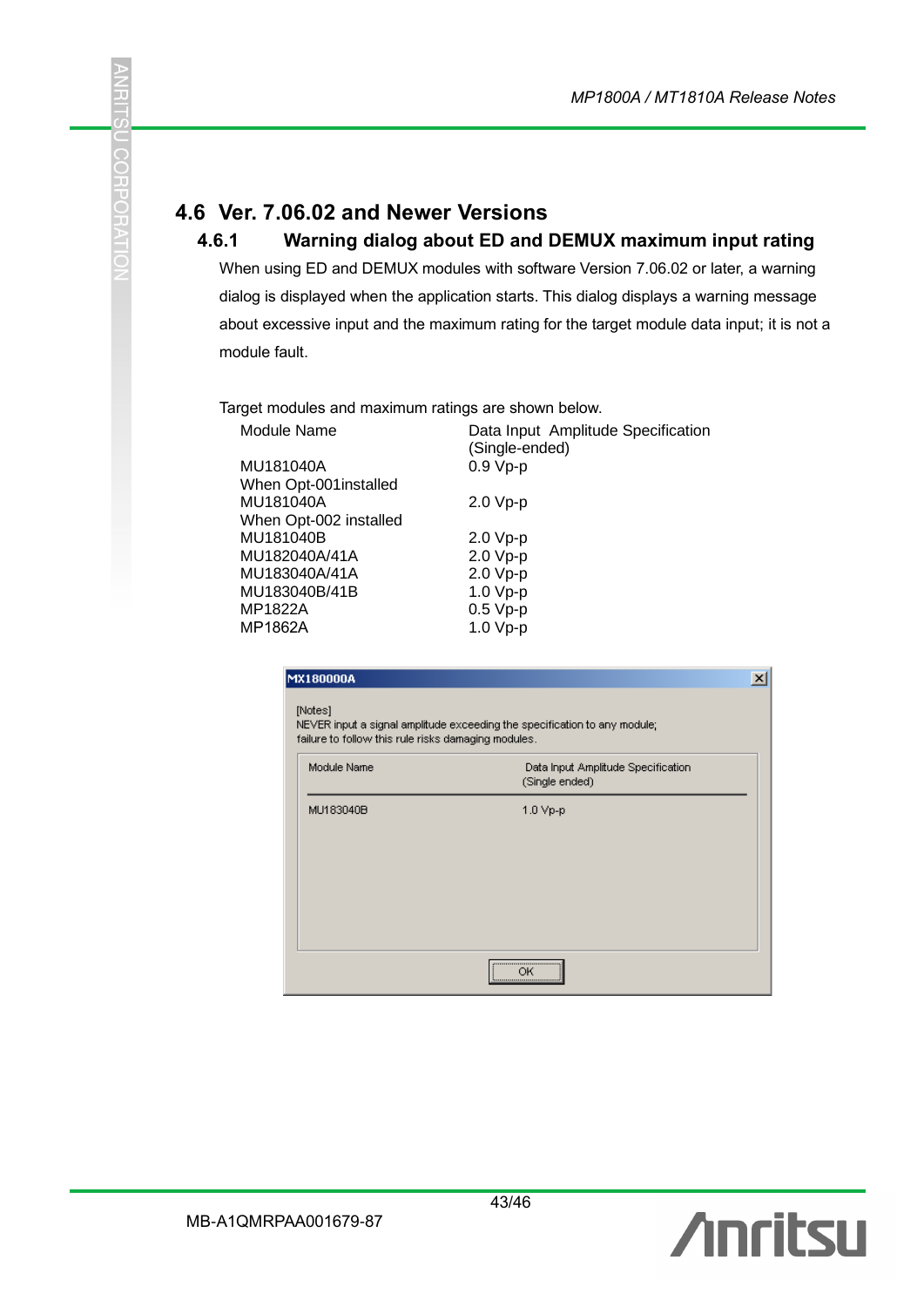# **4.7 Ver. 7.09.00 and Newer**

#### **4.7.1 Notes on Supported MX181500A Versions**

Use the MX181500A Jitter Tolerance Test software Ver. 2.04.00 or later when using MX180000A Ver. 7.09.00 or later. The MX181500A does not operate correctly with other software versions.

#### **4.8 Ver. 7.10.00 and Newer**

SOF

#### **4.8.1 Notes on Supported MP1800A-x07 Versions**

When the MP1800A-x07 option is installed to your MP1800A, make sure to use the MX180000A Signal Quality Analyzer Control Software whose version is V7.10.00 or later.

#### **4.9 Ver. 8.00.02 and Newer**

#### **4.9.1 Precautions about re-execute the Multi-Channel Calibration**

After Ver.8.00.02 upgrading, it is required to re-execute the Multi-Channel Calibration function of 32G PPG. When you are prompted to execute the Multi-Channel Calibration function, follow the on-screen instructions to execute calibration.

#### **4.9.2 Precautions when using MU181000A and MU181000B**

When the label shown below is attached to either the MU181000A or the MU181000B synthesizer, the supported software installer version is 8.00.02 or newer. If firmware including an installer version older than 8.00.02 is downloaded, the synthesizer will not operate correctly.

This unit is supported with MX1800000A **CAUTION** softwarever 8.00.02 or more. Refer to the release note.

# **4.10 Ver. 8.02.01 and Newer**

#### **4.10.1 Notes on Supported MX183000A Versions**

Use the MX183000A High-Speed Serial Data Test Software Ver. 1.00.01 or later when using MX180000A Ver. 8.02.01 or later. The MX183000A does not operate correctly with other software versions.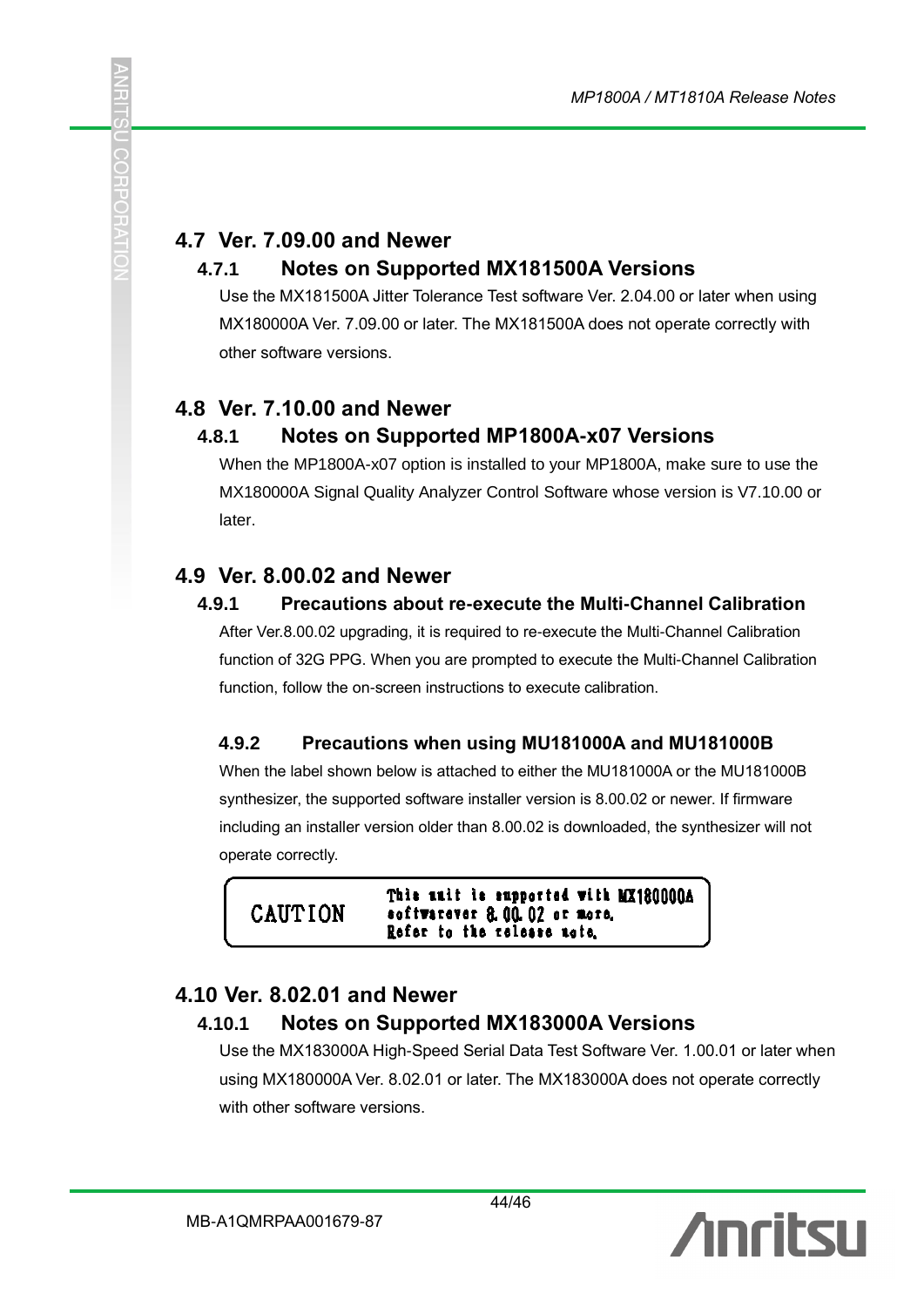# **4.11Ver. 8.04.00 and Newer**

#### **4.11.1 Notes on Supported MX183000A Versions**

Use the MX183000A High-Speed Serial Data Test Software Ver. 1.02.00 or later when using MX180000A Ver. 8.04.00 or later. The MX183000A does not operate correctly with other software versions.

#### **4.11.2 Notes on Supported MX180014A Versions**

Use the MX180014A 100G EPON Application Software Ver. 1.00.02 or later when using MX180000A Ver. 8.04.02 or later. The MX180014A does not operate correctly with other software versions.

# **4.12Ver. 8.05.00 and Newer**

# **4.12.1 Notes on Supported MX183000A Versions**

Use the MX183000A High-Speed Serial Data Test Software Ver. 2.01.00 or later when using MX180000A Ver. 8.05.00 or later. The MX183000A does not operate correctly with other software versions.

#### **4.13Ver. 8.06.00 and Newer 4.13.1 Notes on Supported MX183000A Versions**

Use the MX183000A High-Speed Serial Data Test Software Ver. 3.00.00 or later when using MX180000A Ver. 8.06.00 or later. The MX183000A does not operate correctly with other software versions.

# **4.14Ver. 8.07.00 and Newer**

# **4.14.1 Notes on Supported MX183000A Versions**

Use the MX183000A High-Speed Serial Data Test Software Ver. 3.02.00 or later when using MX180000A Ver. 8.07.00 or later. The MX183000A does not operate correctly with other software versions.